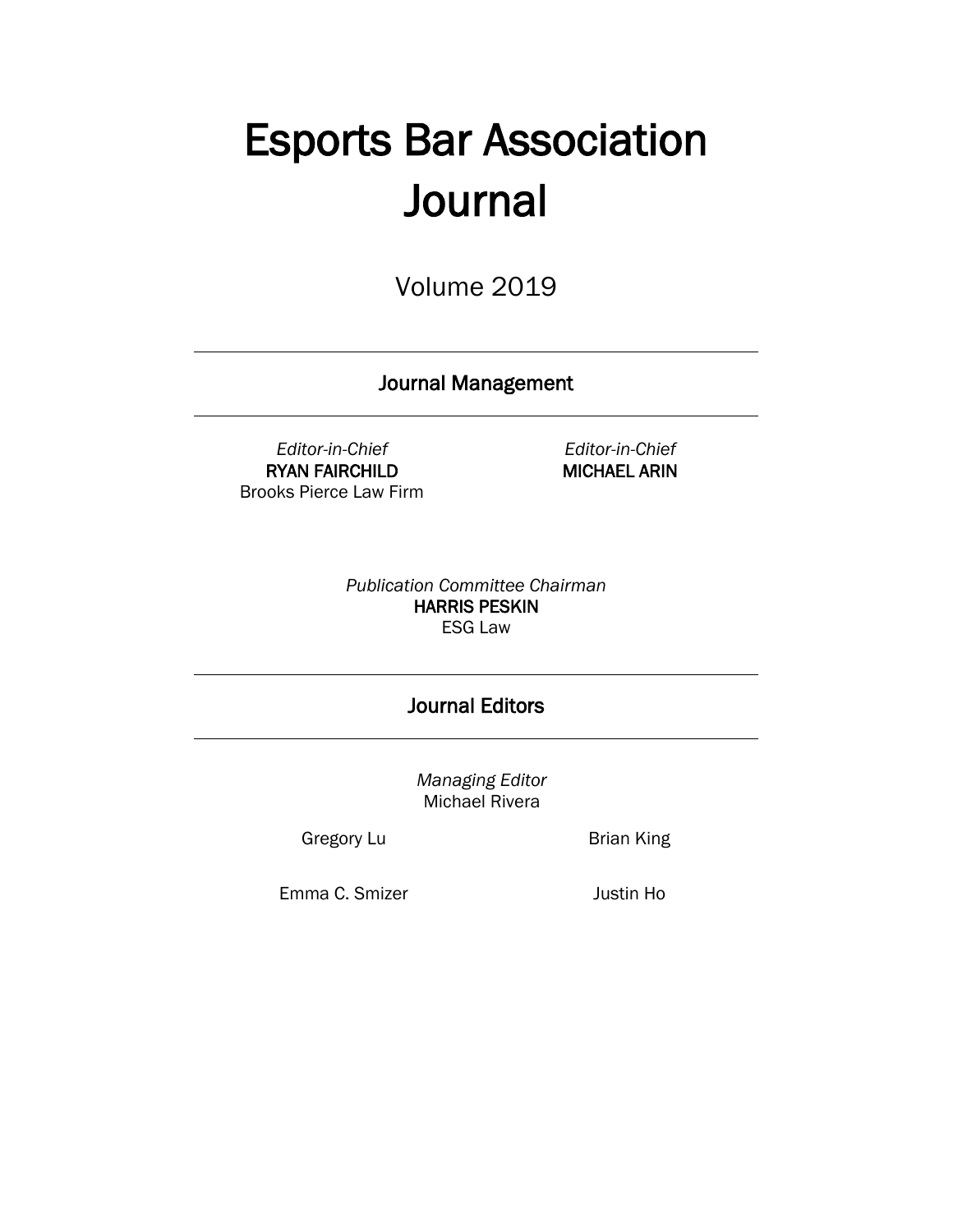## Table of Contents

| Thirty-Five Years Without Player Rights in Gameplay: Is a New<br>Challenger Approaching? |
|------------------------------------------------------------------------------------------|
|                                                                                          |
| Unionization in Esports                                                                  |
|                                                                                          |
| Diversity in Esports<br>by Anna Chang, Krista Hiner, Jessica Linton & Carly Manger20     |
| Esports & Employment After Dynamex                                                       |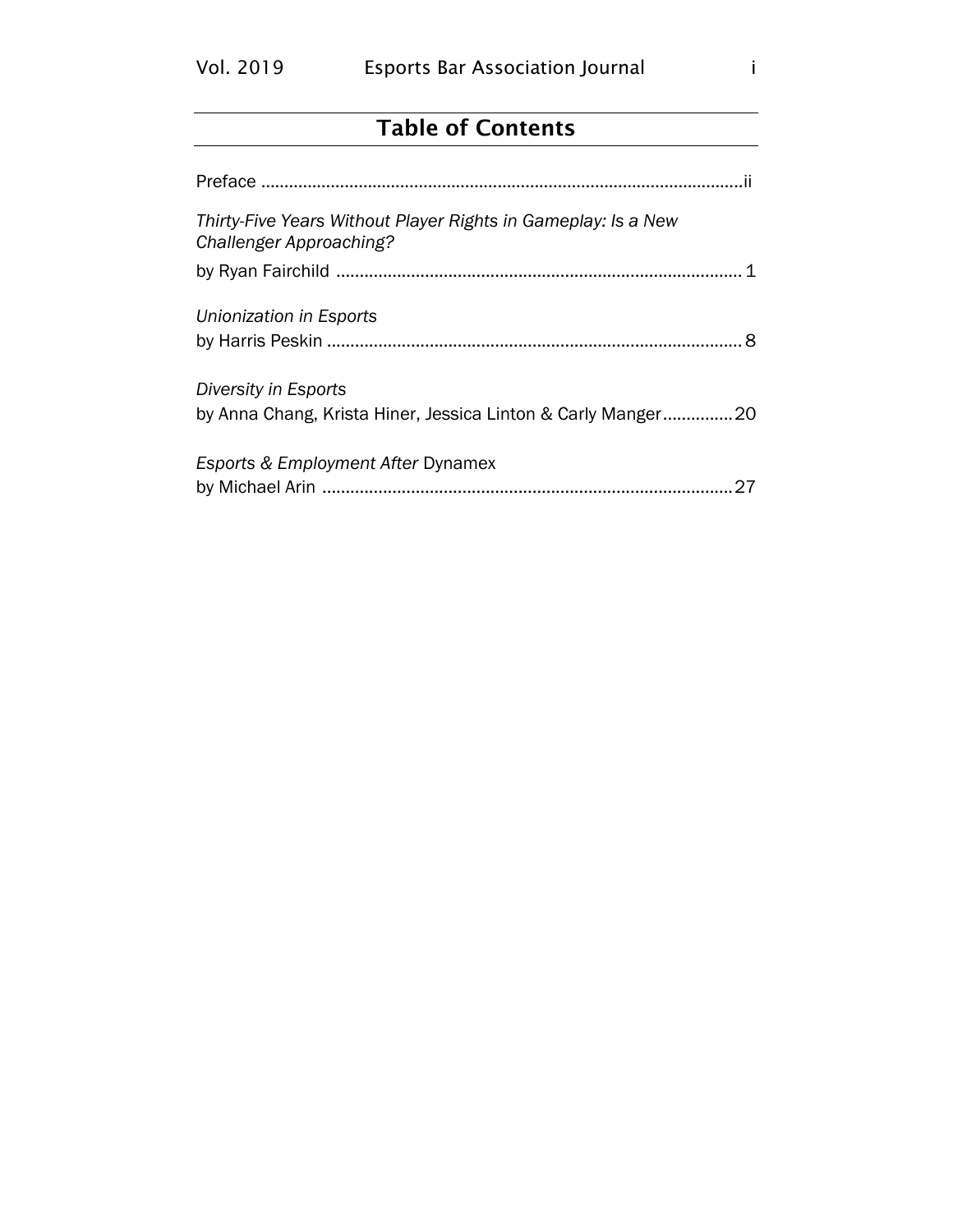## Preface

<span id="page-2-0"></span>We would like to thank all of the authors that contributed to the first iteration of the Esports Bar Association Journal. In addition, we are gracious for the 2019 Publications Committee for their initial curation and editing of Volume 2019, as well as the 2021 editorial board who helped conform these articles to the standard set in 2020. Most of all, we thank our readers for their continued patronage.

#### Sincerely,

Michael Arin & Ryan Fairchild Editors-in-Chief of the Esports Bar Association Journal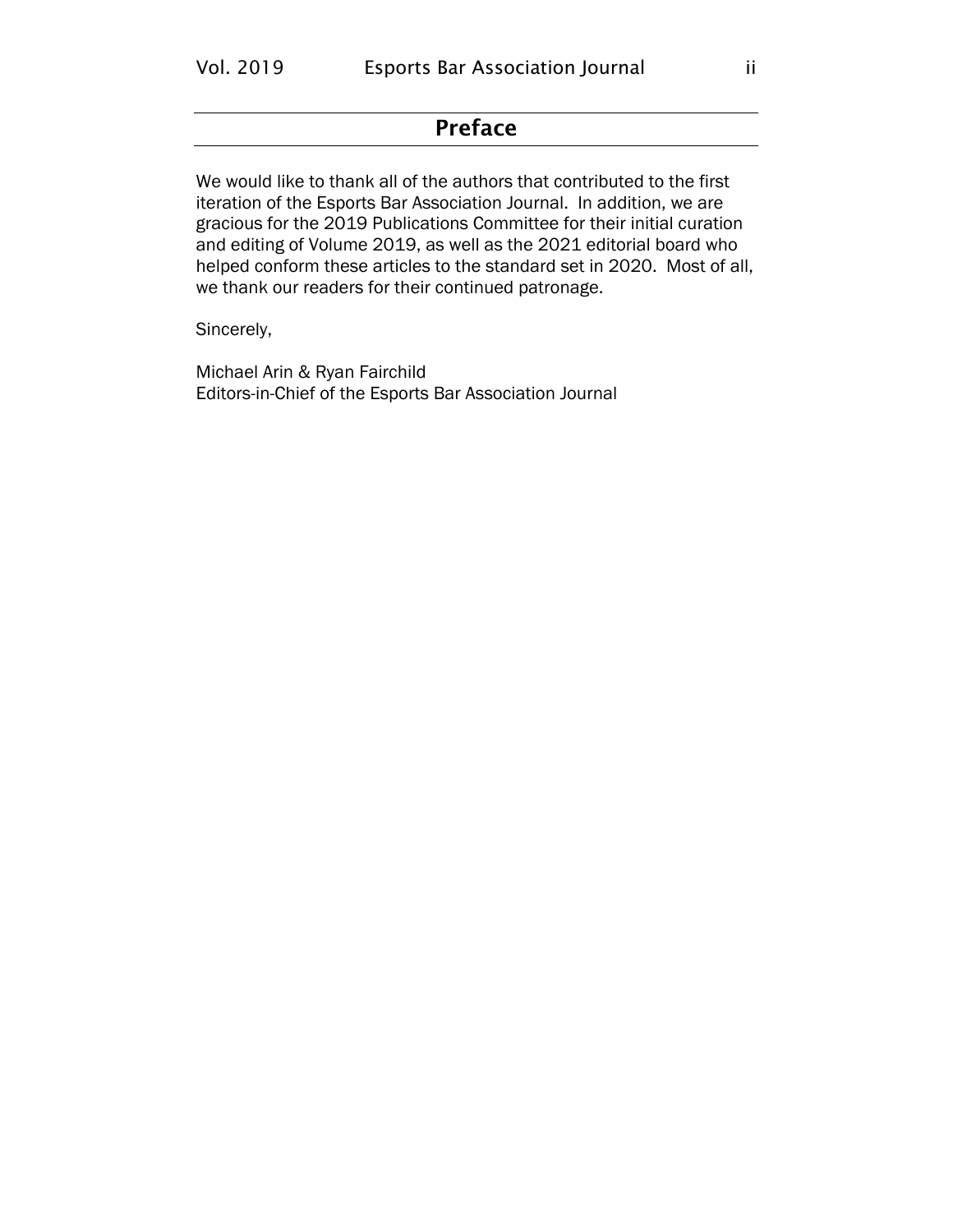## <span id="page-3-0"></span>Thirty-Five Years Without Player Rights in Gameplay: Is a New Challenger Approaching?

#### By Ryan Fairchild†

#### Introduction

The fundamental legal issue underlying the esports industry is copyright. Under federal statute, protection for a copyright is provided to "original works of authorship fixed in any tangible medium of expression."<sup>1</sup> The clearest original works within esports are the video games themselves. Publishers own the copyrights in those video games and therefore control the outward (or downward) flow of rights from the original copyrights in the games. That flow of rights also largely and presently correlates with the flow of money in esports. Any party—a league, tournament organizer, sponsor, content producer, streamer, player—who wants to use video game content will only be able to do so under certain circumstances, typically either by (a) doing so pursuant to an End-User License Agreement ("EULA"), if the EULA allows for such use, (b) paying the publisher for a license to use that content, or (c) risking a cease-and-desist or other legal action.<sup>2</sup>

This article examines a theory of player rights in video gameplay. If esports players and video game influencers were to possess rights in their gameplay of a video game, teams, content producers, sponsors, and other similarly situated stakeholders would have to pay not just video game publishers for a license to use the video game, but also players and influencers for a license to use their gameplay. Such rights would also diminish current risks players face. Indeed, the current dynamic in esports is for teams to acquire a license from players for rights to player content, regardless of whether players have such rights.<sup>3</sup> Teams also typically require players to indemnify the team in the event of third-party suits (see, e.g., by a publisher who wants to enforce its

<sup>1</sup> 17 U.S.C. § 102(a). *See also infra* note [13.](#page-5-0)

<sup>†</sup> Ryan Fairchild is an attorney with the law firm of Brooks, Pierce, McLendon, Humphrey & Leonard LLP. Ryan's practice focuses on representing esports players, content creators, and others in the esports, gaming, and entertainment industries. For author correspondence, please email rfairchild@brookspierce.com or follow him on Twitter at @fairchild. Copyright © 2019 Ryan Fairchild.

<sup>2</sup> Sometimes a publisher "tolerates" otherwise infringing use. *See, e.g.*, Tim Wu, *Tolerated Use*, 31 COLUM. J.L. & ARTS 617 (2008) ("'Tolerated use' is a term that refers to the contemporary spread of technically infringing, but nonetheless tolerated, use of copyrighted works."). But tolerated infringement can quickly turn to intolerable infringement, in which case the infringer should expect a cease-and-desist letter and possibly other legal action.

<sup>3</sup> The author has worked on dozens, if not hundreds of player deals.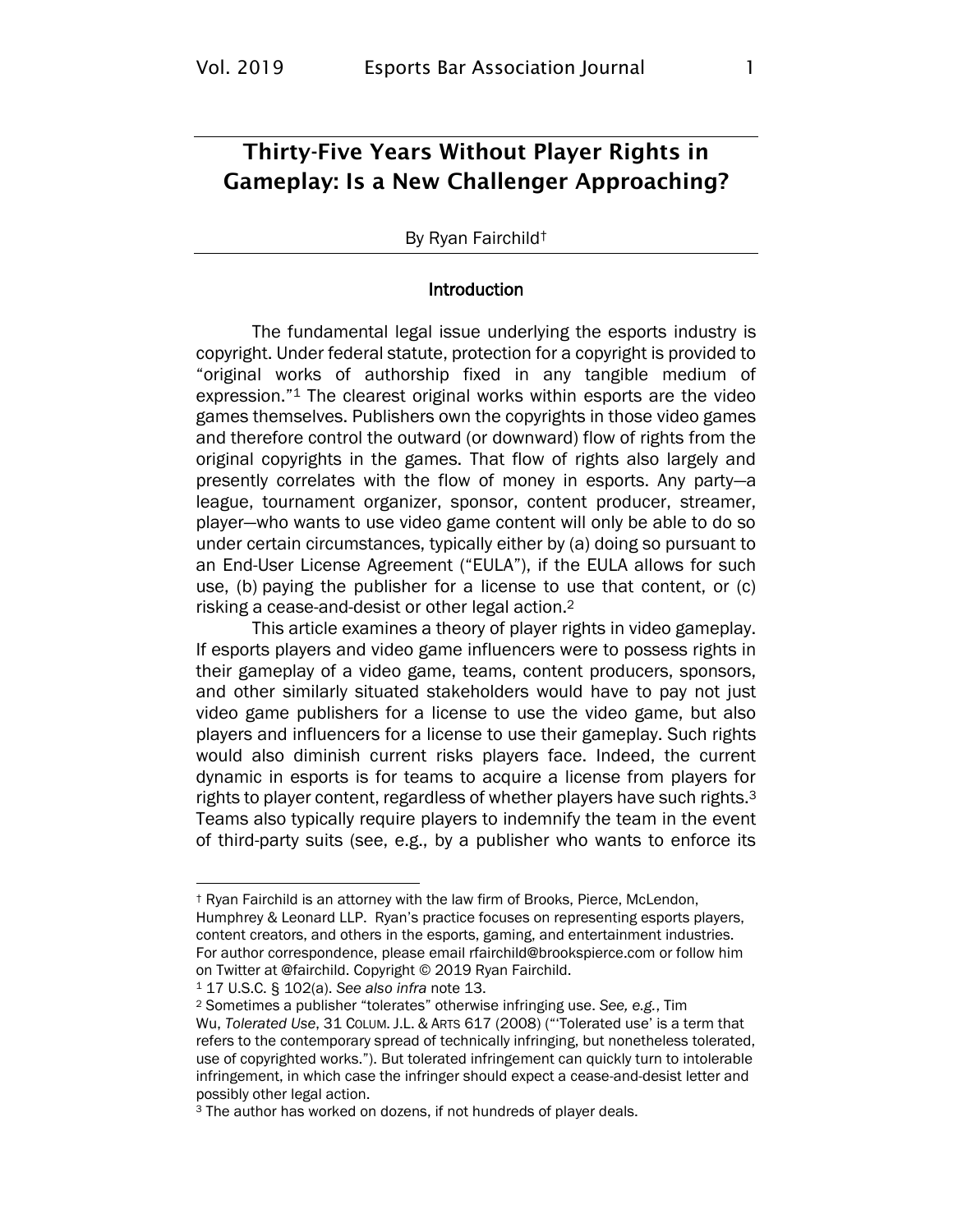copyrights). If players were to acquire autochthonous rights in their gameplay, those risks would abate.<sup>4</sup>

While courts to date have effectively held that video game players have no copyrights in their gameplay, those decisions derive from games like *Pac-Man* and *Galaxian*, which bear little resemblance to contemporary games. With the rise of increasing video game complexity, more sophisticated play, and new judicial tests involving copyrights in software output, a legal window may be opening for a player or influencer to challenge old precedent.

#### I. *Midway Manufacturing* and Its Progeny Presently Preclude Player Performance Rights in Gameplay

The year was 1983 and the United States Court of Appeals for the Seventh Circuit was dealing with two questions of first impression: (1) did copyright law protect a video game, and (2) could a player of a video game create a new, copyrightable work by playing the video game?<sup>5</sup> Midway Manufacturing Company, creator of the now-iconic titles *Pac-Man* and *Galaxian*, brought suit against Artic International, Inc. According to Midway, Artic had infringed *Galaxian* by producing a hardware modification that sped up *Galaxian*'s gameplay and sounds.<sup>6</sup> Artic had also allegedly infringed Midway's rights in *Pac-Man* by creating a nearly identical game with the highly original title of "Puckman."<sup>7</sup>

While Artic's actions might strike us now as fairly clear examples of copyright infringement, courts in 1983 were just beginning to consider whether video games fell under the definition of an "audiovisual work" under Section 101 of the 1976 Copyright Act.<sup>8</sup> At that time, the clear applications for what constituted an "audiovisual work" were film and television. But as the court in *Midway* objectively noted, video games are different from film and television. "[E]ach time a video game is played, a different sequence of images appears on the screen of the video game machine—assuming the game is not played

<sup>4</sup> Some might argue that publishers have little to no incentive to punish players for playing the publishers' games without rights. That may be the present reality, but that may change. Furthermore, as attorneys, we should always be concerned about our clients' liability, even if only possible liability.

<sup>5</sup> *See* Midway Mfg. Co. v. Artic Int'l, Inc., 704 F.2d 1009, 1011–12 (7th Cir. 1983).  $6$  *Id.* 

<sup>7</sup> *Id.* at 1011.

<sup>8</sup> Audiovisual works are defined under Section 101 of the 1976 Copyright Act as works that consist of a series of related images which are intrinsically intended to be shown by the use of machines or devices such as projectors, viewers, or electronic equipment, together with accompanying sounds, if any, regardless of the nature of the material objections, such as films or tapes, in which the works are embodied.

<sup>17</sup> U.S.C. § 101.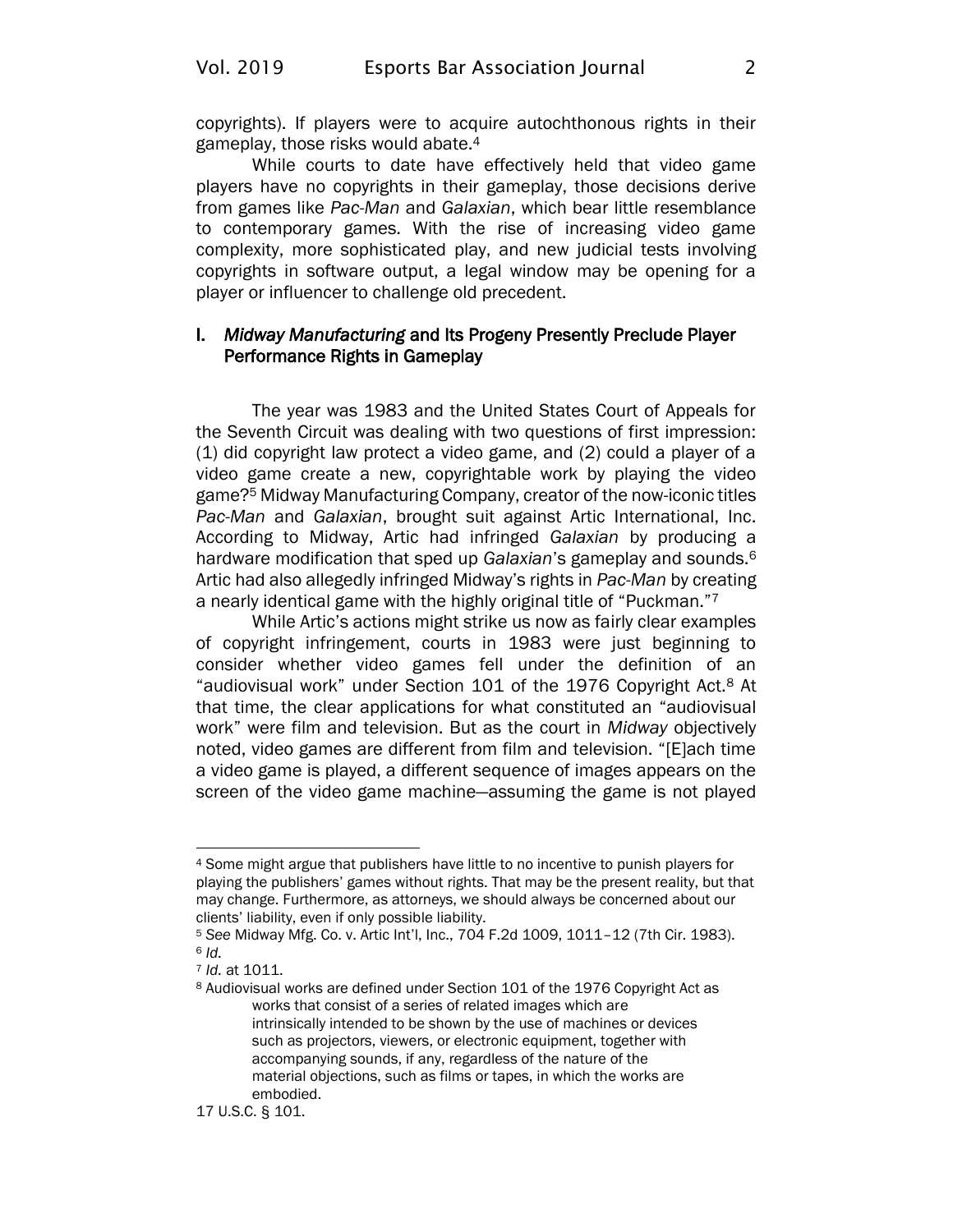exactly the same way each time."<sup>9</sup> Notwithstanding that difference, the Seventh Circuit Court of Appeals held that video games were "audiovisual works" under the Copyright Act, relying on Congress's initial intention for a broad reading of the Act.<sup>10</sup>

A second question remained: does a player of a video game create a new copyrightable work by merely playing the game?<sup>11</sup> The player could change what happened on the screen by moving a joystick, which the court said could be "a little like arranging words in a dictionary into sentences or paints on a palette into a painting."<sup>12</sup> But was playing a video game sufficiently similar to writing or painting so that each performance of a video game could be considered the work of the player instead of the game's creator?<sup>13</sup> The court answered no: "Playing a video game is more like changing channels on a television than it is like writing a novel or painting a picture."<sup>14</sup> At that time, because of the static nature of the map, the camera view, the options of play, and so forth, the player could not

<span id="page-5-0"></span>create any sequence he wants out of the images stored on the game's circuit boards. The most he can do is choose one of the limited number of sequences the game allows him to choose. He is unlike a writer or a painter because the video game in effect writes the sentences and paints the painting for him; he merely chooses one of the sentences stored in its memory, one of the paints stored in its collection.<sup>15</sup>

Those sentences sum up the status of a player's performance rights in video game play for the last thirty-five years.

The holding in *Midway Manufacturing* was reaffirmed, and in some ways expanded, over the following decades. In *Red Baron-Franklin* 

<sup>9</sup> *Midway Mfg.*, 704 F.2d at 1011.

 $10<sub>1d</sub>$ .

<sup>&</sup>lt;sup>11</sup> *Id.* This question is, or at least should be, of particular interest to esports players. <sup>12</sup> *Id.*

<sup>&</sup>lt;sup>13</sup> The primordial requirement of copyrightability is originality. Feist Publications, Inc. v. Rural Tel. Serv. Co., 499 U.S. 340, 345 (1991). But the required amount of originality is quite low. *Id.* ("Original, as the term is used in copyright, means only that the work was independently created by the author (as opposed to copied from other works), and that it possesses at least some minimal degree of creativity. To be sure, the requisite level of creativity is extremely low; even a slight amount will suffice. The vast majority of works make the grade quite easily, as they possess some creative spark, no matter how crude, humble or obvious it might be." (internal quotation marks and citations omitted)). For protection under the Copyright Act, works must be both original and "fixed in any tangible medium of expression, now known or later developed, from which they can be perceived, reproduced, or otherwise communicated, either directly or with the aid of a machine or device." 17 U.S.C. § 102. Given the low threshold required for originality, the current failure of courts to find copyrightability in gameplay is surprising. <sup>14</sup> *Id.* at 1012.

<sup>15</sup> *Id.*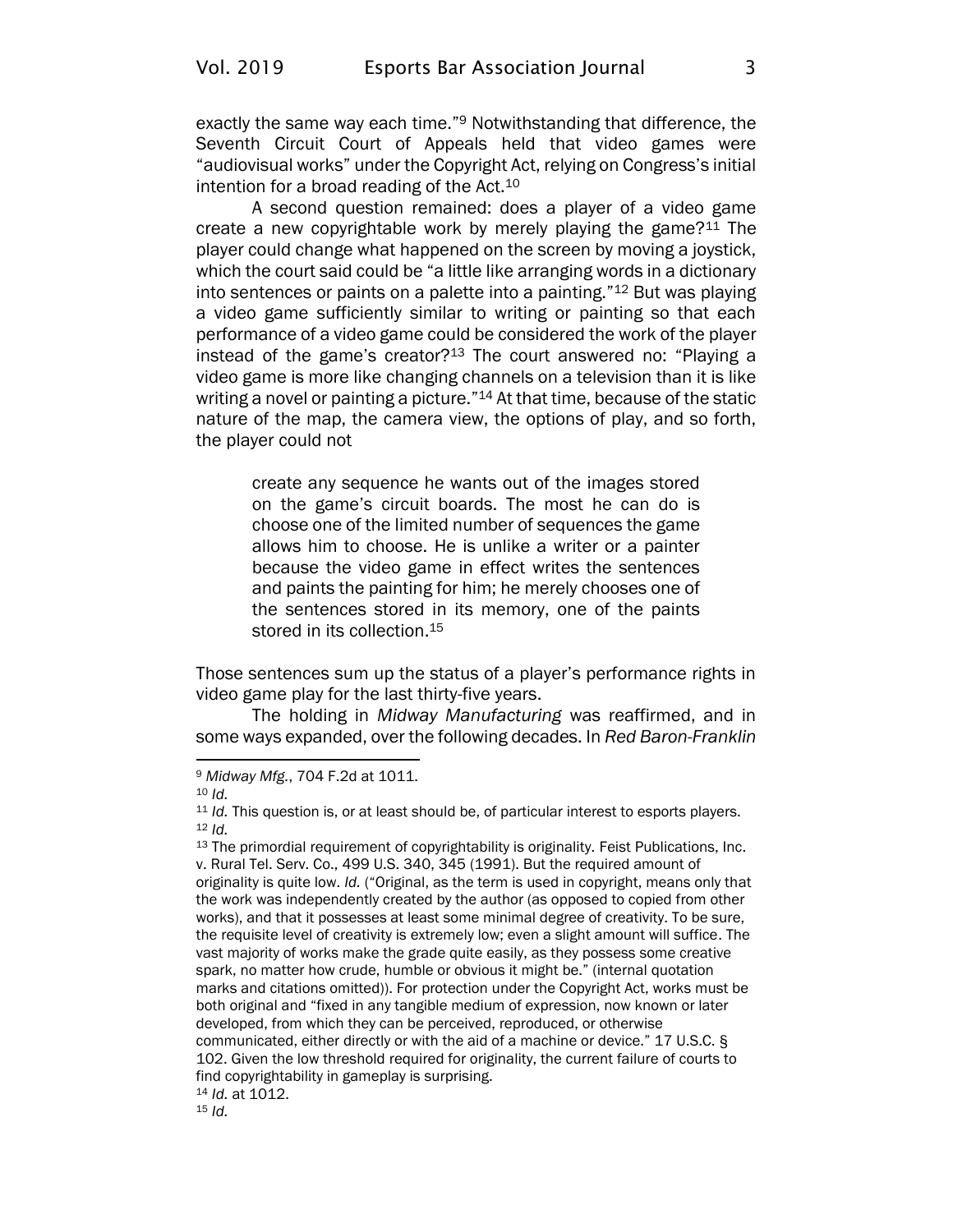*Park, Inc. v. Taito Corp.*, 883 F.2d 275 (4th Cir. 1989), the Fourth Circuit Court of Appeals held that playing a video game in an arcade constituted a public performance under Section 101 of the Copyright Act.<sup>16</sup> In that case, Red Baron operated arcades with various video games, including the game Double Dragon.<sup>17</sup> Taito, the creator of Double Dragon, had registered the game for copyright in the United States. Taito argued its rights in Double Dragon included rights of distribution and public performance, part of the typical copyright bundle under Section 101. Red Baron had acquired grey market copies of Double Dragon and had not obtained a license or other permission from Taito. The district court had held that the first sale doctrine extinguished "all rights [Taito] had under the copyright laws, including the right of public performance, so that Red Baron did not infringe."<sup>18</sup> In reversing the district court, the Fourth Circuit reasoned that, while the first sale doctrine precluded infringement based on the right of distribution under copyright law, the doctrine did no remove any other rights under copyright law, including the right of public performance.<sup>19</sup> Red Baron had therefore infringed Taito's copyright because it had not obtained a license to publicly perform the game.<sup>20</sup>

Later, in a case involving Valve, creator of Dota 2 and Counterstrike: Global Offensive, the United States District Court for the Western District of Washington cited *Red Baron* favorably in rejecting a defendant's argument that "playing video games in public is not a public performance."<sup>21</sup> The court in *Valve* also contrasted *Red Baron* with the decision from the Ninth Circuit Court of Appeals in *Allen v. Academic Games League of America, Inc.*, 89 F.3d 614 (9th Cir. 1996). In *Allen*, the Ninth Circuit held that playing board games in public did not constitute a "public performance."<sup>22</sup> Despite that holding, the end result

<sup>16</sup> *Id.* at 279 (concluding both that the "operation of a video game constitutes a performance" under Section 101 and that, because "video arcades are open to the public," playing Double Dragon at an arcade was a public performance). *Red Baron* built upon the foundation established by *Midway Manufacturing*, noting that the Fourth Circuit had agreed previously with the Seventh Circuit (in *Midway Manufacturing*) that "video games are copyrightable as audiovisual works." *Id.* at 278. From there, the Fourth Circuit simply applied the plain language of 17 U.S.C. § 101—that to perform a work "publicly" meant to perform it "at a place open to the public or at any place where a substantial number of persons outside of a normal circle of a family and its social acquaintances is gathered"—which applied to playing a video game in an arcade open to the public. *Id.* at 278–79.

<sup>17</sup> *Id.* at 277.

<sup>18</sup> *Id.* at 277–78.

<sup>19</sup> *Id.* at 280–81.

<sup>20</sup> *Id.* at 281.

<sup>21</sup> *See* Valve Corp. v. Sierra Ent. Inc., 431 F. Supp. 2d 1091, 1097 (W.D. Wash. 2004).

<sup>22</sup> *See id.* (citing Allen v. Academic Games League of Am., Inc., 89 F.3d 614 (9th Cir. 1996)). The Ninth Circuit's decision appears to be based in large part on policy: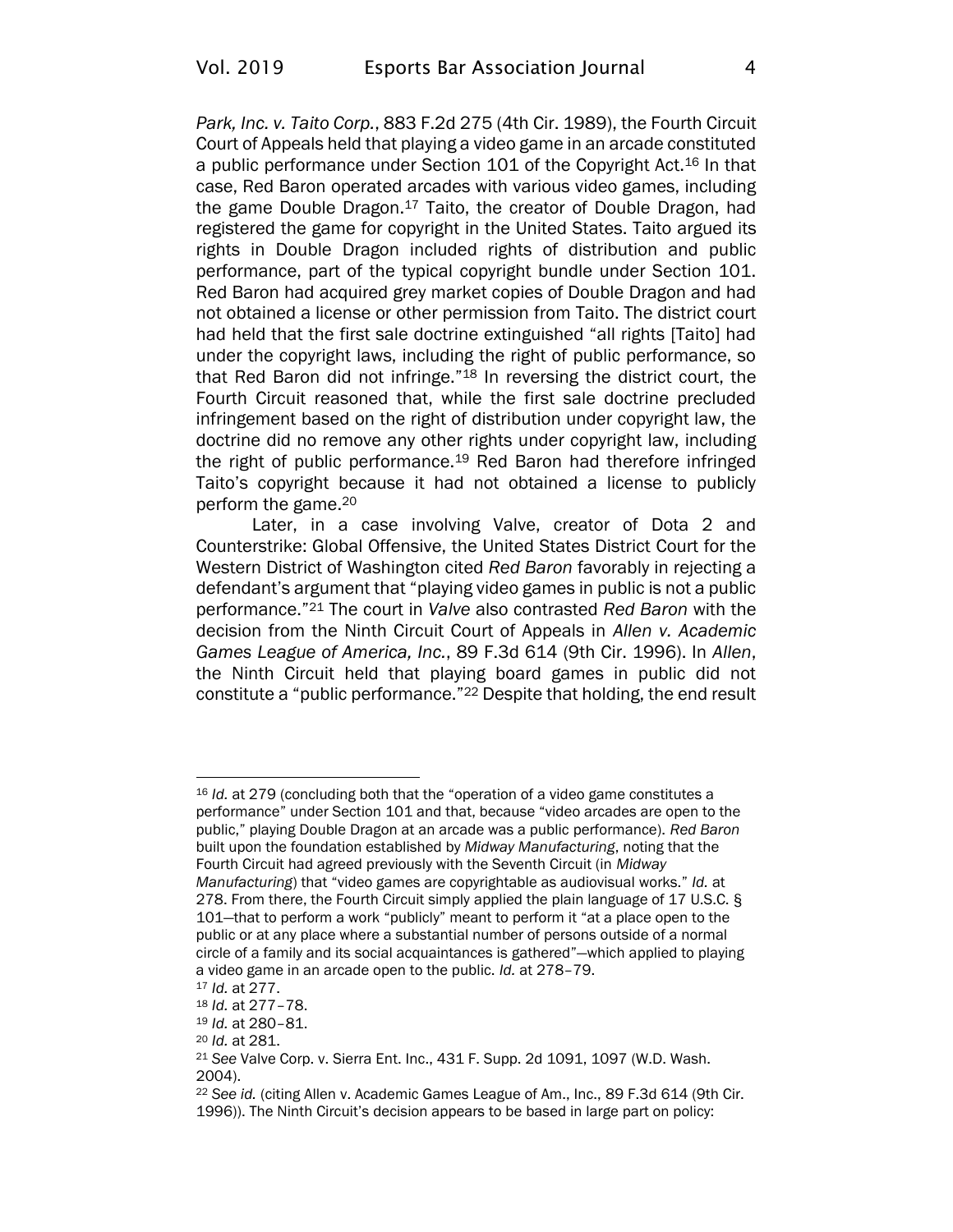of *Red Baron* and its progeny is that publishers also hold rights in the public performance of their games, to the exclusion of players.

#### II. A New Challenger Approaches? New Cases Provide a Window for Player Rights

Only in the last year have decisions emerged that provide the groundwork for pushing back on *Midway Manufacturing* and its thirtyfive-year preclusion of players developing rights in their gameplay.

First, in 2018, Epic Games sued various creators of software cheats for its game, Fortnite.<sup>23</sup> Though only considering the matter on default judgment, the court in *Epic Games* openly questioned why the logic of *Allen* should not apply to video games as well.<sup>24</sup> The Ninth Circuit in *Allen* had reasoned that the term "play," which had traditionally applied to playing music or records, had

not been extended to the playing of games. To do so would mean interpreting the Copyright Act in a manner that would allow the owner of a copyright in a game to control when and where purchasers of games may play the games and this court will not place such an undue restraint on consumers.<sup>25</sup>

Despite the compelling logic of *Allen*, the court in *Epic Games* declined to consider whether to apply that same logic to video games, noting that it lacked full briefing on the matter because it was considering only a motion for default judgment.<sup>26</sup>

The term "play" [as defined in Section 101 of the Copyright Act] has not been extended to the playing of games. To do so would mean interpreting the Copyright Act in a manner that would allow the owner of a copyright in a game to control when and where purchasers of games may play the games and this court will not place such an undue restraint on consumers.

Whether privately in one's home or publicly in a park, it is understood that games are meant to be "played."

*Allen*, 89 F.3d at 616–17. Perhaps the court in *Allen* would have come out differently if the players of the board games possessed merely a license, as is now often the case with video games, instead of "us[ing] their own games, purchased from Allen." *Id.*

<sup>23</sup> *See* Epic Games, Inc. v. Mendes, No. 17-CV-06223-LB, 2018 WL 2926086, at \*1 (N.D. Cal. June 12, 2018).

<sup>24</sup> *Id.* at \*9 ("The concerns the *Allen* court had about giving copyright owners too much control over when and where purchasers of their games can play them might logically apply to video games too. Are video games different?"). <sup>25</sup> 89 F.3d at 616.

 $26$  2018 WL 2926086, at  $*9$  ("[T]he court declines to rule on whether posting a video on YouTube of gameplay from a video game does or does not infringe upon a copyright holder's 17 U.S.C. § 106(4) rights.").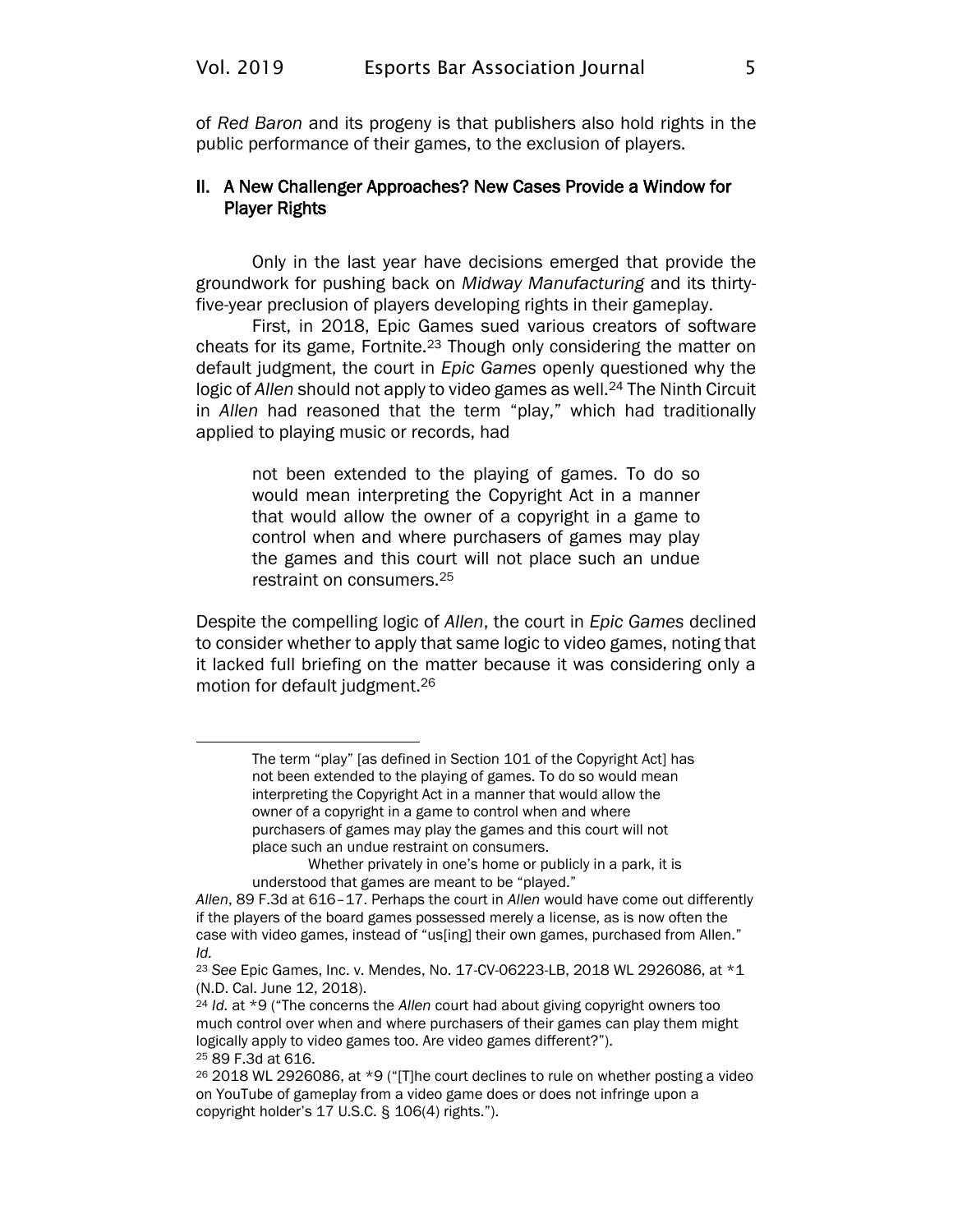Second is the case of *Rearden LLC v. Walt Disney Company*, 27 which examined copyright issues surrounding the software used to create the lifelike depictions of Grand Moff Tarkin and Princess Leia in Star Wars and other similar motion capture animations of human faces. In that case, the United States District Court for the Northern District of California reasserted a test for computer programs in a way that provides a potential window for players to gain rights in their gameplay. Disney had used the MOVA Contour Reality Capture Program—owned by Rearden—to create the motion capture animation for a number of films including *Beauty and the Beast*, *Deadpool*, *Terminator*, and others.<sup>28</sup>

Rearden brought two principal claims against Disney. The first was that Disney violated Rearden's patent for the MOVA software by using the software without authorization via a third-party contractor. But the second claim was novel: Rearden argued that Disney had infringed Rearden's copyright *in the output from the MOVA software*. In other words, Rearden was arguing that it owned whatever audiovisual images Disney had created with the MOVA software.<sup>29</sup> The parallel question in esports is whether the owner of software (a game publisher) can claim copyright in the output from the software (the player's gameplay).

Rearden's arguments and the court's rebuttal both focused on a case called *Torah Soft v. Drosnin*. *<sup>30</sup>* The *Rearden* court, in explaining *Torah Soft* and rejecting Rearden's copyright claim, stated that "[a]ssuming that a copyright in a computer program may extend to its output, Rearden must adequately plead that the MOVA Contour program does the 'lion's share' of the creating and that the end-user's role in creating the final product is 'marginal.'"<sup>31</sup> The court focused on the film actor's role in creating the output from the MOVA software:

Here, unlike in *Torah Soft*, where the user merely inputs a word into the program, MOVA Contour's user inputs a twodimensional camera capture that may range from Dan Stevens'[s] 'facial expressions of all the scenes we had done on previous days' to the 'subtle and dynamic motions performed by the actor [Josh Brolin playing Thanos in Guardians of the Galaxy [sic]' to 'Brad Pitt's 44 year-old-face.'<sup>32</sup>

Because the creative input was deriving from the actor—or in the esports comparison, the player—and not from the program itself, Rearden could not claim copyright in the MOVA software's output.<sup>33</sup> Indeed, while

<sup>27</sup> 293 F. Supp. 3d 963 (N.D. Cal. 2018).

<sup>28</sup> *Id.* at 967–69.

<sup>29</sup> *See id.* at 969–70.

<sup>30</sup> 136 F. Supp. 2d 276 (S.D.N.Y. 2001)

<sup>31</sup> *Rearden*, 293 F. Supp. 3d at 970 (quoting *Torah Soft*, 136 F. Supp. 2d at 283).

<sup>32</sup> *Id.* at 971.

<sup>33</sup> *Id.*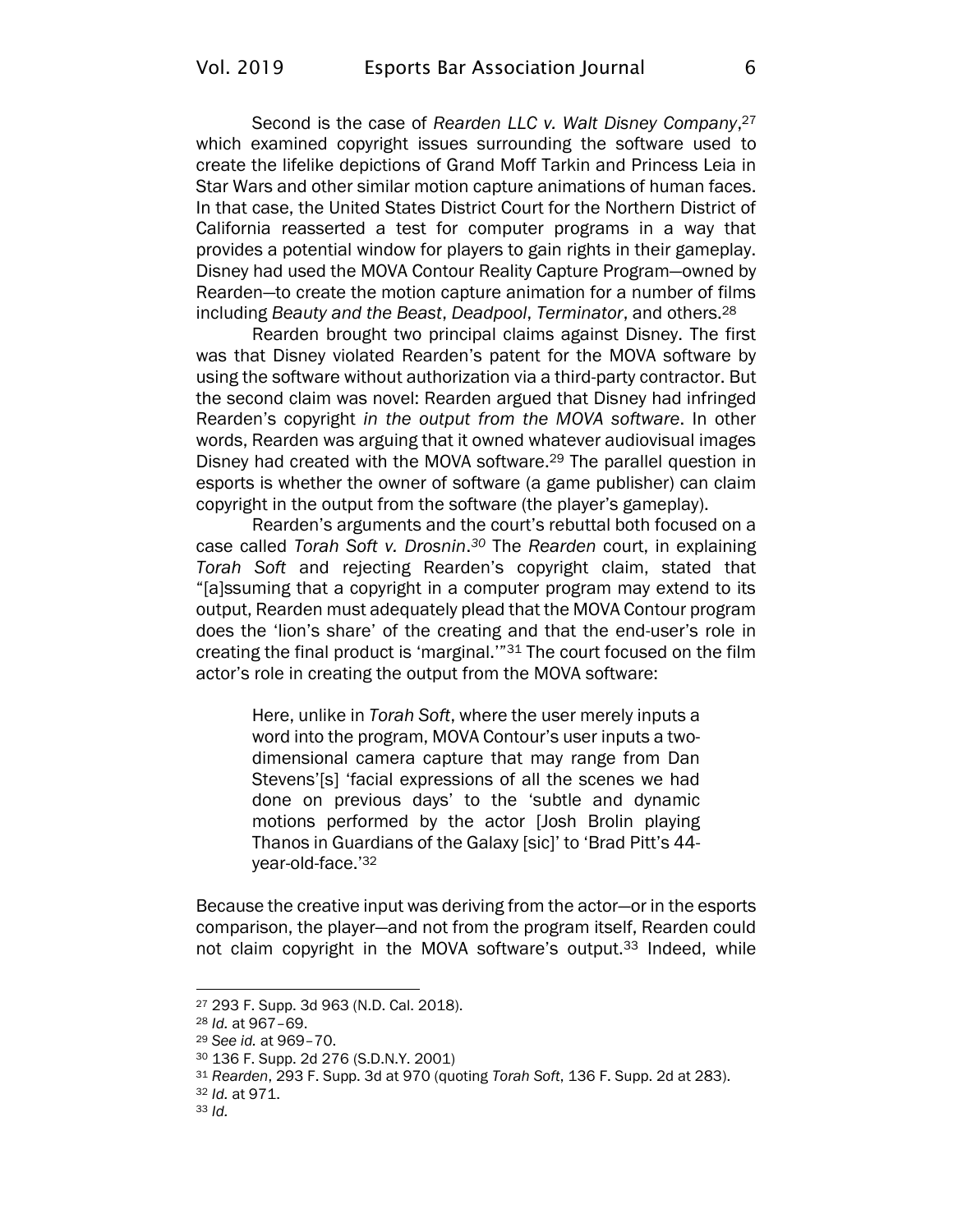Rearden tried to emphasize the work done by the MOVA software, the court noted that Rearden "repeatedly acknowledge[d] the actors' contributions throughout the complaints."<sup>34</sup>

#### **Conclusion**

The holding in *Rearden*, echoing *Torah Soft*, provides a potential test in a new context that could help to displace *Midway Manufacturing* and its thirty-five-year prohibition on player gameplay copyrights. Long gone are the days of *Pac-Man* and its static level design and its comparison to changing channels on a television. Now, players control camera angles and placement. They engage in complex multiplayer matches while making unending split-second strategic decisions, often on three-dimensional maps. The skill level and, yes, even artistry of their play attracts millions of viewers.<sup>35</sup> At this point, players do the "lion's share" of creating the output that is their gameplay. Maybe all that is needed to overturn thirty-five-year-old precedent—and to reap the corresponding economic rewards—is a new challenger.<sup>36</sup>

#### <sup>34</sup> *Id.*

<sup>&</sup>lt;sup>35</sup> Bolstering this position is the fact that some foreign esports players are now being granted EB-1A visas. Matt Best, *Huhi Becomes Permanent North American Resident*, VPEsports (July 15, 2018), [https://www.vpesports.com/leagueoflegends/clg-huhi](https://www.vpesports.com/leagueoflegends/clg-huhi-greencard-visa-north-american-resident/)[greencard-visa-north-american-resident.](https://www.vpesports.com/leagueoflegends/clg-huhi-greencard-visa-north-american-resident/) Obtaining an EB-1A visa requires demonstrating "extraordinary ability in the sciences, arts, education, business, or athletics through sustained national or international acclaim." *Employment-Based Immigration: First Preference EB-1*, U.S. Citizenship and Immigration Services, [https://www.uscis.gov/working-united-states/permanent-workers/employment](https://www.uscis.gov/working-united-states/permanent-workers/employment-based-immigration-first-preference-eb-1)[based-immigration-first-preference-eb-1](https://www.uscis.gov/working-united-states/permanent-workers/employment-based-immigration-first-preference-eb-1) (last visited April 25, 2019). <sup>36</sup> A lingering question is whether a game publisher can recapture any gameplay rights via the terms of use included as part of licensing a game. While this article and its author are not as concerned about a player's rights in gameplay vis-à-vis the publishers (as opposed to a team, tournament organizer, content producer, sponsor, etc.), terms of use or terms of service *may* constitute a contract of adhesion depending on how they are worded. *See, e.g.*, Bragg v. Linden Research, Inc., 487 F. Supp. 2d 593, 606 (E.D. Pa. 2007) ("The TOS are a contract of adhesion. Linden presents the TOS on a take-it-or-leave-it basis. A potential participant can either click 'assent' to the TOS, and then gain entrance to Second Life's virtual world, or refuse assent and be denied access. Linden also clearly has superior bargaining strength over Bragg. Although Bragg is an experienced attorney, who believes he is expert enough to comment on numerous industry standards and the 'rights' or participants in virtual worlds . . . he was never presented with an opportunity to use his experience and lawyering skills to negotiate terms different from the TOS that Linden offered."); *see also* Evans v. Linden Research, Inc., 763 F. Supp. 2d 735, 740–42 (E.D. Pa. 2011) (contrasting the facts of *Bragg* in finding that changes to Linden's terms of service no longer made the arbitration clause unconscionable).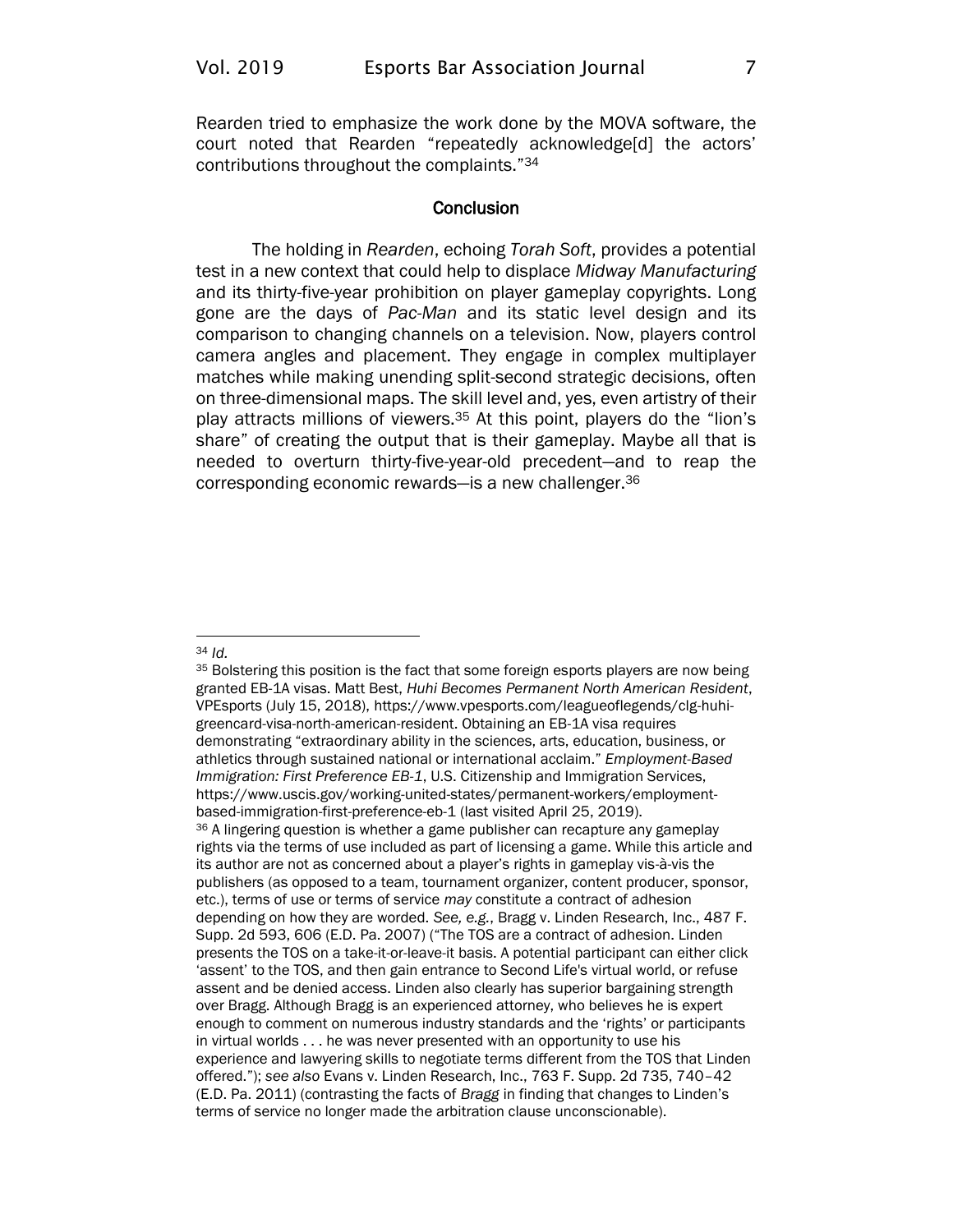### <span id="page-10-0"></span>Unionization in Esports

#### By Harris Peskin†

#### <span id="page-10-1"></span>Introduction

Much has been made of the players need to unionize across  $esports<sup>1</sup>$  though there is little understanding of the implications of such a union, and the complexity associated with establishing one. As a preliminary matter, and for purposes of this paper, the term "esports" should be understood to mean the industry that encompasses the competitive playing of video games, including League of Legends ("LoL"), Overwatch, Defense of the Ancients 2 ("DOTA 2"), Super Smash Brothers and many more.<sup>2</sup> Similar to how there are several different sports that comprise the sports industry, there are many different video game titles that make up the esports industry. As it would be impracticable, and possibly illegal, for NFL, MLB, NHL, and NBA players to form one collective union in negotiations against one collective association of their respective leagues, the same can be said for each individual esport. To the extent there will be unionization, it will come within the confines of each individual esport ecosystem.<sup>3</sup>

It remains unclear how wise unionization would be for the players. As unionization implicates antitrust and employment law, and issues arise under these areas of law due to economic circumstance, the economics of esports must be understood at a fundamental level to properly evaluate the wisdom of unionization.

Part 1 of this paper will provide a glimpse into the murky and unclear esports ecosystem, while also shedding light on how other professional sports leagues have approached the problem of inflated player salaries. Part 2 will explore the interactions of a player's union with player salary caps, drafts, and similar restrictive practices. Finally, Part 3 will recommend an approach on a moving forward basis

<sup>†</sup> Copyright © 2019 Harris Peskin.

<sup>1</sup> *See* Pat Evans, *How Players Associations Could Help Improve Esports' Infrastructure*, FRONT OFFICE SPORTS (Mar. 8, 2019), [https://www.sportsbusinessdaily.](https://www.sportsbusinessdaily.com/Journal/Issues/2018/03/12/Esports/PAs.aspx) [com/Journal/Issues/2018/03/12/Esports/PAs.aspx;](https://www.sportsbusinessdaily.com/Journal/Issues/2018/03/12/Esports/PAs.aspx) *see also* Maddy Myers, *Pro Gamers Are Getting Serious About Unionizing*, KOTAKU (March 14, 2018), [https://compete.kotaku.com/pro-gamers-are-getting-serious-about-unionizing-](https://compete.kotaku.com/pro-gamers-are-getting-serious-about-unionizing-1823770452)[1823770452.](https://compete.kotaku.com/pro-gamers-are-getting-serious-about-unionizing-1823770452)

<sup>2</sup> *See* Dictionary.com[, https://www.dictionary.com/browse/esports.](https://www.dictionary.com/browse/esports)

<sup>3</sup> *See* Kieran Darcy, *Riot's Players' Association Lays Groundwork for Unionization*, ESPN (June 12, 2017), [https://www.espn.com/esports/story/\\_/id/19617991/riot](https://www.espn.com/esports/story/_/id/19617991/riot-players-association-lays-groundwork-unionization)[players-association-lays-groundwork-unionization.](https://www.espn.com/esports/story/_/id/19617991/riot-players-association-lays-groundwork-unionization)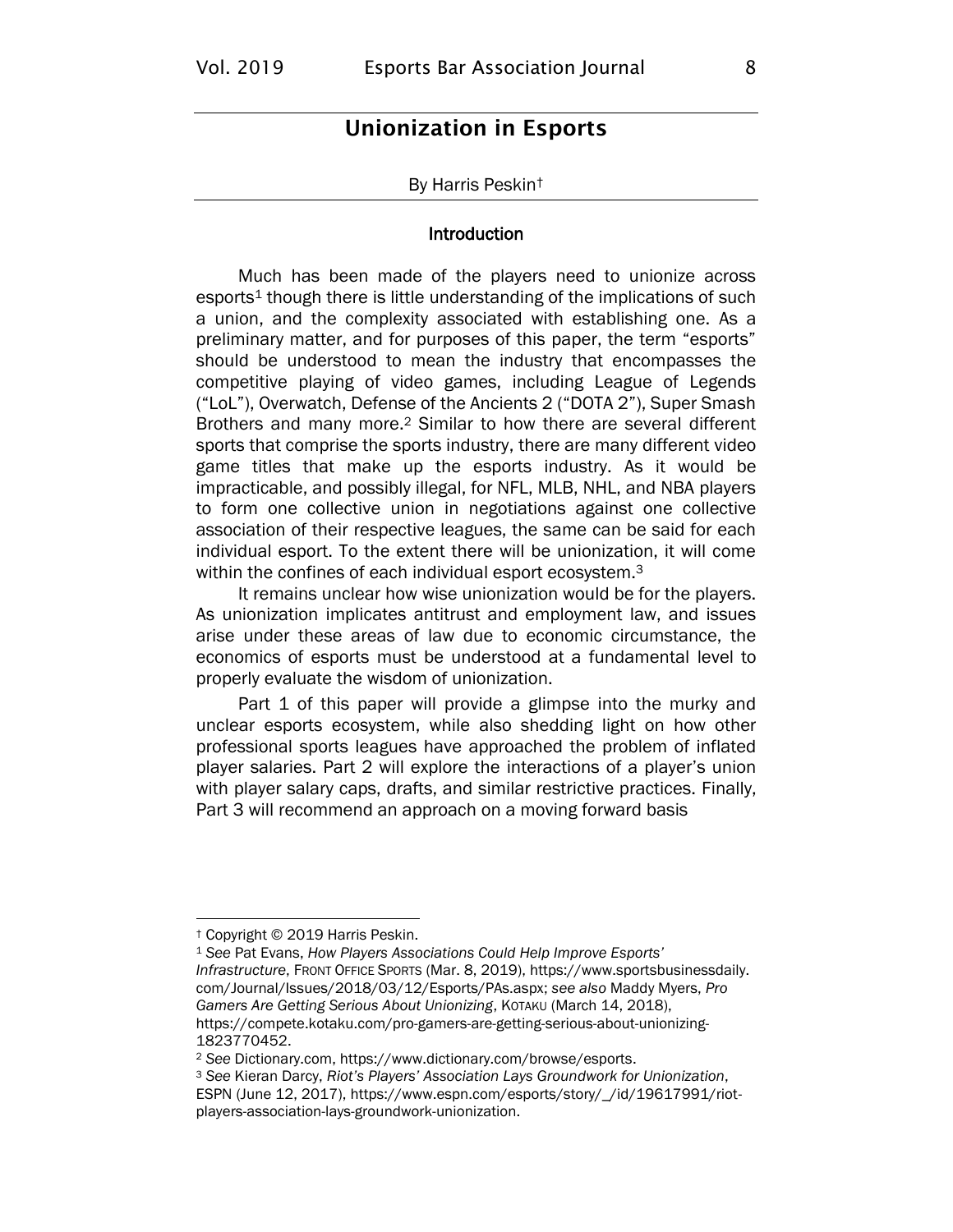#### I. The Esports Ecosystem

In 2019, the esports ecosystem is dominated by the game developers who control the intellectual property around their games including formation of esports leagues, through application of Section 106 of the Copyright Act. One hundred percent of game revenues inure to the benefit of the game developer despite leagues acting as a marketing tool for the games. Game developers control the flow of esports league-wide revenues, which often include media rights deals, league wide sponsorships, ticketing revenues, and other similar sources of revenues. While recently some teams have been successful in bargaining for a share on league-wide revenue, most team revenues continue be sourced from the monetization of their players as influencer assets in the form of sponsorships.<sup>4</sup> Industry reports note that player salaries alone often exceed the revenue of professional esports teams.

> NewZoo analyst Jurre Pannekeet, who sees the revenues for 14 esports teams, says the majority of teams are operating at a loss, but declined to say how much on average, citing nondisclosure agreements. When pressed whether that majority was closer to 51 percent or 90 percent of teams operating at a loss, he said: "If you looked into it, it's probably closer to 89 percent than 50 percent.<sup>5</sup>

> Much of that is likely due to players' salaries, which Fields describes as being 'at completely unsustainable levels.' Some reports indicate that North American League of Legends pros earned \$105,000 a year on average in 2017. After the league franchised in 2018, the average went up to \$320,000. Some players have made closer to a million dollars per year. 'The revenue has not yet equaled what the salaries demand,' Fields said. Esports organizations have to pay those salaries, on top of the \$10 to \$13 million that they pay to Riot Games to be in the league at all.<sup>6</sup>

ESPN reports that recently teams have paid between \$30 and \$60 million dollars to participate in the Overwatch League, which is in its

<sup>4</sup> Cecilia D'Anastasio, *Shady Numbers and Bad Business: Inside the Esports Bubble*, KOTAKU (May 23, 2019), [https://kotaku.com/as-esports-grows-experts-fear-its-a](https://kotaku.com/as-esports-grows-experts-fear-its-a-bubble-ready-to-po-1834982843)[bubble-ready-to-po-1834982843.](https://kotaku.com/as-esports-grows-experts-fear-its-a-bubble-ready-to-po-1834982843)

<sup>5</sup> *Id.*

<sup>6</sup> *Id.*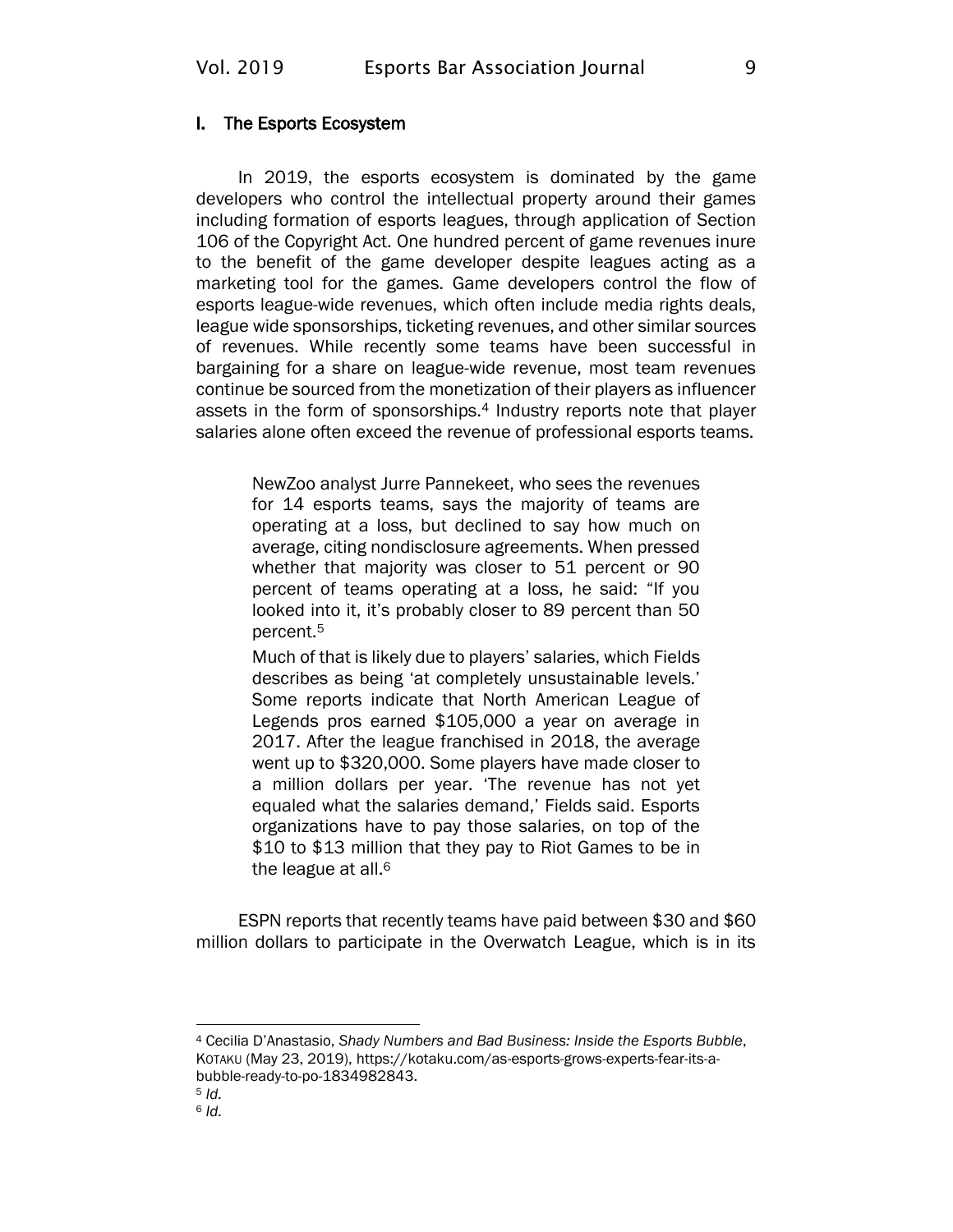<span id="page-12-0"></span>second year of operation.<sup>7</sup> The first year of the Overwatch League reportedly averaged 80,000-170,000 concurrent viewers on its English language Twitch broadcast.<sup>8</sup>

With such large costs and uncertain revenues, an estimated 70% to 80% of which come from sponsorships, $9$  the highest of which do not exceed a reported  $$3$  million per year,<sup>10</sup> the fact that teams are operating at a loss is hardly surprising. Esports teams are not dissimilar from professional sports teams in this regard and may continue mirroring professional sports teams' path towards monetization and ecosystem stabilization. Professional sports teams have a history of losing money. Prior to the implementation of Financial Fair Play rules in  $2013$ ,<sup>11</sup> the preceding five years saw 99% of the English Premier League's revenues consumed by player wage growth.<sup>12</sup> Today, exceeding a 70% wages to ratio threshold subjects any UEFA club to investigation and a requirement for said club to submit "break-even information."<sup>13</sup> Deloitte states: "UEFA's Financial Fair Play Regulations have contributed towards European clubs' much improved financial results and reduced debt situation since 2012." In 2018, the wages to revenue ratio in the English Premier League was a more sustainable 59%.<sup>14</sup>

<span id="page-12-1"></span>Similarly, in the 2002-03 NHL season, 73% of all hockey related revenues was paid to players.<sup>15</sup> To combat this the NHL adopted a more stringent salary cap. The National Hockey League formulates its salary cap by projecting the aggregate hockey related revenue of all its member

[overwatchleague/streams.](https://twitchtracker.com/overwatchleague/streams)

<sup>7</sup> Jacob Wolf, *Sources: Overwatch League Expansion Slots Expected to be \$30 Million to \$60 Million*, ESPN (May 10, 2018), [https://www.espn.com/esports/story/](https://www.espn.com/esports/story/_/id/23464637/overwatch-league-expansion-slots-expected-30-60-million) [\\_/id/23464637/overwatch-league-expansion-slots-expected-30-60-million.](https://www.espn.com/esports/story/_/id/23464637/overwatch-league-expansion-slots-expected-30-60-million) <sup>8</sup> *See Overwatch League*, TWITCHTRACKER[, https://twitchtracker.com/](https://twitchtracker.com/overwatchleague/streams)

<sup>9</sup> *See* Steve Van Sloun, *Esports Franchise Economics*, LOUP VENTURES (Mar. 9, 2018), [https://loupventures.com/esports-franchise-economics](https://loupventures.com/esports-franchise-economics/) ("The breakdown of income varies by organization, team, and game. The vast majority of revenue (roughly 70- 80%) for esports organizations comes from sponsorships and advertising."). <sup>10</sup> Wolf, *supra* note [7.](#page-12-0)

<sup>&</sup>lt;sup>11</sup> UEFA, the governing European Football body requires clubs to balance their spending with their revenues. In doing so, it restricts clubs from accumulating debt. Teams are permitted to spend up to 5 million Euros more than they per for each assessment period (three years). *See Financial Fair Play: All You Need to Know,* UEFA (June 30, 2015), [https://www.uefa.com/community/news/newsid=2064391.html.](https://www.uefa.com/community/news/newsid=2064391.html) <sup>12</sup> *See* Bill Wilson, *Premier League Finances Enter New Era, Says Deloitte*, BBC NEWS (June 2, 2016), [https://www.bbc.com/news/business-36412394.](https://www.bbc.com/news/business-36412394)

<sup>13</sup> UEFA CLUB LICENSING AND FINANCIAL FAIR PLAY REGULATIONS, art. 62 Break-Even Information (2012), [https://www.uefa.com/MultimediaFiles/Download/Tech/](https://www.uefa.com/MultimediaFiles/Download/Tech/uefaorg/General/01/80/54/10/1805410_DOWNLOAD.pdf) [uefaorg/General/01/80/54/10/1805410\\_DOWNLOAD.pdf.](https://www.uefa.com/MultimediaFiles/Download/Tech/uefaorg/General/01/80/54/10/1805410_DOWNLOAD.pdf)

<sup>14</sup> *See Deloitte Annual Review of Football Finance 2019*, DELOITTE (May 2019), [https://www2.deloitte.com/content/dam/Deloitte/uk/Documents/sports-business](https://www2.deloitte.com/content/dam/Deloitte/uk/Documents/sports-business-group/deloitte-uk-annual-review-of-football-finance-2019.pdf)[group/deloitte-uk-annual-review-of-football-finance-2019.pdf.](https://www2.deloitte.com/content/dam/Deloitte/uk/Documents/sports-business-group/deloitte-uk-annual-review-of-football-finance-2019.pdf)

<sup>15</sup> Jonathan Kotler, Note, *Parallel Unionism in Professional Hockey: Redefining the Nonstatutory Labor Exemption to the Antitrust Laws,* 17 FORDHAM INTELL. PROP. MEDIA & ENT. L.J. 843, 847 (2007).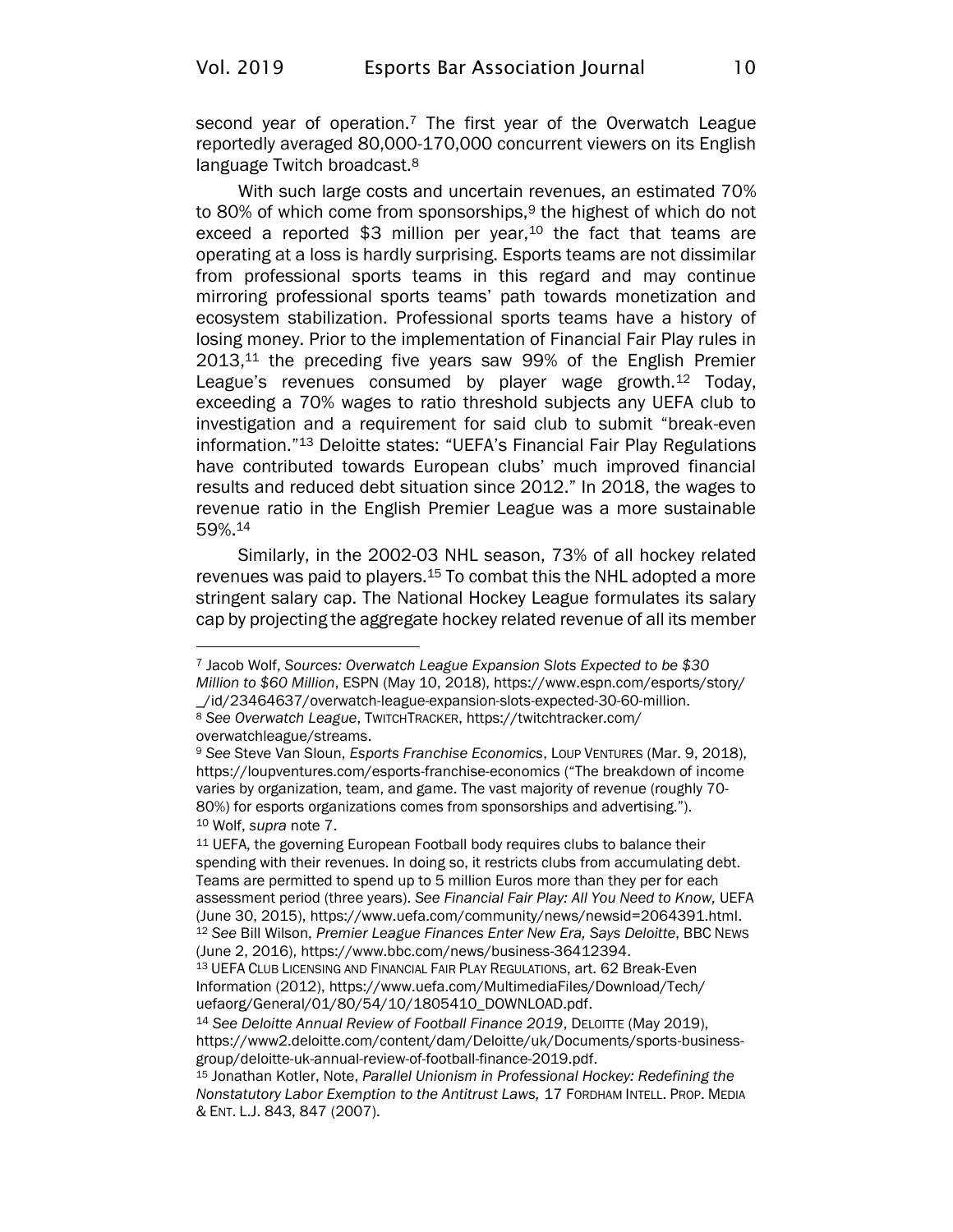teams for the following year. It then takes that number and divides it by the number of member teams participating in the league; 50% of this number is equal to the salary cap "Midpoint." NHL teams are prohibited from exceeding 115% of the Midpoint and spending less than 85% of the Midpoint.<sup>16</sup>

Given the success Financial Fair Play Regulations have had on reducing wage expenditure in European soccer, and the salary cap has had in mitigating wage expenditure in the NHL, the economics of the industry may force esports teams to seriously consider the adoption of a similar salary cap model. Though people in the industry have often endorsed the formation of a players' union, such a decision should not be taken lightly. The establishment of a union, and the existence of collective bargaining would necessitate the reality that league owners would immediately attempt to cut their financial expenditures by implementing a salary cap, among other things like a league wide player draft. Before doing so, teams and players should familiarize themselves with the legalities of a salary cap under both anti-trust and labor laws. Players must honestly assess whether unionization is wise in a market where they receive far more revenue than they generate for their employers. That assessment should be colored with an understanding of the benefits of unionization and the relaxation of strict antitrust laws that flow from a collectively bargained relationship.

#### II. Antitrust Restrictions

#### A. *History of Antitrust Law*

The history of anti-trust law in sports is a complicated one. The Sherman Antitrust Act of 1890 forbids any "contract . . . or conspiracy, in restraint of trade or commerce." In interpreting this provision, the US Supreme Court has formulated two rules with which to judge whether a particular restraint of trade promotes or hinders competition: the *per se*  rule and the rule of reason. The *per se* rule invalidates arrangements that are by nature adverse to competition. $17$  Typically actions like pricefixing and group boycotts are subject to the *per se* rule. By contrast, the rule of reason analyzes the reasonableness of a challenged restraint, the aim is to determine whether the restraint is justified by a legitimate business purpose, in its effect and purpose, as well as the availability of less restrictive alternatives and the balance being struck between procompetitive and anti-competitive effects on the restraint.<sup>18</sup>

In the early 1900's, union actions began to clash with the Sherman Anti-Trust Act. A problem arose when unions, which naturally intend to

<sup>16</sup> *See Collective Bargaining Agreement*, NHLPA, [https://www.nhlpa.com/the-pa/cba.](https://www.nhlpa.com/the-pa/cba) <sup>17</sup> Standard Oil Co. v. United States, 221 U.S. 1, 65 (1911).

<sup>18</sup> Kieran M. Corcoran, *When Does the Buzzer Sound?: The Nonstatutory Labor Exemption in Professional Sports*, 94 COLUM. L. REV. 1045, 1047–48 (1994).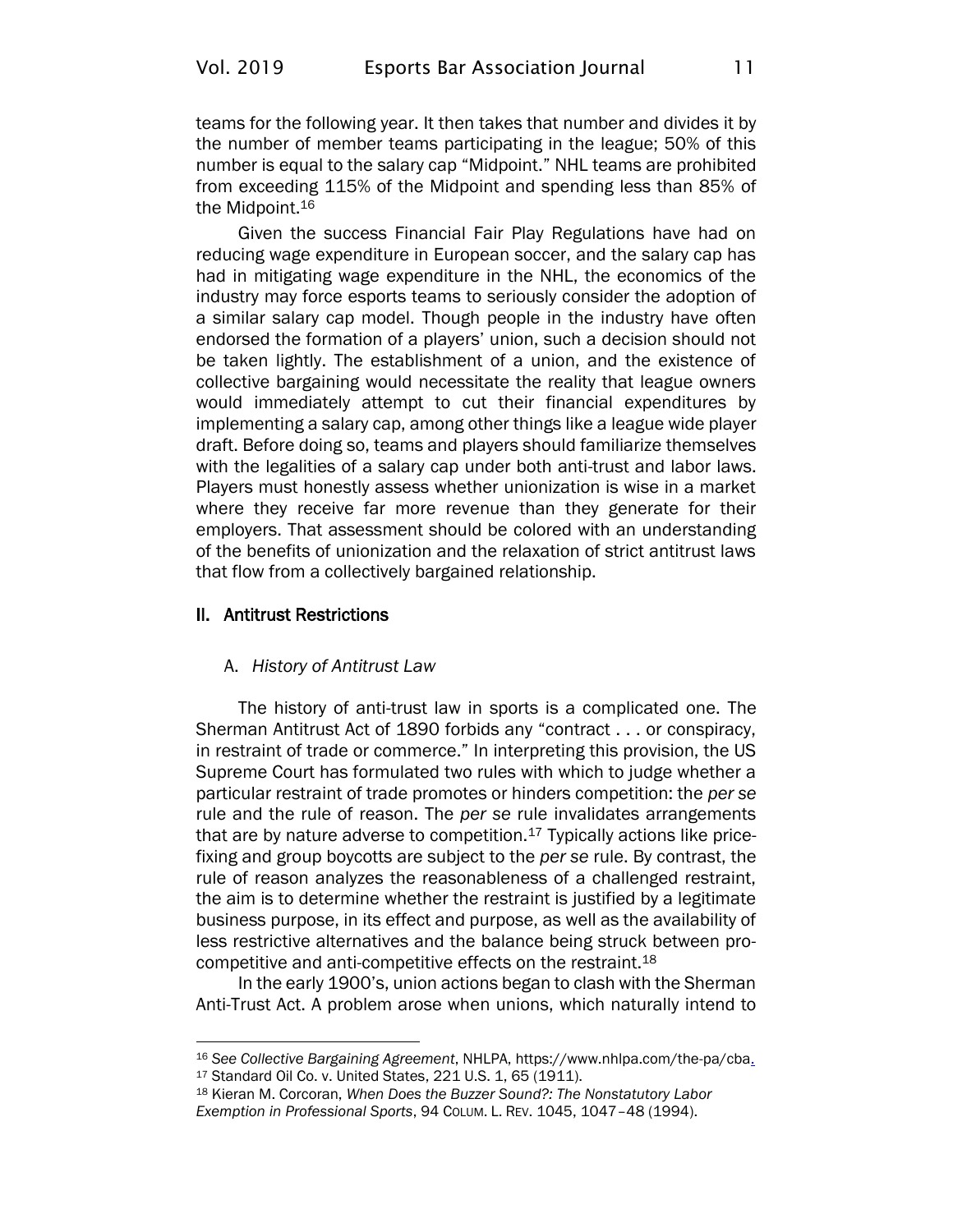limit the employer's bargaining power and therefore necessarily fall under the restraint of trade prohibition found in the Sherman Anti-Trust Act, began to organize more aggressively.<sup>19</sup> To satisfy the union lobby, Congress passed both the Clayton Act and the Norris-Laguardia Act. The Clayton Act opined:

The labor of a human being is not a commodity or article of commerce. Nothing contained in the antitrust laws shall be construed to forbid the existence and operation of labor . . . organizations . . . or to forbid or restrain individual members of such organizations from lawfully carrying out the legitimate objects thereof; nor shall such organizations, or the members thereof, be held or construed to be illegal combinations or conspiracies in restraint of trade, under the antitrust laws.<sup>20</sup>

The statutes provide statutory immunity for union tactics like strikes and boycotts, but do not discuss the collective bargaining agreements unions often reach with management as a result of their organization.

In the 1930s and 40s, Congress passed the National Labor Relations Act and Labor Management Relations Act, each of which sought to promote collective bargaining. The NLRA encouraged selforganization and the process by which workers could designate representatives to negotiate terms and conditions of employment.<sup>21</sup> It states in pertinent part:

It is hereby declared to be the policy of the United States to eliminate the causes of certain substantial obstructions to the free flow of commerce and to mitigate and eliminate these obstructions when they have occurred by encouraging the practice and procedure of collective bargaining and by protecting the exercise by workers of full freedom of association, self-organization, and designation of representatives of their own choosing,

<sup>19</sup> *See generally* Allen Bradley Co. v. Local Union No. 3, 159 F.2d 669 (2d Cir. 1947); Allen Bradley Co. v. Local Union No. 3, Int'l Bhd. of Elec. Workers, 325 U.S. 797, 803–06 (1945) (tracing the struggle between the congressional attempt to protect rights of labor to organize and judicial aim of preserving competitive business economy through Sherman, Clayton, and Norris-LaGuardia Acts). <sup>20</sup> 15 U.S.C. § 17 (1914).

<sup>21</sup> 29 U.S.C. § 151 (1947) ("The inequality of bargaining power between employees who do not possess full freedom of association or actual liberty of contract, and employers who are organized in the corporate or other forms of ownership association substantially burdens and affects the flow of commerce[.]").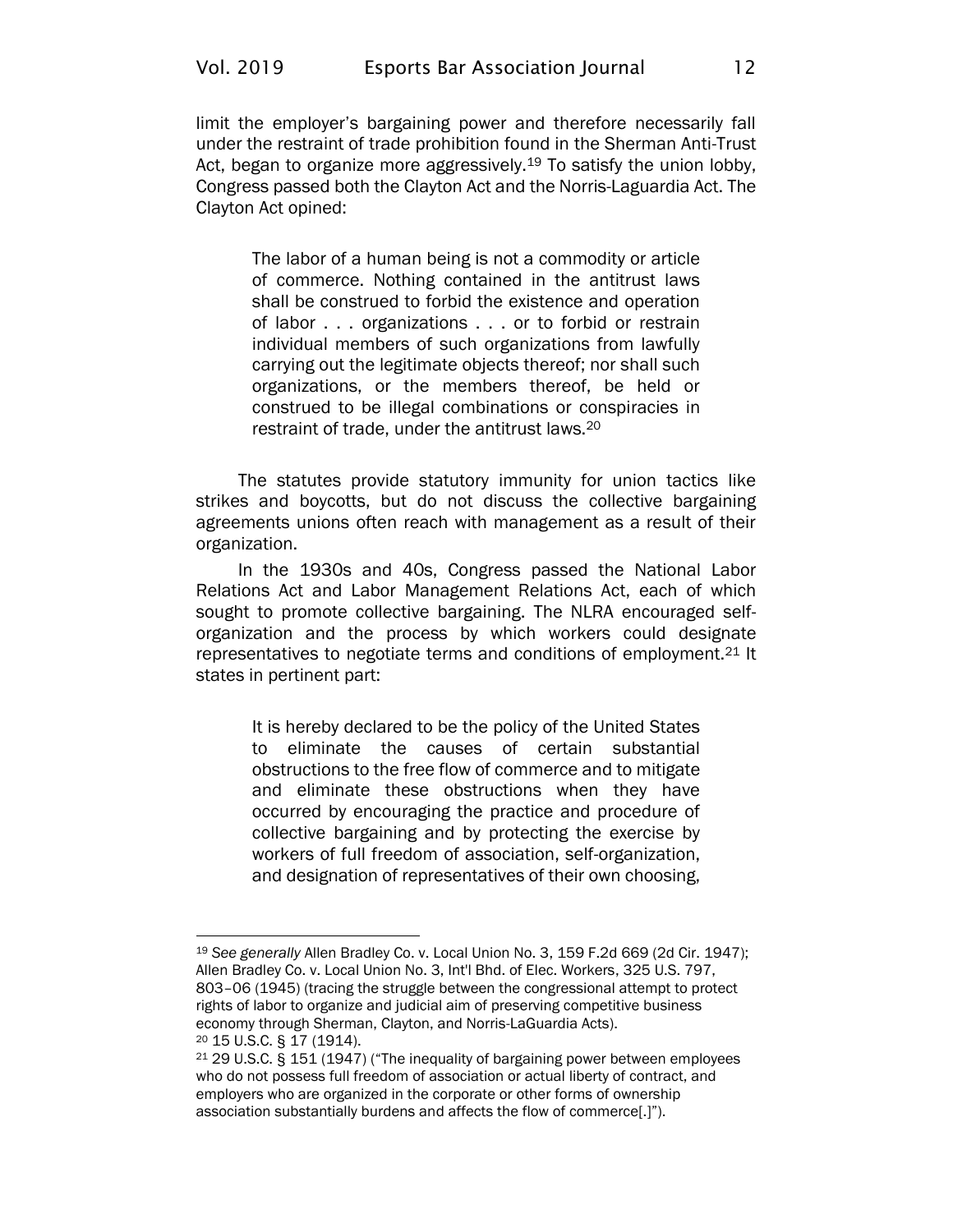for the purpose of negotiating the terms and conditions of their employment or other mutual aid or protection.<sup>22</sup>

In order to give meaning to this declaration of policy without running afoul of the Sherman Anti-Trust Act, courts have recognized what has come to be known as a nonstatutory "labor exemption."<sup>23</sup> In *Amalgamated Meat Cutters v. Jewel Tea Co.,* the Supreme Court stated that "union-employer agreements" are beyond the reach of the Sherman Act. The rule created by *Jewel* suggests that legitimate employee concerns outweigh anticompetitive practices to parties within the bargaining relationship, even if the bargaining yields practices which would otherwise be violative of the Sherman Act.

Since the nature of collective bargaining suggests that workers may end up striking a deal that inhibits their interests, the nonstatutory labor exemption has been used by employers as a shield against antitrust criticisms surfaced by employees who are unhappy with the results of the bargaining. In the context of professional sports, the nonstatutory labor exemption has been used to defend the imposition of (1) a mandatory, multi-employer imposed fixed individual salary of \$1000 per week for all NFL development players, <sup>24</sup> (2) a maximum salary limitation in the form of a salary cap<sup>25</sup>, and  $(3)$  a college draft, among other things,<sup>26</sup> from antitrust attacks.<sup>27</sup> The standard to meet for the nonstatutory exemption is relatively straight forward and easily attainable within the context of a collectively bargained deal with a labor union.

First, the labor policy favoring collective bargaining may potentially be given pre-eminence over the antitrust laws where the restraint on trade primarily affects only the parties to the collective bargaining relationship. Second, federal labor policy is implicated sufficiently to prevail only where the agreement sought to be exempted concerns a mandatory subject of collective bargaining. Finally, the policy favoring collective bargaining is furthered to the degree necessary to override the antitrust laws only where the agreement sought to be exempted is the product of bona fide arm's-length bargaining.<sup>28</sup>

<sup>22</sup> *Id*.

<sup>23</sup> Amalgamated Meat Cutters & Butcher Workmen v. Jewel Tea Co., 381 U.S. 676, 682 (1965).

<sup>24</sup> *See* Brown v. Pro Football, 518 U.S. 231 (1996).

<sup>25</sup> *See* Wood v. Nat'l Basketball Ass'n., 602 F. Supp. 525 (S.D.N.Y. 1984).

<sup>26</sup> *Id.*

<sup>27</sup> *See generally Amalgamated Meat Cutters*, 381 U.S. 676.

<sup>28</sup> Mackey v. Nat'l Football League, 543 F.2d 606, 614–15 (8th Cir. 1976) (internal citations omitted).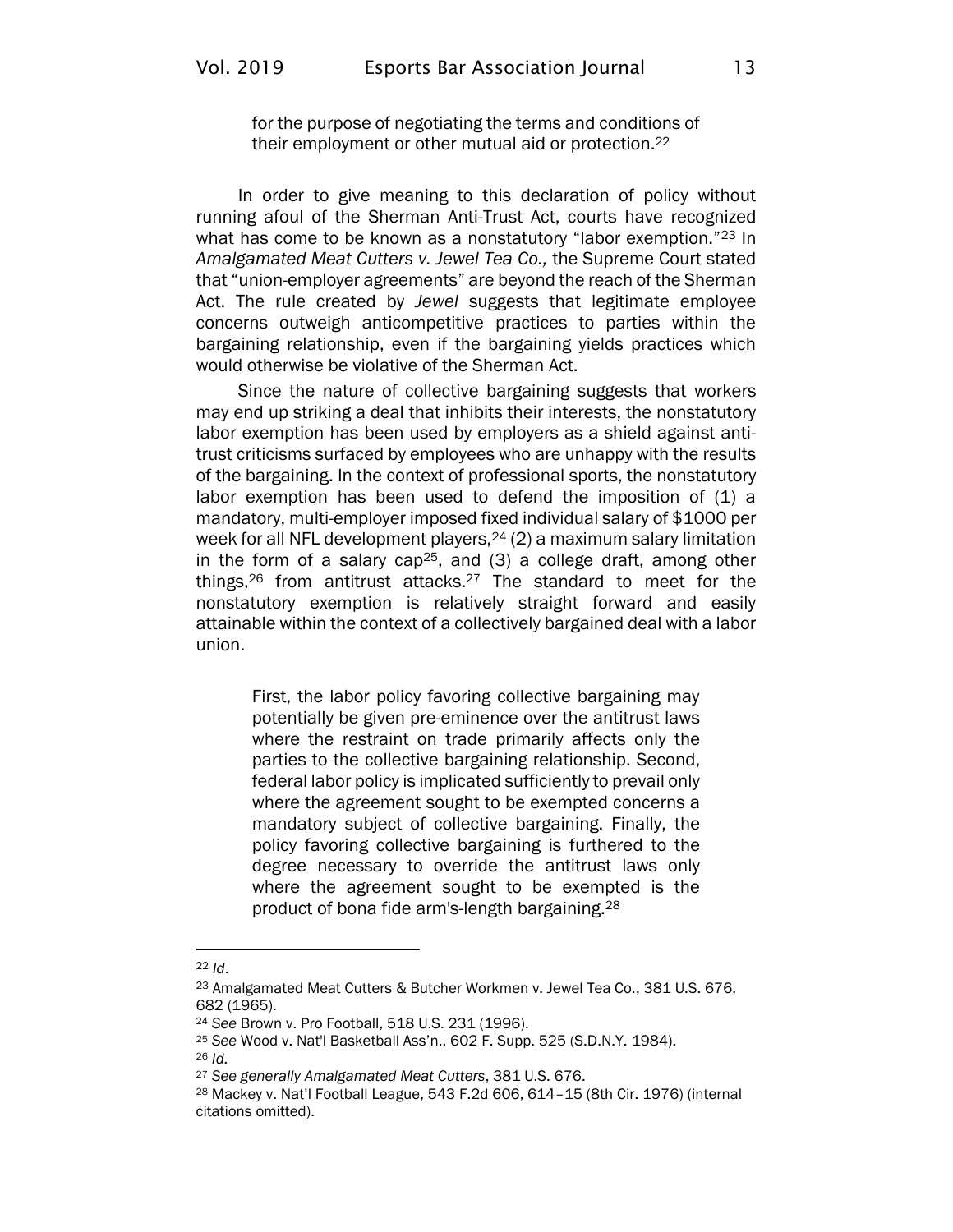In 1995, the Supreme Court of the United States affirmed the DC Circuit Court of Appeals decision which upheld the imposition of a fixed \$1000 per week development squad salary on the nonstatutory labor exemption's grounds. The Court of Appeals noted in pertinent part:

[W]e believe that employees, like all other economic actors, must make choices. If they choose to avail themselves of the advantages of the collective bargaining process, their protections are as defined by the federal labor laws. The system established by those statutes offers employees many benefits: recognition of organized workers as a bargaining unit, thereby giving them bargaining strength; establishment of mandatory subjects of bargaining; protection of the right to strike; allowance for the possibility of negotiated grievance procedures and pooled benefit plans; and judicial enforcement of collective bargaining agreements. Further, it establishes a significant list of employer actions that, if taken, constitute unfair labor practices for which employees and unions may seek redress before the NLRB.<sup>29</sup>

#### *B. Antitrust Law Applied to Esports*

Applied to esports there is clearly a choice that players can make. Should they choose to avail themselves of the benefits afforded to NLRB recognized unions, they would gain the benefit of additional bargaining strength, protection of the right to strike, and numerous other statutory rights. They would also open themselves up to the possibility of a collectively bargained salary cap, which would reduce earnings for esports players. Alternatively, the players can refuse to avail themselves of the benefits of unionization, and thus deny teams the nonstatutory labor exemption's protection.

Up until now this has been the choice, either wittingly or unwittingly, of the players. Nevertheless, it is worth noting that several notable esports figures have pushed for the unionization of players in specific esport titles.<sup>30</sup> Such an approach is not necessarily improper; as suggested above this is a calculation that employees must make. Inherent in the calculation is the thought that continuous losses suffered

<sup>29</sup> Brown v. Pro Football, 50 F.3d 1041, 1057.

<sup>30</sup> *See* Ryan Morrison, *Future of Esports Players Unions*, ROBOT CONGRESS EPISODE 72 (May 8, 2018), [https://open.spotify.com/episode/2QRwje2t0OEb7mehDRdzhp?si](https://open.spotify.com/episode/2QRwje2t0OEb7mehDRdzhp?si=NetyaTdpSNWXDQr6sfxhSw) [=NetyaTdpSNWXDQr6sfxhSw](https://open.spotify.com/episode/2QRwje2t0OEb7mehDRdzhp?si=NetyaTdpSNWXDQr6sfxhSw) (Ryan Morrison advocating for a union collectively bargaining on behalf of the overwatch league players); Scott Smith (@SirScoots), TWITTER (June 26, 2015), [https://twitter.com/SirScoots/status/](https://twitter.com/SirScoots/status/614424193015222272)

[<sup>614424193015222272</sup>](https://twitter.com/SirScoots/status/614424193015222272) (Sir Scoots advocating for a CS:GO Player Union).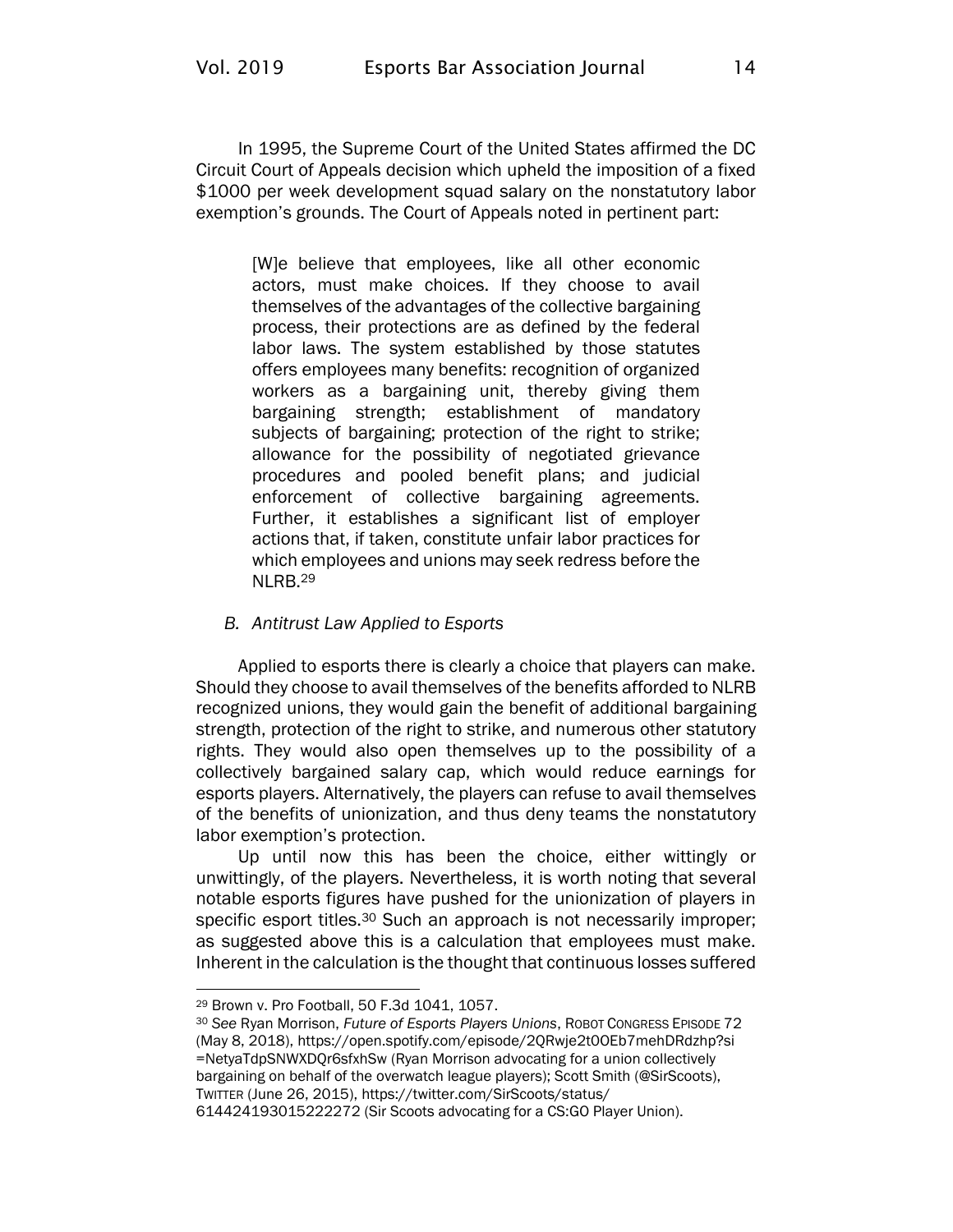by the industry is not a sustainable solution and may lead to the unilateral imposition of a salary cap without employee consent. Given the unique three-party structure of esports, one that sees revenue and governance split between league operators (who may double as the game developer), teams, and players, the imposition of a salary cap need not even come directly from the team owners. A leaked Overwatch League Memorandum revealed the possible existence of a competitive balance tax in the Overwatch League $31$ , and while such a cap has never been confirmed, its possible existence raises interesting questions as to whether league organizers would unilaterally seek to protect the health of the leagues by imposing such a soft cap. While such an action may lead to a lawsuit, it would not be unfounded and may ultimately be permitted on an anti-trust basis, by the rule of reason.

In 1994 a District Court in the Southern District of New York stated in dictum:

Even under a rule of reason analysis, however, it appears that the Players have failed to show that the alleged restraints of trade are on balance unreasonably anticompetitive. The pro-competitive effects of these practices, in particular the maintenance of competitive balance, may outweigh their restrictive consequences. Indeed, the Salary Cap seems to operate as a mechanism to distribute 53 per cent defined gross revenue to the Players.<sup>32</sup>

Ultimately the District Court's decision was determined on labor grounds after appeal to the Second Circuit Court of Appeals.<sup>33</sup>

In 1976 the Eight Circuit Court of Appeals reviewed what was then known as the "Rozelle Rule", a rule which was unilaterally implemented in 1963, and provided that when a player's contractual obligation to a team expired and he signed with a different club, the signing club was obligated to compensate the player's former team. The court ultimately found that because the Rozelle Rule originated before the existence of a collectively bargained agreement, it was not the result of bona fide bargaining and thus not shielded by the nonstatutory labor exemption.

The inquiry then turned on whether the Rozelle Rule was shielded by the rule of reason. While ultimately the *Mackey* court found that the restraint was unacceptable due to its numerous anticompetitive effects, which were "significantly more restrictive than necessary", the court

<sup>31</sup> *See* Richard Lewis, *Leaked Overwatch League memo drastically shifts housing requirements, confirms "luxury tax"*, DEXTERO (Aug. 7, 2019, 9:14 PM), [https://www.dexerto.com/overwatch/overwatch-league-leak-housing-requirements](https://www.dexerto.com/overwatch/overwatch-league-leak-housing-requirements-luxury-tax-888650)[luxury-tax-888650.](https://www.dexerto.com/overwatch/overwatch-league-leak-housing-requirements-luxury-tax-888650)

<sup>32</sup> Nat'l Basketball Ass'n V. Williams, 857 F.Supp. 1069, 1079 (S.D.N.Y. 1994).

<sup>33</sup> *See* Nat'l Basketball Ass'n v. Williams, 45 F.3d 684 (2d Cir. 1995).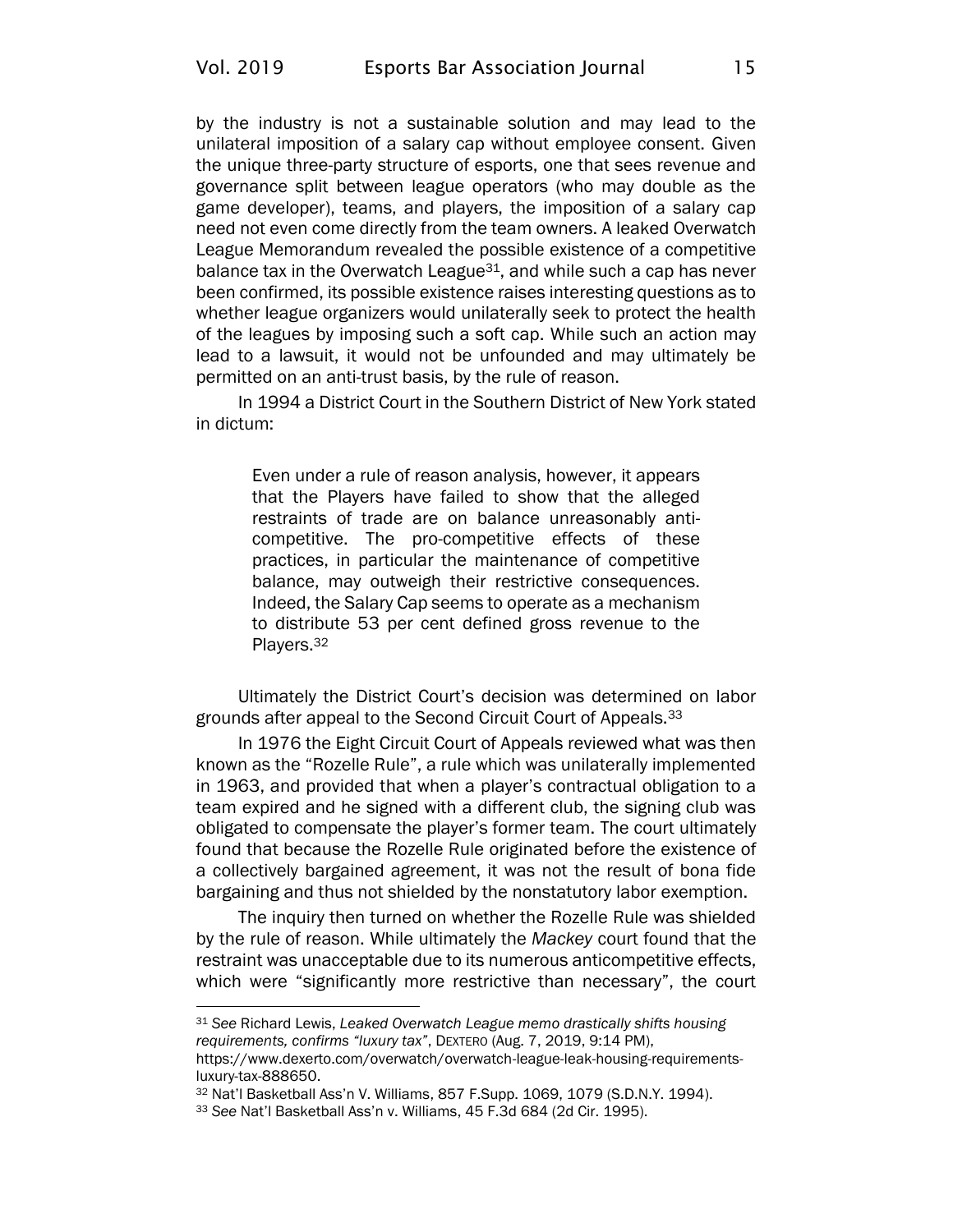noted that the NFL had a "strong and unique interest in maintaining competitive balance among its teams."<sup>34</sup> Such an analysis may be even more pervasive in the esports industry, an industry where 70% of revenues are derived from sponsorships and where league operators represent another party with whom league revenues must be split.

Absent regulation to the contrary, top teams may continue to tighten their grip on the sponsorship market as their high match viewership represents value to sponsors. The European Premier League tells us that sponsors often flock to teams that demonstrate a history of competitive excellence.<sup>35</sup> "Clubs are in fierce competition when it comes to commercial deals, as they tend to be sold on a club-by-club basis. This model may seem advantageous for certain clubs as it provides an opportunity to obtain a competitive advantage over other teams."<sup>36</sup> While those teams may be able to better afford high player wages, in order to maintain competitive league balance less well-known teams have been forced to aggressively raise capital to afford players of a high competitive caliber. Without a return on investment, a trend of rising player costs, and an additional stakeholder to share league revenues with, the sustainability of the esports team model for all but a few teams has been called into question, and some have speculated that the industry may experience a significant market correction whereupon there is a consolidation of teams and thus less players employed in the industry.

Maintenance of the overall health of the industry provides a compelling argument for the imposition of a salary cap on antitrust rule of reason grounds, even absent the existence of a collectively bargained agreement. While this reasoning was ultimately shot down on factual grounds in *Mackey,* the esports industry, and the market forces at play, may provide a compelling enough reason to swing the balancing test in favor of the teams, provided such a cap were instituted on the least restrictive grounds possible.

#### III. Next Steps

The structure of the esports industry provides unique challenges toward maintaining its economic stability. Players and teams must be

<sup>34</sup> *Mackey*, 543 F.2d at 621–22.

<sup>35</sup> DELOITTE, *supra* note [14](#page-12-1), at Chart 8 Premier League and Championship clubs' average revenues (In 2017/18 40% of a UCL club's revenue was generated from commercial sources (primarily sponsorships, whereas only 25% of a UEL team's revenues were generated from commercial sources, and only 13% of other premier league team's revenues were generated from commercial sources. Here UCL teams comprised Chelsea, Liverpool, Manchester City, Manchester United and Tottenham Hotspur, and UEL teams comprised Arsenal and Everton. In the history of the English Premier League, only six (6) teams have won the league championship title (Manchester United, Chelsea, Manchester City, Arsenal, Blackburn Rovers, and Leicester City).).

<sup>36</sup> *Id.* at 23.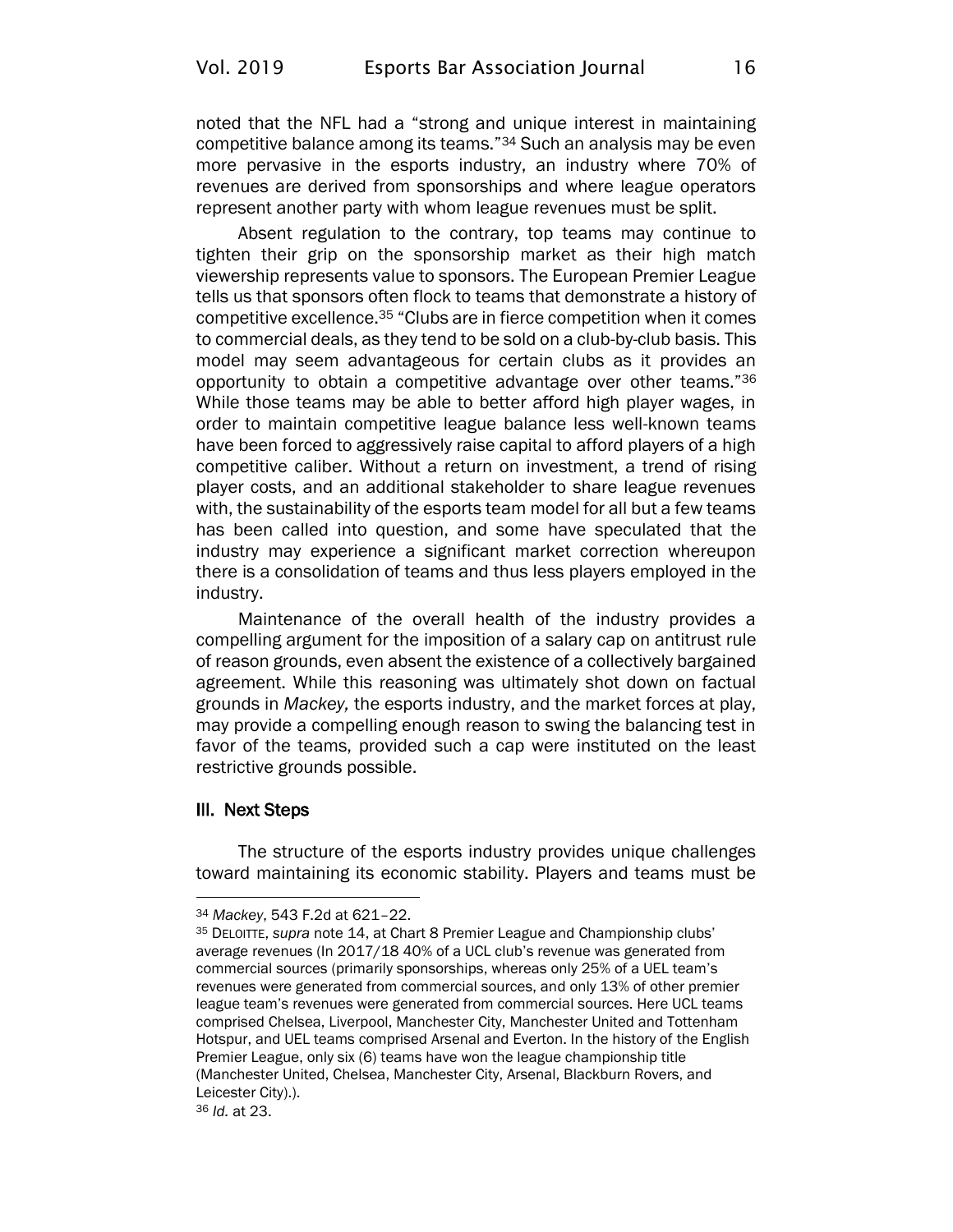cognizant of the challenges that they face in years to come. This necessarily includes market realities which will impact the long-term viability of the industry. As a matter of first concern, players should immediately begin taking steps towards familiarizing themselves with team economics. Losing money in perpetuity is not a viable path toward success and it should not be assumed that this is a market condition which teams, and their investors, are prepared to live with forever.

After this has been done, players will need to make a calculated decision about whether they should get out in front of a potential salary cap by organizing and beginning the collective bargaining process. Players must weigh what they would gain in the form of a more standardized player contract with agreeable uniform terms and other benefits against the status quo, which can be attained by standing idly by whilst market competition prolongs player wage inflation and in turn necessitates potential league operator intervention or a consolidation of industry competition. It should be noted that consolidation of industry competition will result in fewer jobs.

There is also the issue of game developer power, a separate yet equally important topic of consideration for players. While Riot Games has taken initial steps towards erecting a fully functional players association, executives within professional sports have wondered aloud whether Riot's funding of the association presents an apparent conflict of interest.<sup>37</sup> The concept that league organizers might attempt to cull player-team coordination is not a new one. This question was explored by Bryce Blum and Stephen Fisher in a March 2014 Foster Pepper White Paper.

The formation of a LoL Players Association is significantly more complex than in other sports, primarily because three parties would need to be involved in the bargaining process. The players and teams sign two sets of contracts – one with each other and the other with Riot. The two primary bargaining topics within professional sports leagues are similarly split: player-team contracts govern the majority of the terms and conditions of employment, while the LCS rules and the contracts signed with Riot control the means of allocating players and restricting their mobility. This complexity would not prevent the three parties from engaging in formal collective bargaining; however, the precise structure and nature of the bargaining would need to be carefully considered.<sup>38</sup>

While much is made of the relationship between teams and players, and league operators and teams, very little is ever made of the

<sup>37</sup> Darcy, *supra* note [3,](#page-10-1) (Paul Kelly, former executive director of the National Hockey League Players' Association: "Obviously there is certainly the potential for conflict of interest, and the potential for [Riot] to assert control over the players through [the association] if they're the primary or only funding source.").

<sup>38</sup> *See* Foster Garvey, [https://www.slideshare.net/slideshow/embed\\_code/key/](https://www.slideshare.net/slideshow/embed_code/key/Moo4dR8qWoO52p) [Moo4dR8qWoO52p](https://www.slideshare.net/slideshow/embed_code/key/Moo4dR8qWoO52p) (exploring whether teams and players should negotiate against Riot) (last visited Oct. 10, 2019).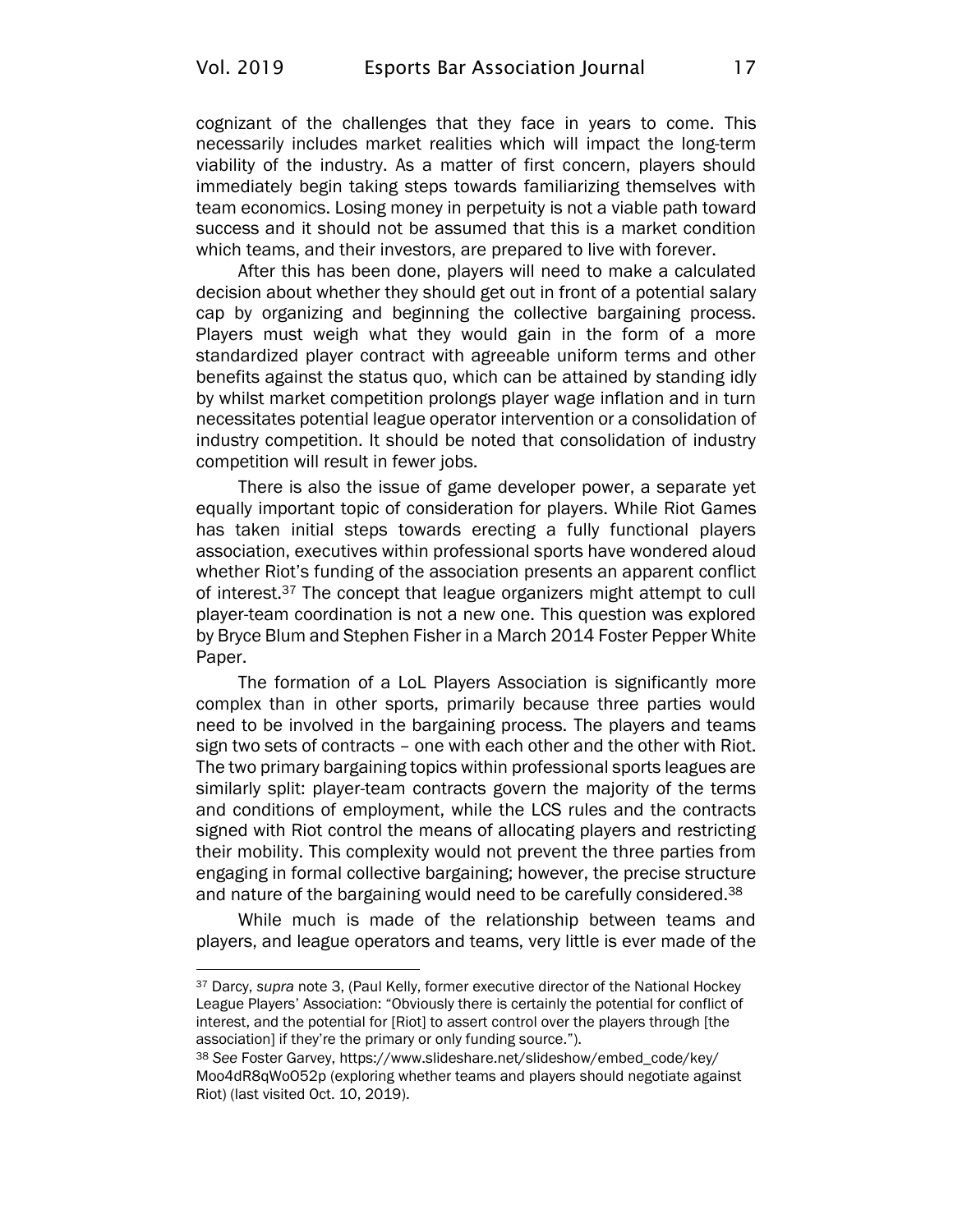relationship between league operators and players. Teams are seen as a pass-through entity by which league operators impose contractual terms, and reap some benefits of league monetization, including by way of merchandising, media rights, and league wide sponsorships. In the path toward a more stable ecosystem, teams and players, though traditionally adversaries in professional sports, find themselves aligned in significant ways as their continued existence and financial stability results directly from the success, and available revenue streams, of the league.

To be clear, this note does not advocate for the unionization of players in esports; its purpose is to bring awareness to the economic issues presently facing the esports industry and to discuss possible ways to resolve these issues. At some point in the not-too-distant future, the status quo will cease to be a viable option. At that inflection point players will be faced with a choice. They should fully understand the consequences and economic realities associated with that choice.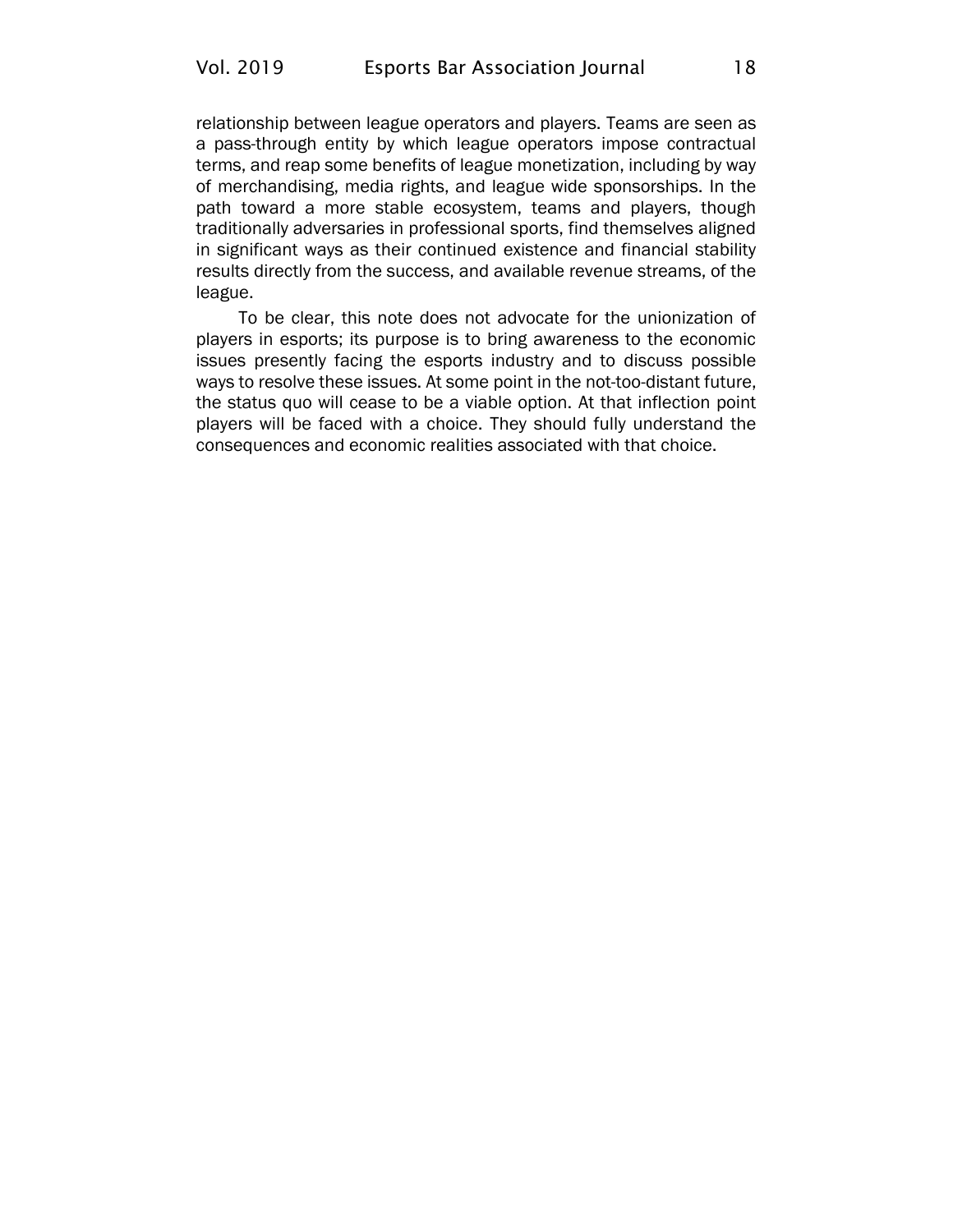## Diversity in Esports

<span id="page-21-0"></span>By Anna Chang, Krista Hiner, Jessica Linton & Carly Manger†

#### **Introduction**

Esports has grown exponentially over the last decade, both as a hobby and as a profession. With that growth comes growing pains. For many, video games were a safe place to escape the stresses of everyday life. With the advent of the Internet and online multiplayer gaming, however, video games have, for some, morphed from a place of refuge to a place of hostility. Consequently, esports news stories are replete with reports on inappropriate, sexist, or discriminatory comments and behavior.

To facilitate discussion on best practices to address discrimination, online and in the workplace, in esports, the Esports Bar Association (EBA) requested anonymous testimonials from minorities in the esports community about their experiences with discrimination. The overwhelming response highlighted key challenges faced by underrepresented groups. Each testimonial, while unique, had the same underlying theme: there is a systemic problem with how people treat one another in esports, and that problem has a powerfully negative effect on both the lives of affected individuals and the development of this nascent industry.

This article focuses on the experiences of marginalized members of the esports community, as described by those members, in two separate arenas: in-game and in the workplace. By highlighting what are often otherwise silenced experiences, the EBA hopes to spark more dialogue about how to make esports welcoming to all and how to prevent behavior that drives valuable community members away from the hobby or profession they love.

#### I. The Online Disinhibition Effect

Anonymity plays a major role in how members of minority and marginalized groups are treated online. Under the Internet's cloak of anonymity, actors are free to express themselves without concern for perception or repercussions in real life. In fact, online anonymity is put forth as one of the reasons why esports communities that originated almost entirely online (e.g., PC-based games) are more entangled with overt discrimination than the fighting game community (FGC), which originated in arcades where players stand mere inches from each

<sup>†</sup> The authors wrote this article on behalf of the Diversity Committee of the Esports Bar Association. Copyright © 2019 Esports Bar Association.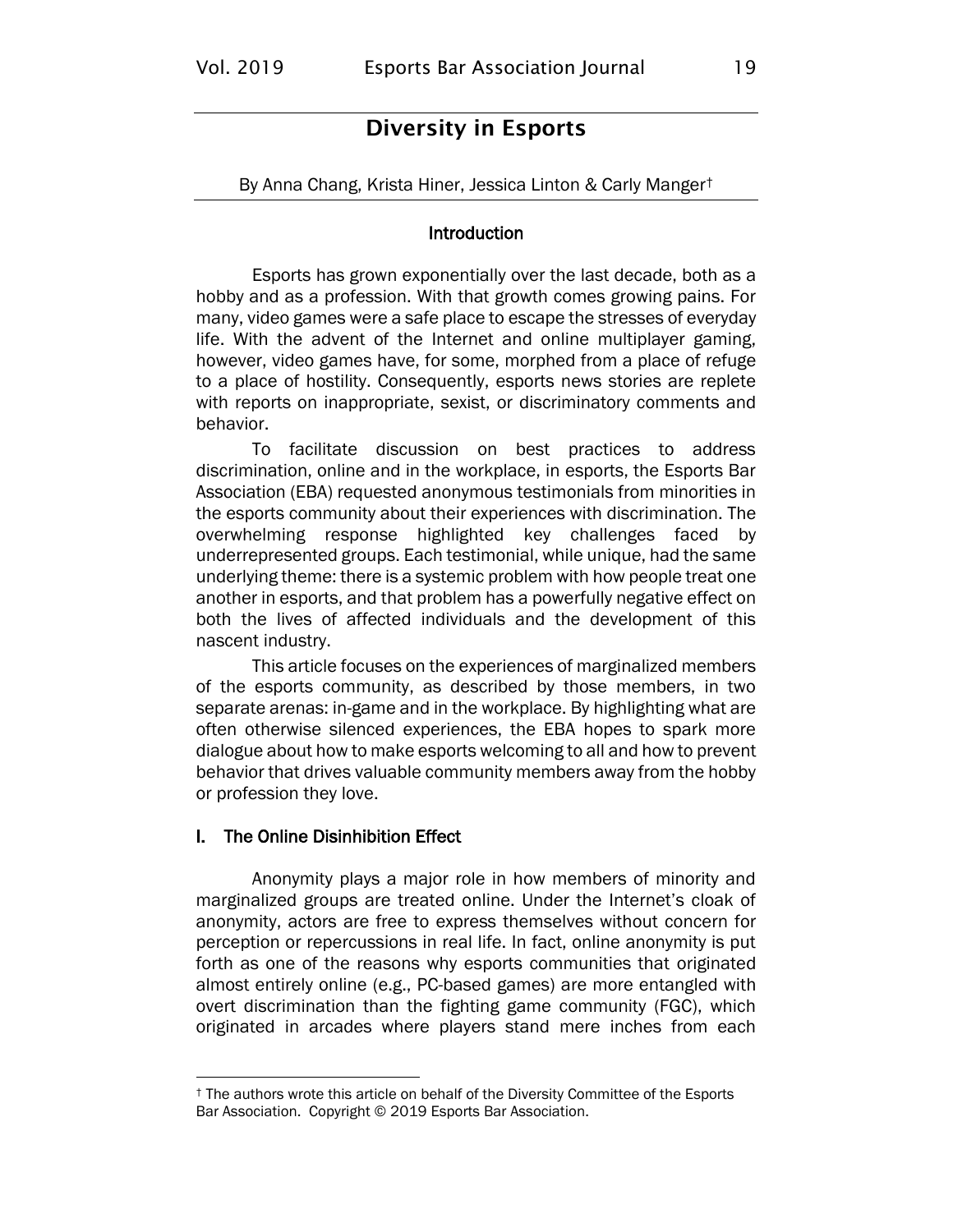other.<sup>1</sup> (This is not to say, however, that the FGC is free of discrimination.)

The cloak of anonymity lowers the inhibitions of bad actors. This "online disinhibition effect" or "toxic disinhibition," as coined by John Suler, Ph.D.,<sup>2</sup> clears the way for hateful and prejudicial communications, especially those targeting members of minority or marginalized groups. Many illustrations of this were reported by the testimonials the EBA received, including the following:

I am . . . Jewish[.] After the events of the synagogue shooting last year I played a few games where folks were talking about it. It was upsetting and I asked them to stop. They asked why, I said I was Jewish . . . my team chose to express their frustrations with the concept of circumcision. I asked them to again stop. They did not. I left voice chat. And they started typing hateful things to me. I left the game.

It sucks to see people be called 'gay' or 'faggot'. I don't mention I'm queer out of fear.

Language used in 'gamer' spaces is awful and alienates all groups of people.

I am…autistic…and seeing others being called retarded and being called retarded myself is a cruel reminder that [to those people] I am nothing more than a punchline.

These experiences illustrate how those persons targeted by discrimination are silenced and intimidated. But this silence and intimidation often extends to bystanders. As reported by The Washington Post: *"*With no clear methods to effectively monitor, halt or eliminate toxic behavior, many in the gaming community have simply tried to ignore it and continue playing anyway."<sup>3</sup> The result is that the aggressor's behavior goes unchecked.

> I [am a female and] started playing Overwatch when I was 16. Every time I would talk [in in-game chat], then make a

<sup>1</sup> Mitch Bowman, *Why the Fighting Game Community is Color Blind*, POLYGON (Feb. 6, 2014, 12:01 PM), [https://www.polygon.com/features/2014/2/6/5361004/fighting](https://www.polygon.com/features/2014/2/6/5361004/fighting-game-diversity)[game-diversity.](https://www.polygon.com/features/2014/2/6/5361004/fighting-game-diversity)

<sup>2</sup> John Suler, *The Online Disinhibition Effect*, 7 INT'L J. OF APPLIED PSYCHOANALYTIC STUD. 321–26 (2004).

<sup>3</sup> Noah Smith, *Racism, Misogyny, Death Threats: Why Can't the Booming Video-game Industry Curb Toxicity?*, WASH. POST (Feb. 26, 2019), [https://www.washingtonpost.](https://www.washingtonpost.com/technology/2019/02/26/racism-misogyny-death-threats-why-cant-booming-video-game-industry-curb-toxicity/?utm_term=.deb531c2ad60) [com/technology/2019/02/26/racism-misogyny-death-threats-why-cant-booming](https://www.washingtonpost.com/technology/2019/02/26/racism-misogyny-death-threats-why-cant-booming-video-game-industry-curb-toxicity/?utm_term=.deb531c2ad60)[video-game-industry-curb-toxicity/?utm\\_term=.deb531c2ad60](https://www.washingtonpost.com/technology/2019/02/26/racism-misogyny-death-threats-why-cant-booming-video-game-industry-curb-toxicity/?utm_term=.deb531c2ad60)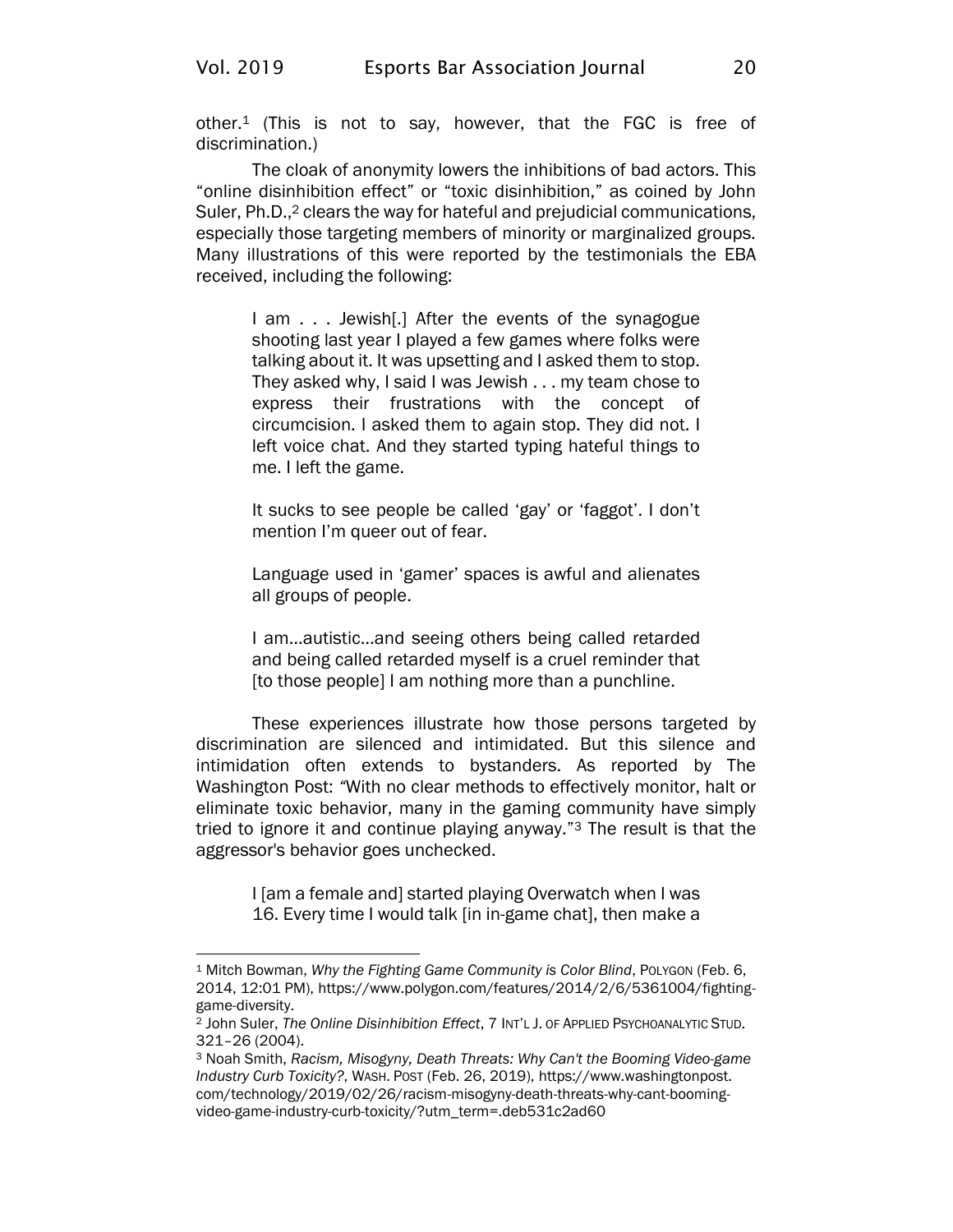mistake, people would tell me to 'get raped' or to stop showing my [genitals] for boosts. I learned to get good at the game and never talk in voice chat. Not once did anyone defend me.

Anonymity makes it easy for some bystanders to ignore toxicity aimed at other individuals, passively allowing toxicity to persist. But unconventional uses of anonymity can provoke toxicity, too. Earlier this year, a male gamer known as "Punisher" leveraged anonymity to conduct a so-called "social experiment". Punisher masqueraded as a female Overwatch player, "Ellie," who, despite being previously unknown and playing on a newly created account, quickly began to climb the leaderboards and was signed by Second Wind, a team in the Blizzardsanctioned Overwatch Contenders League. Almost as quickly, Ellie drew criticism. Some criticisms were legitimate, questioning whether a male player of Ellie's skill would have been so quickly signed (indeed, Punisher had not been signed to any teams). Others repeated the ageold question of whether a girl could actually be a skilled gamer. (Kim "Geguri" Se-yeon, the first female to play in OGN Overwatch Apex and the Overwatch League, faced similar criticisms<sup>4</sup> and was forced to prove on stream that she was, indeed, as skilled as she demonstrated during tournament play.) Such criticisms snowballed into harassment and threats of doxxing. Though Second Wind defended Ellie's decision to stay anonymous, Ellie eventually quit her team.

Punisher was later outed as Ellie, igniting debate over the challenges faced by females in gaming as well as accusations that women receive special treatment based on gender. While Punisher may have shed more light on the unique adversity faced by female gamers, he likely did more damage than good. Indeed, by assuming the identity of Ellie, Punisher has given more anecdotal ammunition to bad actors who target women and minorities.

#### II. Battle Royale: Office Edition

Unsurprisingly, discrimination in esports is not limited to the recreational side of the industry. Workplaces in corporate America have consistently failed to reflect the diversity of America's population. Although many companies proclaim strong commitments to diversity,

<sup>4</sup> Young Jae Jeon, *Geguri to Become First Female Competitor in Overwatch* 

*APEX*, ESPN (Aug. 6, 2017), [http://www.espn.co.uk/esports/story/\\_/id/](http://www.espn.co.uk/esports/story/_/id/20269551/geguri-become-first-female-competitor-overwatch-apex)

[<sup>20269551/</sup>geguri-become-first-female-competitor-overwatch-apex.](http://www.espn.co.uk/esports/story/_/id/20269551/geguri-become-first-female-competitor-overwatch-apex) (Se-yeon's entry into the world of competitive Overwatch was fraught with controversy because of her gender. Her gameplay as Overwatch character Zarya in 2016 was so precise that her male tournament opponents accused her of cheating. She livestreamed her Zarya gameplay within a monitored studio setup to disprove her accusers.)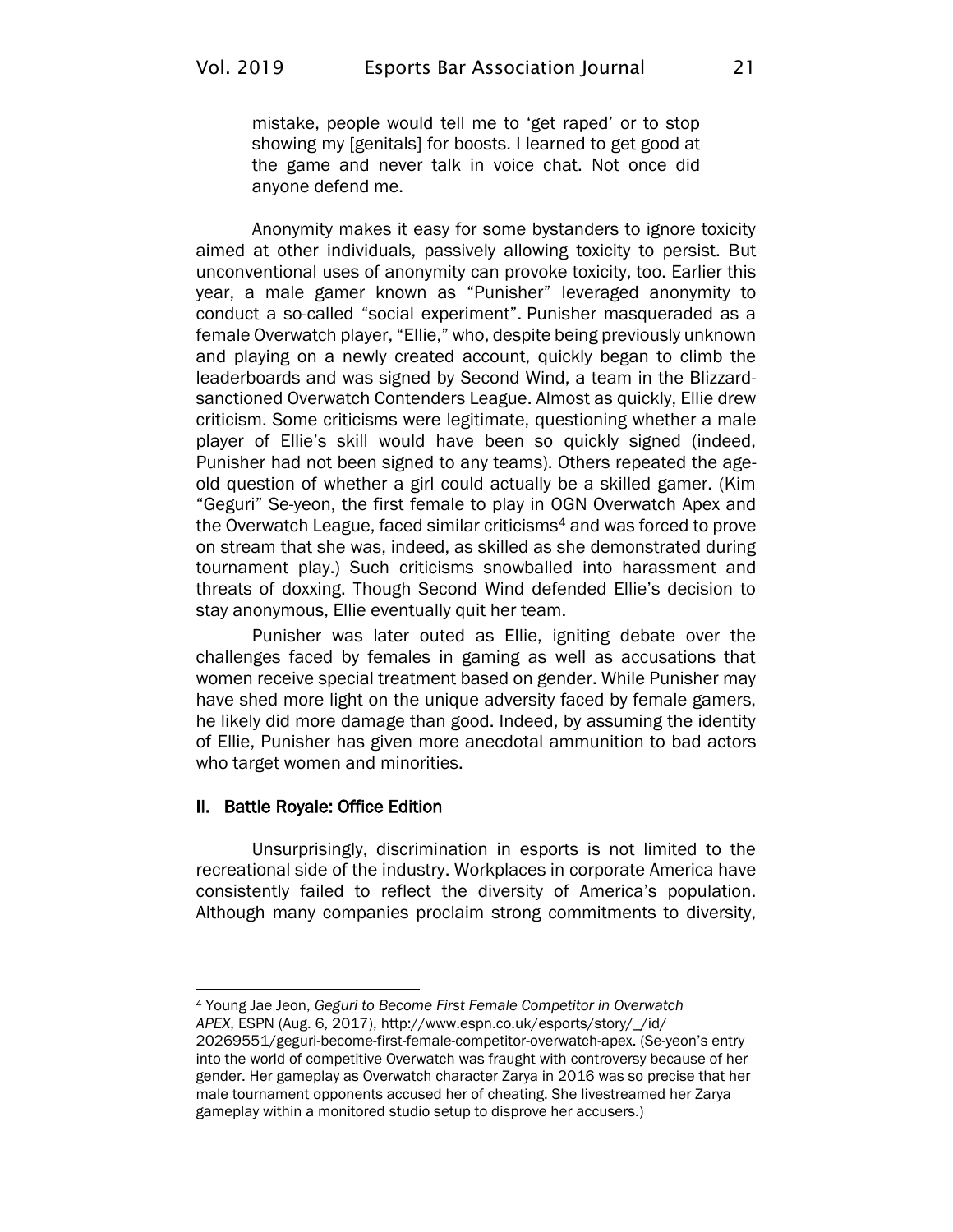Women in the Workplace 2018,<sup>5</sup> a study published by LeanIn. Org and McKinsey & Company, reveals that progress across industries has effectively stalled. This systemic lack of progress, coupled with the online esports culture discussed above, has led to everyday discrimination against women and minorities in esports workplaces. Indeed, at least one esports title publisher, Riot Games, has identified a correlation between an employee's in-game toxicity and their workplace toxicity.<sup>6</sup> Simply put, online toxicity spills over into the real world, affecting esports workplaces everywhere.

Last year, Kotaku published an exposé on what it termed the "culture of sexism" at Riot Games.<sup>7</sup> The article prompted a number of Riot Games employees and former employees to share with their own experiences with sexism and "bro culture" at Riot Games. In response, Riot Games issued an official apology and pledged to expand its Culture, Diversity, and Inclusion Initiative; hire consultants to help reshape its work culture; improve its internal reporting and investigation process; increase anti-harassment training; and hire a Chief Diversity Officer. In November 2018, two women sued Riot Games for gender discrimination.<sup>8</sup> The case is still pending.

The testimonials that the EBA received from esports professionals mirror the experiences of those referenced in the Riot Games exposé. Those testimonials further validate the prevalence of discrimination as reported by Women in the Workplace 2018 and, predictably, indicate that discrimination is not limited to one company. Rather, discrimination is pervasive throughout the esports industry. A common theme in the testimonials is the implication that women are employed in esports, not because of their specialized skills, experience, aptitude or acumen, but only because they used sex (either with male coworkers or prospective bosses) as a currency to obtain their positions.

As a woman, I constantly was asked who I slept with to get my position. My own boss treated me as lesser than my

<sup>5</sup> *Women in the Workplace Study 2018,* LEAN IN[, https://leanin.org/women-in-the](https://leanin.org/women-in-the-workplace-report-2018/men-still-outnumber-women-at-every-level)[workplace-report-2018/men-still-outnumber-women-at-every-level#](https://leanin.org/women-in-the-workplace-report-2018/men-still-outnumber-women-at-every-level) (last visited Apr. 25, 2019).

<sup>6</sup> *Riot Games: Assessing Toxicity in the Workplace*, RE:WORK, [https://rework.](https://rework.withgoogle.com/case-studies/riot-games-assessing-toxicity/#results) [withgoogle.com/case-studies/riot-games-assessing-toxicity/#results](https://rework.withgoogle.com/case-studies/riot-games-assessing-toxicity/#results) (last visited Apr. 25, 2019) (Riot Games reviewed *League of Legends* in-game logs for its employees, and determined that employees who demonstrated unusually high in-game toxicity were more likely to demonstrate an affinity for passive aggression and intimidation in the workplace. Riot Games reportedly used data to confront employees directly, which sparked some employees to become more considerate).

<sup>7</sup> Cecilia D'Anastasio, *Inside the Culture of Sexism at Riot* Games, KOTAKU (Aug. 7, 2018, 3:00 PM), [https://kotaku.com/inside-the-culture-of-sexism-at-riot-games-](https://kotaku.com/inside-the-culture-of-sexism-at-riot-games-1828165483)[1828165483.](https://kotaku.com/inside-the-culture-of-sexism-at-riot-games-1828165483)

<sup>8</sup> McCracken v. Riot Games, Inc., No. 18STCV03957 (filed Nov. 15, 2018), [https://www.classaction.org/media/mccracken-et-al-v-riot-games-inc.pdf.](https://www.classaction.org/media/mccracken-et-al-v-riot-games-inc.pdf)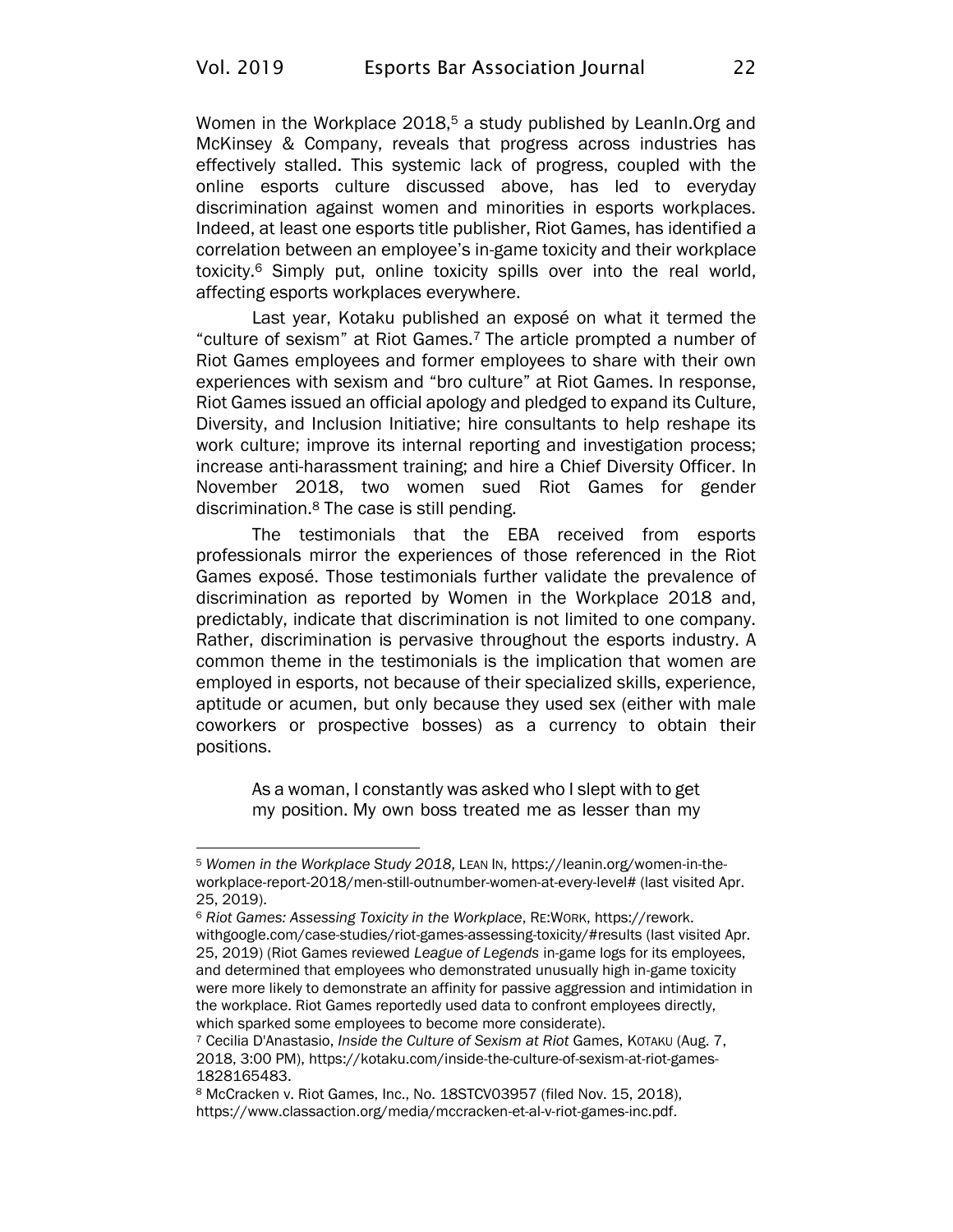male counterparts. I was ignored, and my opinions were invalidated. [They] made me feel like I was less; like I was unworthy of my position.

Over the four years I worked with the organization, I endured massive amounts of sexual harassment by the CEO. Unnecessary lewd comments were peppered into nearly every conversation with him. . . . [After an incident involving unwanted touching,] [t]he sexual remarks lessened for a short period of time, but unfortunately came back. [U]pon my inquiry into being able to go to an event in order to cover it for the website[,] [t]he CEO met my request with a scoff, telling me the only way I could be flown out is if I would sleep with someone on the team. I knew in that moment he would never take me or my work seriously. . . . It felt as though I was only kept around as a source of entertainment. It was humiliating. After summoning the courage to distance myself from the organization and cut all ties, I still find it troubling to have confidence in my work. I'm fearful I may never be taken seriously.

One thing I find difficult in navigating the industry as a woman is receiving/dealing with/rejecting romantic advances from male counterparts. . . . I've felt like I have to avoid directly/deliberately shooting down colleagues in the industry who flirt/dm me (luckily nothing more than flirting) out of fear that it could affect my career in a negative way. . . . [N]ot feeling like you're able to openly tell someone 'sorry I'm not interested in you romantically at all and find this way of speaking to another professional in the industry grossly inappropriate' is frustrating at best, utterly disempowering at worst. Romance in the workplace is a fact of life. Plenty of people who work in the same office, let alone the same industry, enter into romantic relationships. . . . I don't think that these men are bad people. All of them dropped it once they got the hint and have either treated me with respect or left me 100% alone after getting it. . .I'd prefer it if they talk[ed] to me about the down and dirty of League of Legends. Whether I think Korea actually has a chance at worlds this year. Ask me how I feel about Caps leaving Fnatic and Perkz role swapping to bot. Ask me about my itemization preferences for a certain ADC or what I think a team's macro problems were in the games this weekend. . . . Just ask me ANYTHING besides 'were you the girl I thought was cute at the \*insert event name here\* party?' I am a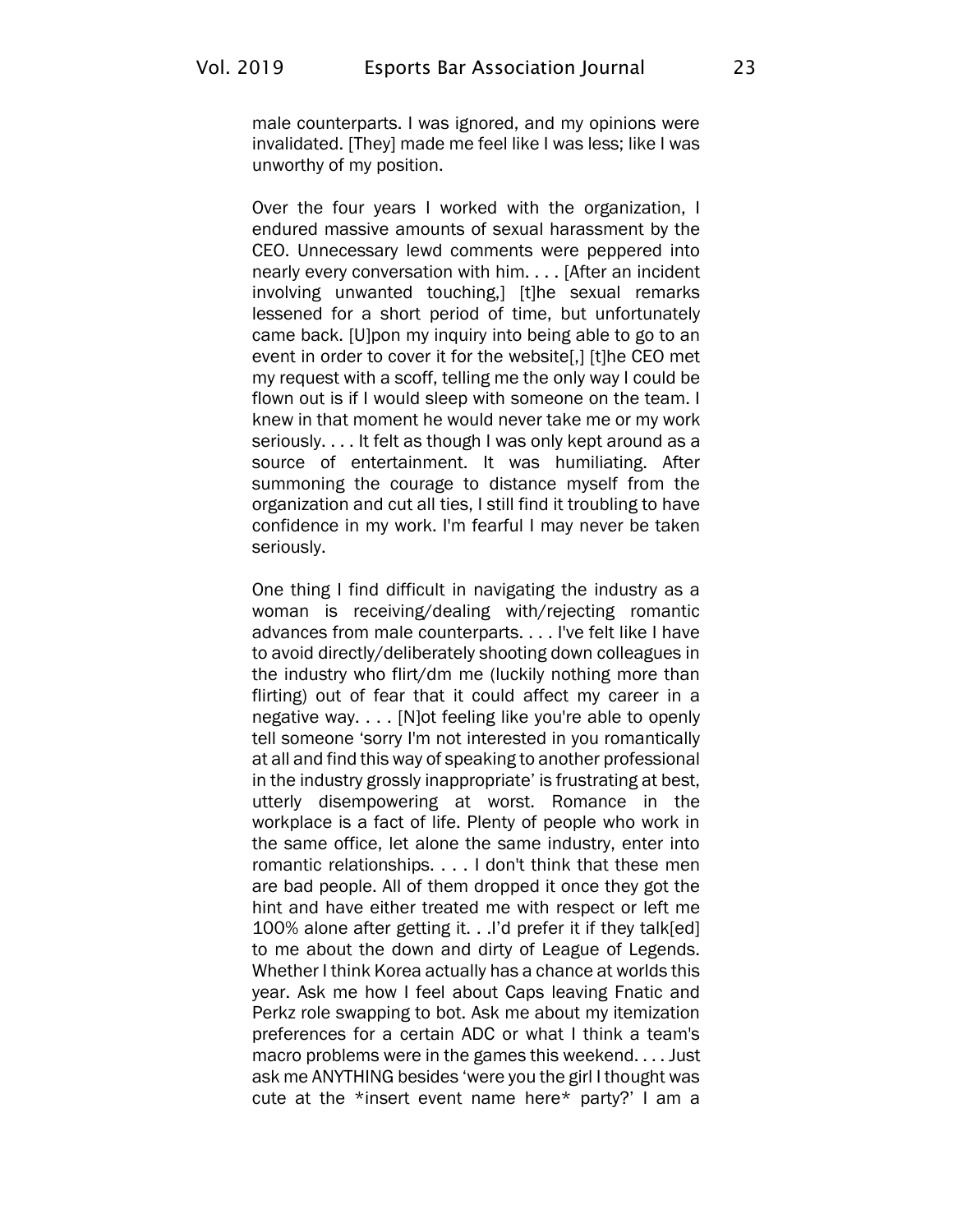hardworking, League obsessed writer, manager, assistant, and translator who has worked just as hard (if not harder) to be in this industry.

Another common theme in the testimonials is that women, even if they are in a position of authority, are often the target of microaggressions. Microaggressions are more covert acts of discrimination, such as "subtle snubs, slights, and insults" directed at, and default disregard of minorities, women, and other historically stigmatized groups.<sup>9</sup> Microaggressions are demeaning and discourage inclusivity. The following testimonials are replete with examples of microaggression:

I am a [woman of color]. . . . I constantly have to prove to everyone that I know what I'm doing. At work, every time I meet someone new, I have to build trust and respect from the ground up. Meanwhile, that new person automatically trusts and respects the white man who has the same title as me (despite the fact that I am the team lead). I have to prove that I know things about the game I work on all week, and that I know things about the players in the league I work on. I have to prove that I'm a "real" gamerthat I am playing "real" games despite already spending [more than]40 hours of my week on games at work. It's frustrating and makes me feel like I'm not acceptedhaving to prove that I belong rather than belonging by default, especially given my company's extremely rigorous hiring process. I'd imagine passing that process would be enough to prove to people that I belong here, but even after working here for more than two years, it's a constant struggle.

I [am female and] have faced difficulty managing and supervising male students. They are dismissive of my authority, argumentative when assigned a task, and become terribly defensive and aggressive when you check up on their work. I also work closely with our scholarship players who are all male. Their managers are female and they show plenty of disrespect for them. They refuse to listen and deem their game knowledge as minimal, therefore not warranting their respect (according to their logic). When we try to address issues of toxicity, professionalism, language and behavior, the female staffers and admins are met with disdain and annoyed

<sup>9</sup> Scott O. Lilienfeld, *Microaggressions: Strong Claims, Inadequate Evidence*, 12 PERSP. ON PSYCH. SCI. 138–69 (Jan. 11, 2017).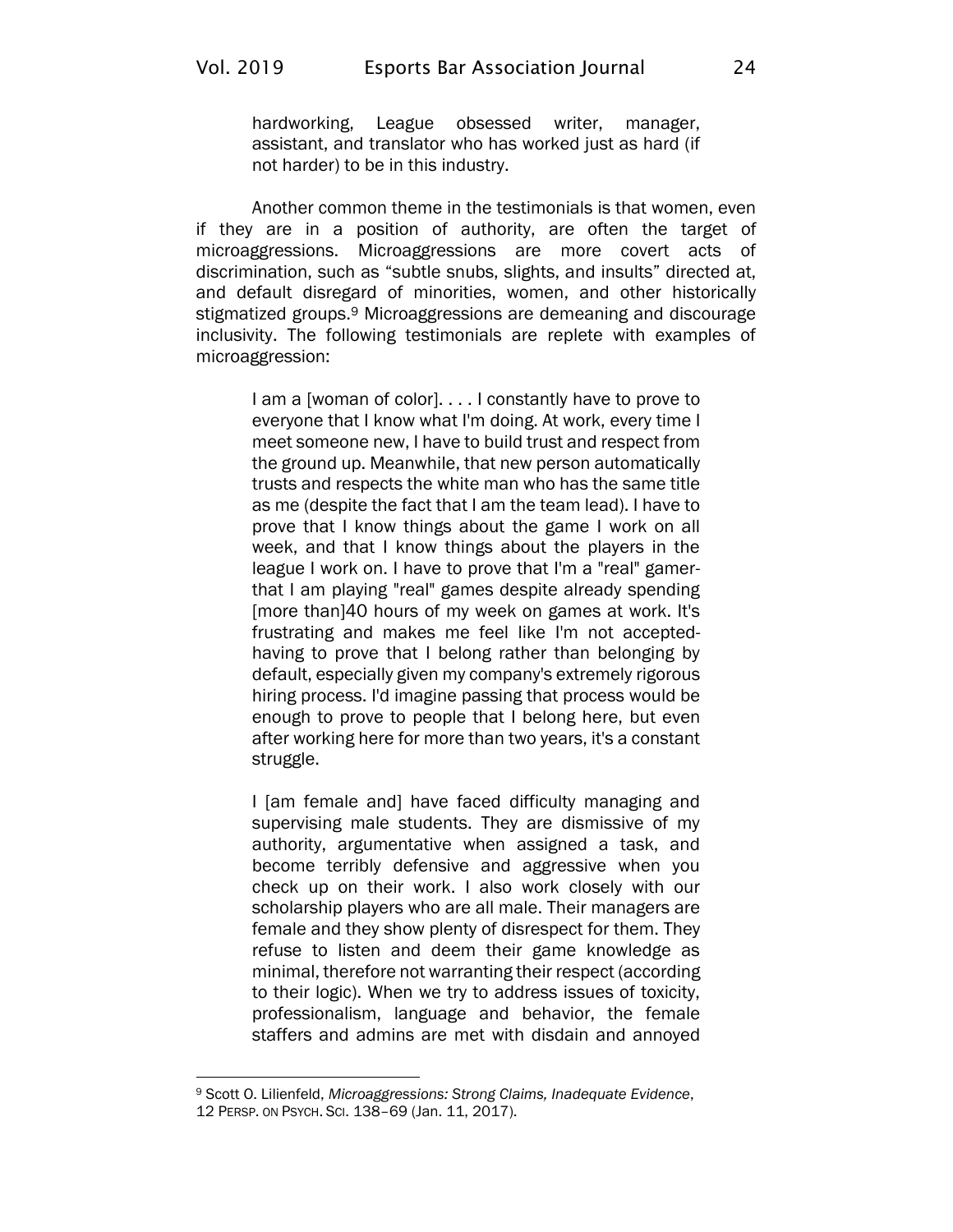looks across the table. . . . Male students only respect and listen to our male admin and regard only his word to be final.

Many of the employees whom the EBA heard from were very quick to credit and give thanks to those male coworkers they viewed as allies ("The players often asked me if I was okay and were overall very supportive"; "I am 100% confident that if I tell someone 'no' for any form of romantic advances that my bosses (yes all of them) will have my back .... [M]y team is also full of men who ask me about my opinion on things like the Japanese esports scene, League of Legends, etc. and they don't just hear me. They LISTEN.") However, support from coworkers was unfortunately not enough in some cases, and several employees reported eventually leaving their jobs.

In contrast, some organizations proactively punish toxic and discriminatory conduct of their employees and affiliates. For example, in 2019, the Overwatch League committed to publishing a public list of players who are punished for toxicity (among other rules violations).<sup>10</sup> While this exact method of discipline does not translate to every workplace, it is a good example of how accountability is a valuable tool for discouraging bad behavior, and how all actors in the space, both individuals and corporations, must take proactive measures to increase inclusivity and eliminate discrimination.

#### **Conclusion**

As the esports industry matures, actors within the industry must take proactive steps to eliminate toxicity, both in-game and in the workplace. Marginalization in any community is unacceptable. It is especially troubling to see how frequent and severe discrimination occurs in esports. Unfortunately, there is no one-size-fits-all solution. Instead, individual allies and companies must each take dedicated, consistent, meaningful actions to increase inclusion. At a minimum, we must look inward to identify how we each contribute to the problem and then take initiative to correct that behavior. In the case of the individual, this can be as simple as speaking out against witnessed discrimination. In the case of developers who provide the means to communicate, this can be as simple as more closely monitoring in-game chat.

In esports workplaces, eliminating discrimination requires allies to pay attention and respond to both overt discrimination and more subtle microaggressions. Those with authority must use their positions to determine why diversity may be lacking in certain departments or at

<sup>10</sup> *2019 Player Discipline Tracker*, THE OVERWATCH LEAGUE (Dec. 21, 2018), [https://overwatchleague.com/en-gb/news/22823906/2019-player-discipline](https://overwatchleague.com/en-gb/news/22823906/2019-player-discipline-tracker)[tracker;](https://overwatchleague.com/en-gb/news/22823906/2019-player-discipline-tracker) Bill Cooney, *Overwatch League: Blizzard launches plater discipline tracker for 2019*, DEXERTO (Dec. 21, 2018, 6:30 PM), [https://www.dexerto.com/overwatch/](https://www.dexerto.com/overwatch/overwatch-league-blizzard-launches-player-discipline-tracker-for-2019-261347/) [overwatch-league-blizzard-launches-player-discipline-tracker-for-2019-261347.](https://www.dexerto.com/overwatch/overwatch-league-blizzard-launches-player-discipline-tracker-for-2019-261347/)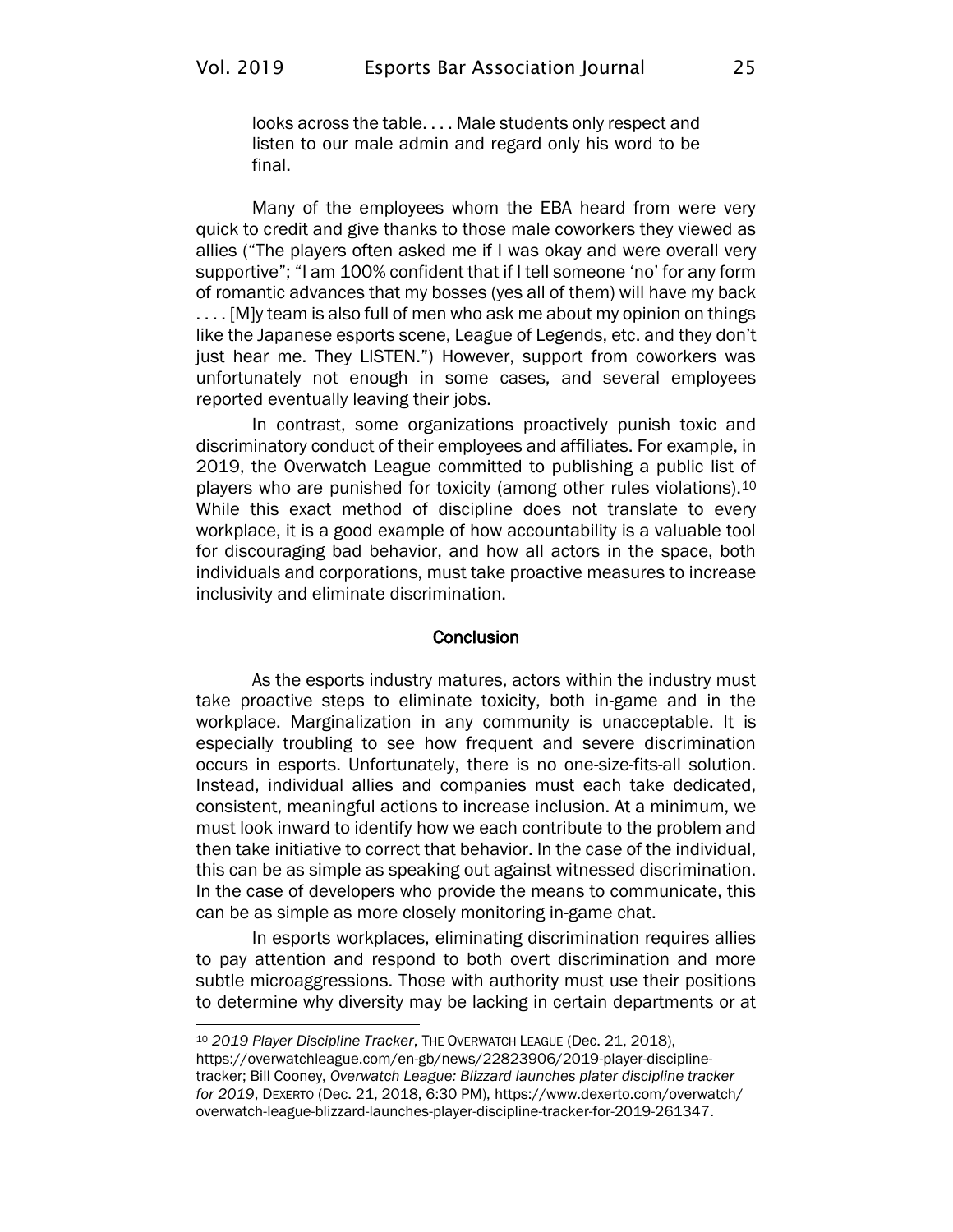certain points in the company's hierarchy and take action to promote and ensure diversity at all levels. Intracompany efforts must be tailored to each company and its employees to be effective.

This problem will not be solved overnight, but before we see meaningful progress, we must see meaningful commitment.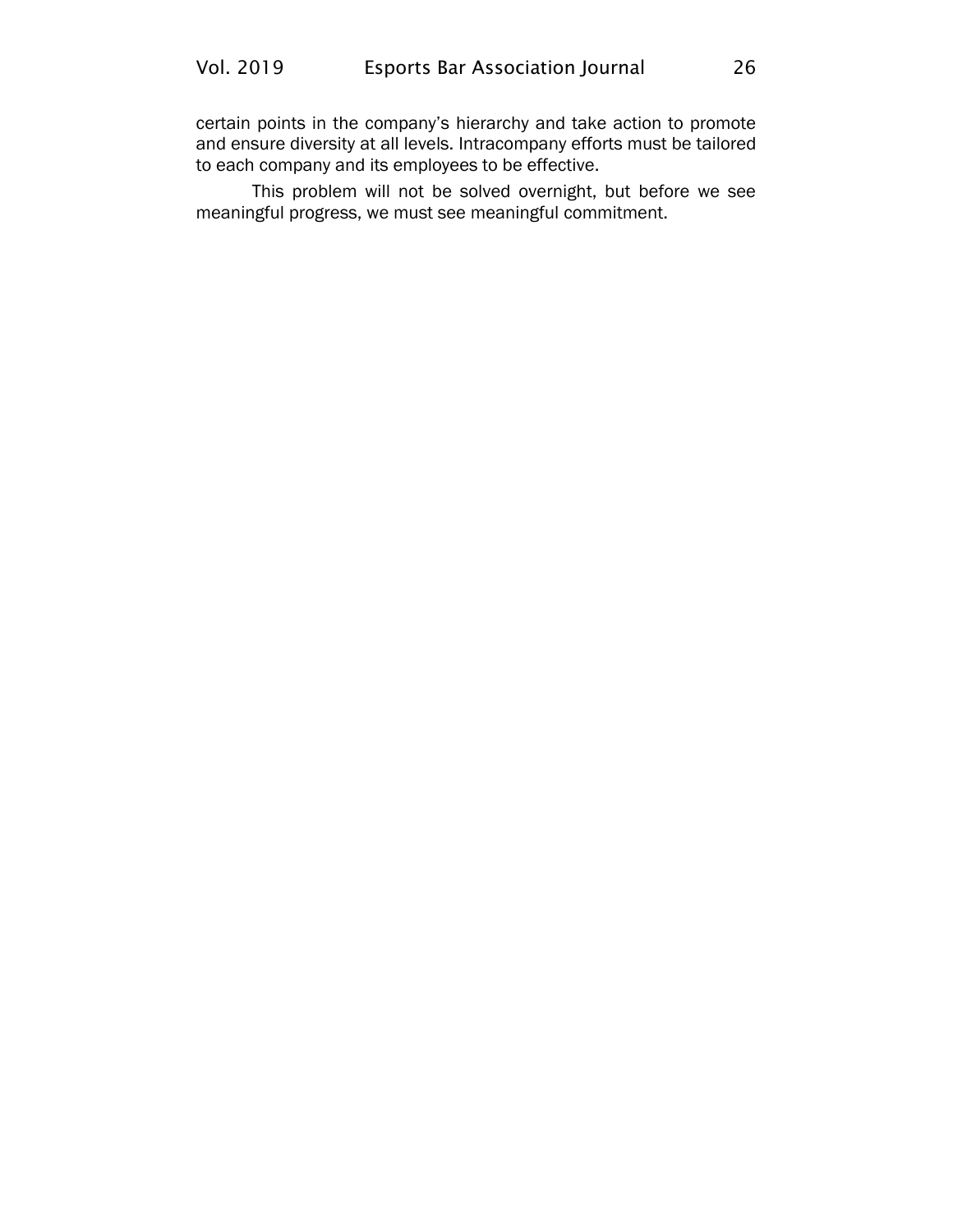## <span id="page-29-0"></span>Esports & Employment After *Dynamex*

#### By Michael Arin†

#### Introduction

An important issue to the esports industry is whether esports players are employees of their teams under the Fair Labor Standards Act of 1938 (FLSA)<sup>1</sup> and derivative state laws. Although there has been some work analyzing the issue,<sup>2</sup> the recent California Supreme Court decision in *Dynamex Operations West v. Superior Court (Lee)*<sup>3</sup> adds new factors to the discussion. Players fall across a spectrum, but *Dynamex* favors finding an employment relationship, despite the difficulty of defining an esports organization's "business." Organizations new and old to the industry should be wary of the dangers of misclassification, particularly since the analysis under *Dynamex* is different than the tests for FICA payroll taxes and the FLSA. Prior to analyzing the status of esports players under *Dynamex*, it is necessary to give a brief description of the players and teams.

#### I. Putative Employees: Players

Players can be affiliated (either sponsored or hired by an organization) or unaffiliated, and fall along an influencer-professional spectrum. While it will prove critical that independent players are

<sup>†</sup> Michael Arin is a graduate of the University of Minnesota Law School with an eye towards assisting esports clientele in the future. For author correspondence please email arin.michael@gmail.com or follow him on Twitter at @ArinMJ. Copyright © 2019 Michael Arin.

<sup>1</sup> Fair Labor Standards Act of 1938, 29 U.S.C. §§ 201–19 (2018).

<sup>2</sup> *See* Hunter Amadeus Bayliss, Note, *Not Just a Game: The Employment Status and Collective Bargaining Rights of Professional Esports Players*, 22 WASH. & LEE J. CIVIL RTS. & SOC. JUST. 359 (2016) (concluding that the LCS, the league operator for professional play of League of Legends in the United States, and the teams would be joint-employers of the players under the 2016 California labor code, FLSA, and the National Labor Relations Act). Since the Note, the LCS has split into the LCS (governing North America) and the LEC (governing Europe) and has switched from a relegation system to a "franchise system." The NBA 2K and Overwatch Leagues have also experimented with franchise-leagues. The franchise system gives much more stability to teams; they no longer depend on player performance to maintain their position within the league. Stephen D. Fisher, Foster Pepper, PLAYER CONTRACTS: DEFINING EXPECTATIONS TO AVOID CONFLICT (Aug. 2014), [www.foster.com/documents/](http://www.foster.com/documents/foster-pepper-white-paper/playercontracts_definingexpectationstoavoidconflict_.aspx) [foster-pepper-white-paper/playercontracts\\_definingexpectionstoavoidconflict\\_.aspx.](http://www.foster.com/documents/foster-pepper-white-paper/playercontracts_definingexpectationstoavoidconflict_.aspx) <sup>3</sup> Dynamex Operations W. v. Superior Court, 416 P.3d 1 (Cal. 2018).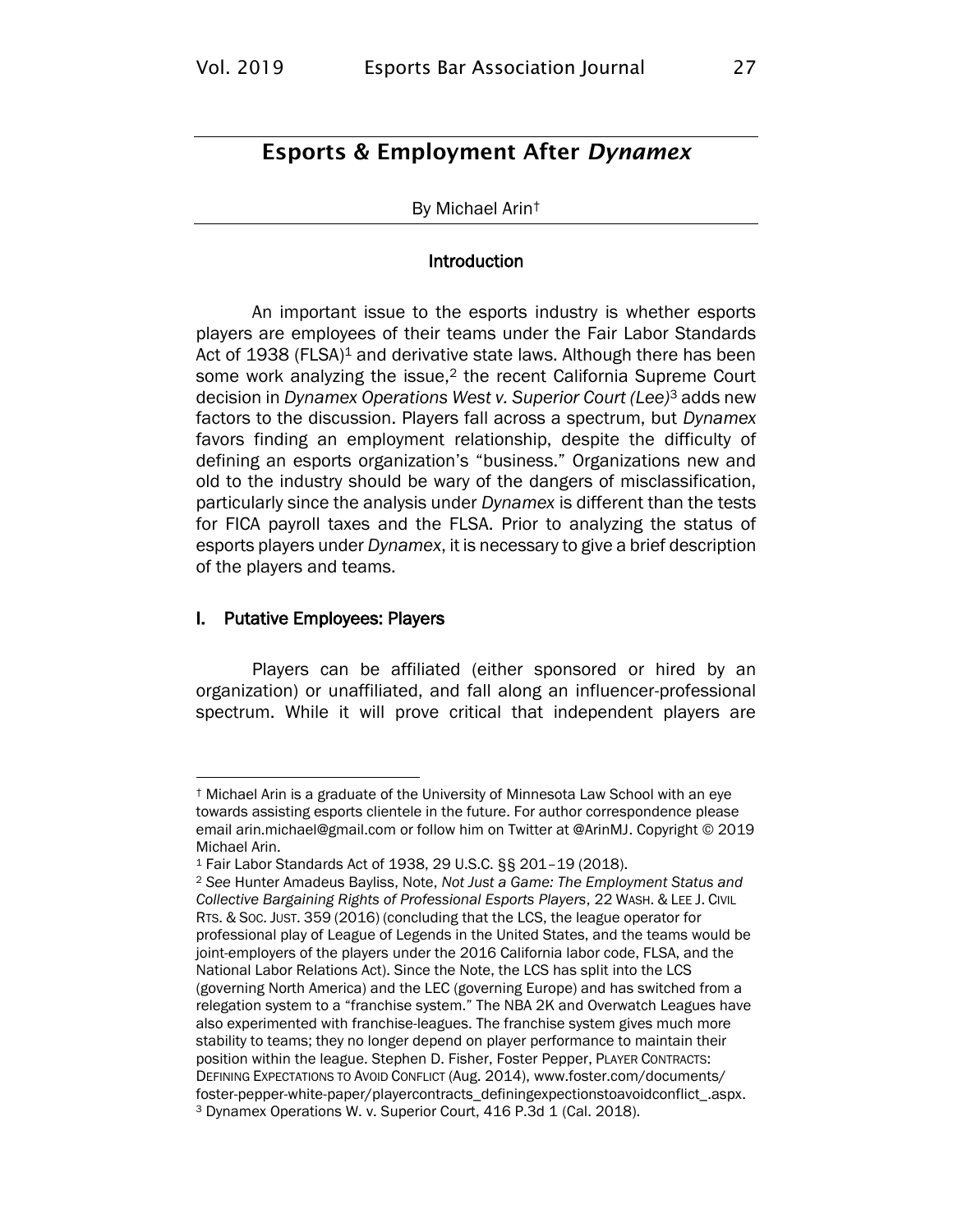successful, <sup>4</sup> the focus of this article is on the nature of the affiliation between players and the hiring organization.<sup>5</sup> Professionals are competitors in leagues with structures similar to major league sports franchises.<sup>6</sup> Meanwhile, influencers—or content creators—are players that act as brand ambassadors for their organization while streaming and interacting on social media. Players fall along a spectrum with some influencers joining competitive tournaments and some professionals livestreaming casual play.

<span id="page-30-0"></span>Professionals play their video games, either competitively, for practice, or for show (streaming), up to fifteen hours a day.<sup>7</sup> While some professionals rely on their own gaming gear, sponsors of players, teams, or tournaments often also provide equipment.<sup>8</sup> In certain instances, professionals may live in gaming houses, owned or rented by their employing organization, and shared with their fellow teammates, in

<sup>4</sup> *See, e.g.,* James Loke Hale, *Here's a Candid Breakdown of Exactly How much Money Twitch Streamers Earn per Month*, TUBEFILTER (Oct. 10, 2018), [https://www.tubefilter.com/2018/10/10/twitch-streamers-earn-per-month](https://www.tubefilter.com/2018/10/10/twitch-streamers-earn-per-month-breakdown-disguisedtoast)[breakdown-disguisedtoast](https://www.tubefilter.com/2018/10/10/twitch-streamers-earn-per-month-breakdown-disguisedtoast) (discussing the success of Jeremy 'DisguisedToast' Wang, a Hearthstone player). *See also*, *infra*, Part III.C (discussing requirement of an independently established trade).

<sup>5</sup> This article uses the term "organization" and "team" interchangeably. Esports organizations mirror traditional sports teams. However, esports organizations may field multiple teams in different game titles. *See infra* Part II.

<sup>6</sup> See, *e.g.,* Imad Khan, *Riot Releases Details on NA LCS Franchising with \$10M Flat-Fee Buy-in*, ESPN (Jun. 1, 2017)[, http://www.espn.com/esports/story/\\_/id/](http://www.espn.com/esports/story/_/id/19511222/riot-releases-details-na-lcs-franchising-10m-flat-fee-buy-in) [19511222/riot-releases-details-na-lcs-franchising-10m-flat-fee-buy-in.](http://www.espn.com/esports/story/_/id/19511222/riot-releases-details-na-lcs-franchising-10m-flat-fee-buy-in) However, consider the unique market for Dota 2 professional play, which is, arguably, not dominated by a developer-controlled league. Major leagues include The International (and the associated Major and Minor tournaments), ESL One Birmingham and Katowice, DreamLeague, the Summit, StarLadder, Dota Pit, and many more. However, most teams are formed with the singular goal of winning the International due to the disproportionate prize pool.

<sup>7</sup> Graham Ashton, *What is the Optimum Training Time for Esports Players?*, ESPORTS OBSERVER (Dec. 18, 2017), [https://esportsobserver.com/optimum-player-training](https://esportsobserver.com/optimum-player-training-time)[time](https://esportsobserver.com/optimum-player-training-time) (building off of Harrison Jacobs, *Here's the Insane Training Schedule of a 20- Something Professional Gamer*, BUSINESS INSIDER (May 11, 2015), [https://www.](https://www.businessinsider.com/pro-gamers-explain-the-insane-training-regimen-they-use-to-stay-on-top-2015-5?r=UK&IR=T) [businessinsider.com/pro-gamers-explain-the-insane-training-regimen-they-use-to](https://www.businessinsider.com/pro-gamers-explain-the-insane-training-regimen-they-use-to-stay-on-top-2015-5?r=UK&IR=T)[stay-on-top-2015-5?r=UK&IR=T,](https://www.businessinsider.com/pro-gamers-explain-the-insane-training-regimen-they-use-to-stay-on-top-2015-5?r=UK&IR=T) comparing the training schedules of North American Team Liquid players (minimum team-required eight hours) with their Korean counterparts (up to twelve to fourteen hours a day)). One great question is whether hours filled playing the contracted-for game on a personal streaming site should contribute to work hours. Additionally, while teams often require a minimum required amount of training, players often go beyond to ensure peak performance. *Id.* This environment makes hourly wage structures very risky.

<sup>8</sup> Paul "Redeye" Chaloner (@PaulChaloner), TWITTER, (Sept. 12, 2018, 3:26 AM), <https://twitter.com/PaulChaloner/status/1039792388510822400> (discussing expectations of organizations from the perspective of an esports host and commentator).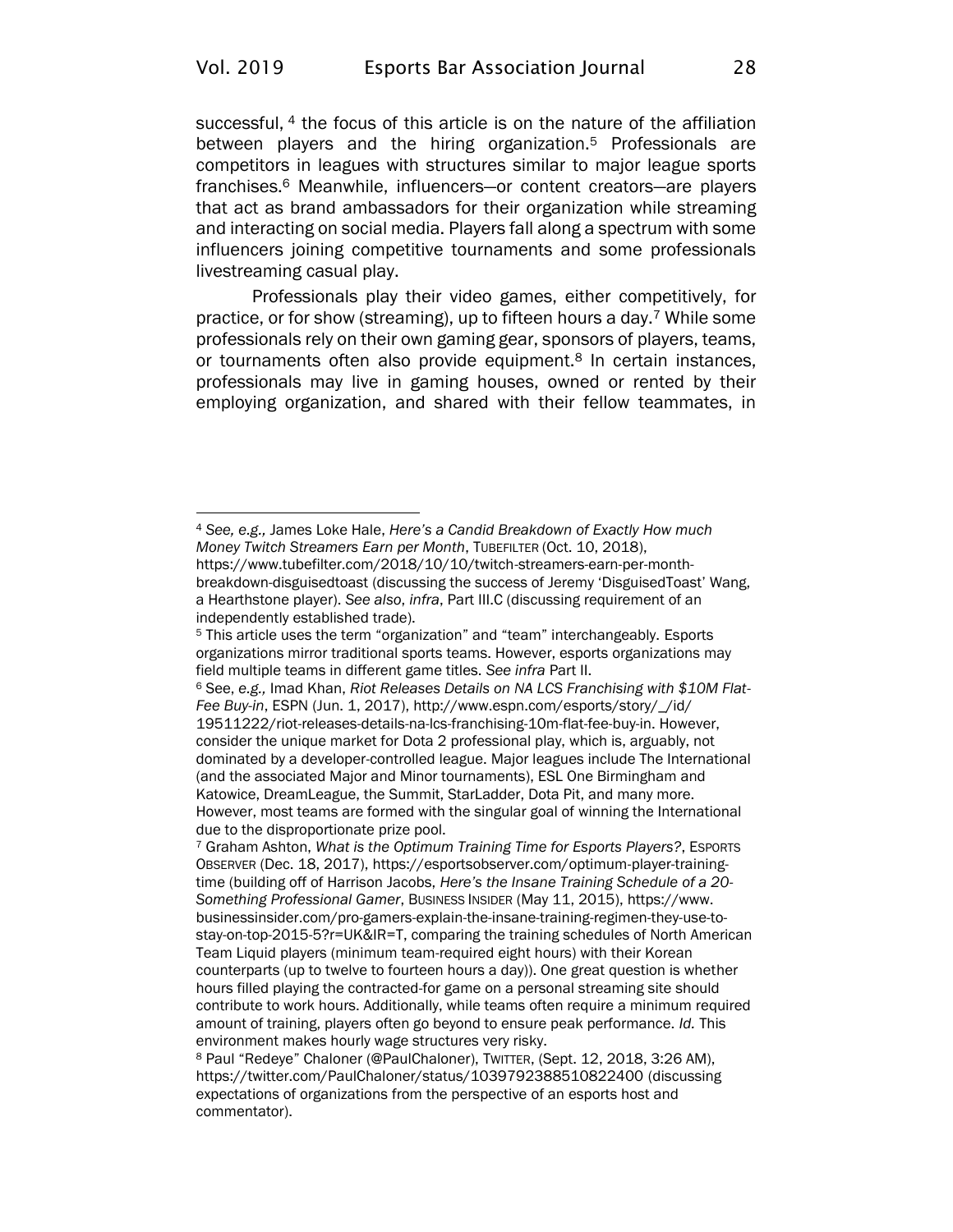<span id="page-31-0"></span>which they eat, practice, and sleep.<sup>9</sup> Because of the varied nature of esports, professionals compete in team games (e.g., *League of Legends*  or *Overwatch*), paired games (e.g., *Fortnite*), or solo games (e.g., *Hearthstone*). In turn, the players are generally salaried and share in the profits of competition earnings;<sup>10</sup> they may also derive additional income from streaming donations, sponsorships, and advertising revenue.<sup>11</sup>

Organizations may also gather streamers under their brand, even if the streamer does not play in organized competitive tournaments. $12$ These players are referred to as influencers or content creators. While professionals focus on winning tournaments, influencers focus on developing a brand and reputation in order to monetize a social media presence.<sup>13</sup> Much like models and other social media personalities, influencers act as an ambassador when creating content and attracting viewers towards his or her organization's sponsors and advertisers.<sup>14</sup> Like the greater esports industry, the influencer economy is dependent

<sup>9</sup> Although once popular, gaming houses are now disfavored because of the injurious mental health effects, and teams have moved towards team training facilities. Alex Jang, *Are Gaming Houses Worth it for Pro Teams?*, ASHKON ESPORTS (Mar. 16, 2018), [https://www.akshonesports.com/article/2018/03/are-gaming-houses-worth-it-for](https://www.akshonesports.com/article/2018/03/are-gaming-houses-worth-it-for-pro-teams)[pro-teams.](https://www.akshonesports.com/article/2018/03/are-gaming-houses-worth-it-for-pro-teams)

<sup>10</sup> For an example of an esports player agreement, see T.L. Taylor, RAISING THE STAKES: E-SPORTS AND THE PROFESSIONALIZATION OF COMPUTER GAMING app. (2012). Estimates of average LCS salaries are around \$320,000. Joseph Ng, *The Explosive Growth of Esports*, BERKELEY ECON. REV. (Oct. 24, 2018), [https://econreview.berkeley.edu/the](https://econreview.berkeley.edu/the-explosive-growth-of-esports)[explosive-growth-of-esports.](https://econreview.berkeley.edu/the-explosive-growth-of-esports) However, other leagues do not boast such numbers, and some players' earnings may depend on performance and are therefore highly volatile. <sup>11</sup> Sam Nordmark, *Live Streamer or Competitive Gamer — Which Career Makes the Most Sense?*, DOT ESPORTS (Jul. 22, 2018), [https://dotesports.com/general/news/](https://dotesports.com/general/news/esports-vs-streaming-money-career-31144) [esports-vs-streaming-money-career-31144.](https://dotesports.com/general/news/esports-vs-streaming-money-career-31144) As mentioned, professionals may dabble in casual streaming. Traditionally, teams take no part in the revenue generated on a player's personal livestreaming site, even if the page is wrapped in the organization's marks and brand. Therefore, professionals are incentivized to livestream through sites like Twitch that allow viewers to subscribe or donate to the player. Mansoor Iqbal, *Twitch Revenue and Usage Statistics*, BUSINESS OF APPS (Feb. 27, 2019), [http://www.businessofapps.com/data/twitch-statistics.](http://www.businessofapps.com/data/twitch-statistics)

<sup>12</sup> *See infra* Part II.

<sup>13</sup> *Influencer Marketing in eSports | The Rise of eSports' Influence on Brands*, INFLUENCER MARKETING HUB, [https://influencermarketinghub.com/influencer](https://influencermarketinghub.com/influencer-marketing-esports)[marketing-esports](https://influencermarketinghub.com/influencer-marketing-esports) (last visited Mar. 23, 2019).

<sup>14</sup> Organizations use influencers for reputation rental. Like any celebrity, fans trust the opinion of an influencer. Therefore, the esports influencer has access to the unique market of tech-savvy, ad-block using, men and women aged 18 to 34 from relatively wealth backgrounds. *Id.*; Nicole Carpenter, *Report: Women Make up Nearly One-Third of Esports Viewers*, DOT ESPORTS (June 7, 2017), [https://dotesports.com/](https://dotesports.com/culture/news/women-in-esports-report-15095) [culture/news/women-in-esports-report-15095.](https://dotesports.com/culture/news/women-in-esports-report-15095) Organizations use these influencers for the benefit of its sponsors.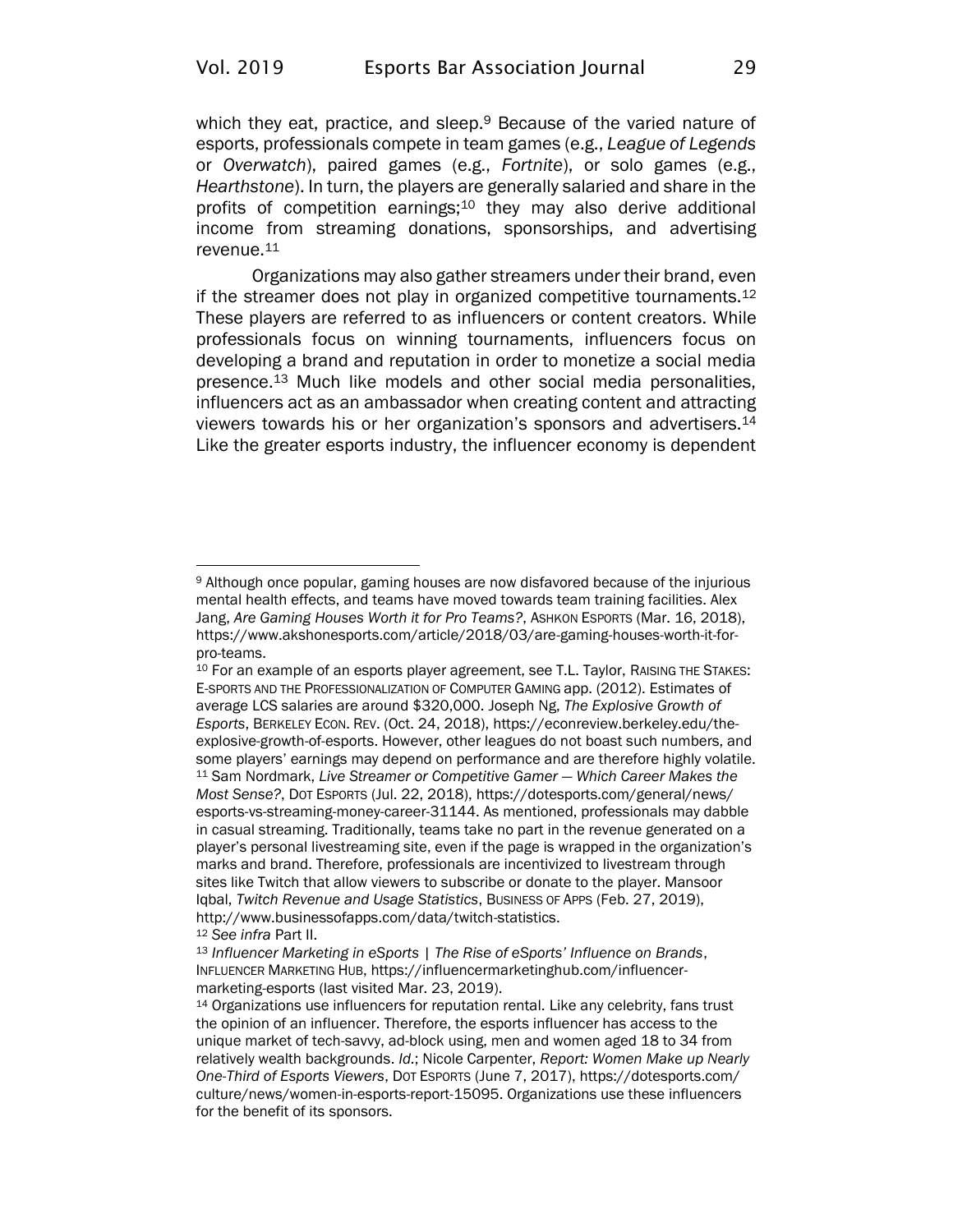on social media sites like Twitter, Twitch, and YouTube that serve as platforms for the influencer's opinions and video content.<sup>15</sup>

#### II. Putative Employers: Esports Organizations

<span id="page-32-0"></span>The primary putative employer in esports is the esports organization. Esports organizations form with the intent to sign players, organize teams, and monetize talent. The organization draws in revenue through sponsorships and advertising, merchandising, and revenuesharing agreements involving media rights.<sup>16</sup> Sponsorship and advertising revenue might be recognized through revenue-sharing agreements with the league<sup>17</sup> or through direct product placements on an organization's apparel, in-game banner, or video content.<sup>18</sup> Esports merchandising strategy mimics traditional sports in the sale of apparel and fan gear (e.g., posters, keychains, etc.) and adds the additional product offerings of computer gaming equipment like mice, mouse pads, and headsets.<sup>19</sup> Finally, organizations in leagues participate in revenue-sharing agreements to share in the monetization of online videos and, more-recently, tickets sales from physical attendees.<sup>20</sup>

While sponsorships are the biggest source of revenue for major teams, newer teams hope to prove themselves prior to any sponsor investment by identifying and engaging top talent—both professionals and influencers—to play for their organizations. A newer organization may specialize in a particular game, but organizations tend to diversify across titles, house academy-tier teams, and branch out to include even all-female rosters.<sup>21</sup> As mentioned above, the team can also sponsor individuals playing in tournaments and individual streamers to help promote their brand.<sup>22</sup>

<sup>15</sup> Nicolas Miachon, *Esports is the Next Biggest Frontier in Influencer Marketing,*  FORBES (June, 28, 2018), [https://www.forbes.com/sites/](https://www.forbes.com/sites/forbescommunicationscouncil/2018/06/28/esports-is-the-next-biggest-frontier-in-influencer-marketing/#6e37f1206d7b)

[forbescommunicationscouncil/2018/06/28/esports-is-the-next-biggest-frontier-in](https://www.forbes.com/sites/forbescommunicationscouncil/2018/06/28/esports-is-the-next-biggest-frontier-in-influencer-marketing/#6e37f1206d7b)[influencer-marketing/#6e37f1206d7b.](https://www.forbes.com/sites/forbescommunicationscouncil/2018/06/28/esports-is-the-next-biggest-frontier-in-influencer-marketing/#6e37f1206d7b)

<sup>16</sup> Steve Van Sloun, *Esports Franchise Economics*, LOUPVENTURES (Mar. 9, 2018), [https://loupventures.com/esports-franchise-economics.](https://loupventures.com/esports-franchise-economics)

<sup>17</sup> *Id.* 

<sup>18</sup> *Id.*

<sup>19</sup> *See, e.g.*, *Store*, CLOUD9[, https://www.cloud9.gg/collections/all](https://www.cloud9.gg/collections/all) (last visited April 13, 2019). Some leagues also share revenue from in-game icons users buy to show their support for a particular organization. *E.g.*, Riot Katana, *Fandom Favs: Unlock an Esports Team Icon*, LEAGUE OF LEGENDS (Jan. 18, 2019)[, https://na.leagueoflegends.](https://na.leagueoflegends.com/en/news/store/sales/fandom-favs-unlock-esports-team-icon) [com/en/news/store/sales/fandom-favs-unlock-esports-team-icon.](https://na.leagueoflegends.com/en/news/store/sales/fandom-favs-unlock-esports-team-icon) <sup>20</sup> Sloun *supra* not[e 16.](#page-32-0) 

<sup>21</sup> *See, e.g.*, *Teams*, CLOUD9,<https://www.cloud9.gg/pages/teams> (last visited Jan. 19, 2019). *See generally*, *An Introduction to the Esports Ecosystem,* ESPORTS OBSERVER[, https://esportsobserver.com/the-esports-eco-system](https://esportsobserver.com/the-esports-eco-system) (last visited Jan. 2, 2019).

<sup>22</sup> *See, e.g.*, *Pro Players*, CLOUD9[, https://www.cloud9.gg/pages/pro-players](https://www.cloud9.gg/pages/pro-players) (last visited Jan. 19, 2019).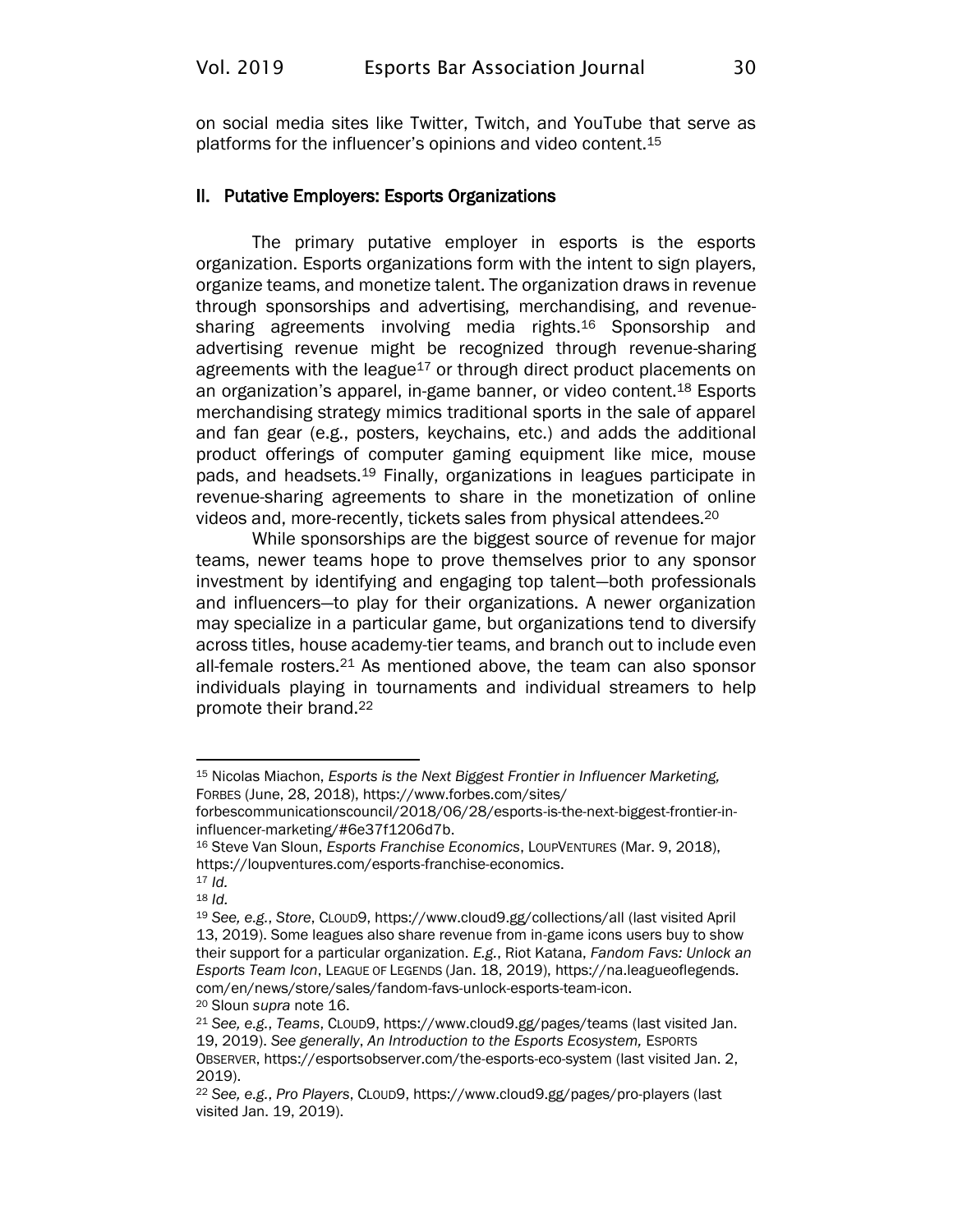#### III. Esports Employment After *Dynamex*<sup>23</sup>

The FLSA and California have differing tests for employee status. Under the FLSA, an employee is any individual employed by an employer.<sup>24</sup> Employ means "to suffer or permit to work."<sup>25</sup> An employer is "any person acting directly or indirectly in the interest of an employer in relation to an employee."<sup>26</sup> Similarly, the California Labor Code defines an employee as "every person in the service of an employer under any appointment or contract of hire or apprenticeship, express or implied, oral or written, whether lawfully or unlawfully employed."<sup>27</sup> Statutes and wage orders in many states, including California, frequently define "employ" as "to suffer or permit to work."<sup>28</sup>

Under the FLSA, courts and the IRS<sup>29</sup> apply an economic-realties or right-to-control test questioning whether the worker is economically dependent upon another's business.<sup>30</sup> While courts have considered several dozen factors, the question is ultimately one of control. The difficulty of managing the amalgam of factors led some states, such as California, to adopt in limited circumstances, $31$  an ABC test that shortcuts the fact-intensive control test, questioning the freedom of the worker from the hiring entity's control only if the employer proves that

<sup>23</sup> For a European perspective on the employee classification debate, see Jas Purewal & Pete Lewin, *Esports Players as Employees: What European Teams and Players Need to Know*, MEDIUM.COM (Feb. 8, 2017),

[https://medium.com/@purewalandpartners/esports-players-as-employees-what](https://medium.com/@purewalandpartners/esports-players-as-employees-what-european-teams-and-players-need-to-know-dc2e156cb684)[european-teams-and-players-need-to-know-dc2e156cb684.](https://medium.com/@purewalandpartners/esports-players-as-employees-what-european-teams-and-players-need-to-know-dc2e156cb684) *See also* Ferguson Mitchell, *Esports Primer: Understanding Independent Contractors vs. Employees*, ESPORTS OBSERVER (Jan. 21, 2016), [https://esportsobserver.com/esports-primer](https://esportsobserver.com/esports-primer-understanding-independent-contractors-vs-employees)[understanding-independent-contractors-vs-employees](https://esportsobserver.com/esports-primer-understanding-independent-contractors-vs-employees) (discussing, without deciding, whether esports players are employees).

<sup>24</sup> 29 U.S.C. § 203(e)(1) (2018).

<sup>25</sup> 29 U.S.C. § 203(g) (2018).

<sup>26</sup> 29 U.S.C. § 203(d) (2018).

<sup>27</sup> CAL. LAB. CODE. § 3351 (2018).

<sup>28</sup> *See, e.g.*, Order Regulating Wages, Hours, and Working Conditions in the Amusement and Recreation Industry, 8 CA ADC § 11100(2)(E) (2001). <sup>29</sup> Rev. Rul. 87-41, 1987-1 C.B. 296.

<sup>30</sup> Goldberg v. Whitaker House Co-Op., Inc., 366 U.S. 28 (1961) ("[T]he 'economic reality' rather than 'technical concepts' is to be the test of employment."). *See also* Rest. (2d) Agency § 220(1) (1958) (emphasizing the employer's right to control). The economic realities test is a multifactor test. The factors addressed vary by jurisdiction, but the IRS provides an excellent summary in Form SS-8 (as opposed to its infamous twenty-factor test) by looking at behavior, finances, and type of relationship. Understanding Employee vs. Contractor Designation, I.R.S. FS-2017-09 (July 20, 2017).

<sup>&</sup>lt;sup>31</sup> The number of tests for the employment relationship are numerous in California. Depending on the circumstances, the court may apply an economic realities test, a common law test, the *Borello* test, or now, the ABC test.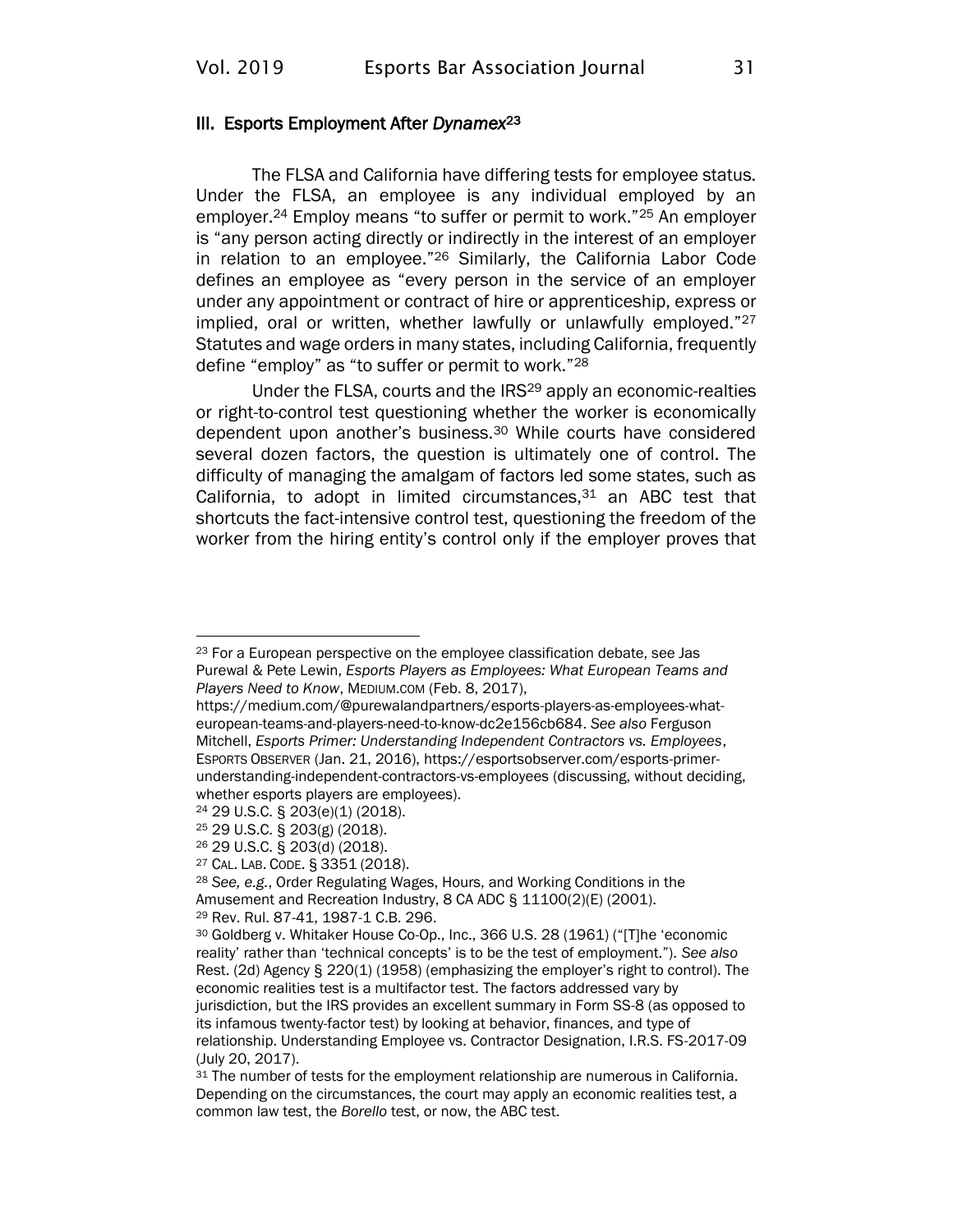the worker is performing work outside the normal course of business, and that there is an independently established trade.<sup>32</sup>

*Dynamex Operations West v. Superior Court (Lee)* decided how "workers should be classified as employees or independent contractors *for purposes of California wage orders*, which impose obligations related to the minimum wages, maximum hours, and a limited number of very basic working conditions."<sup>33</sup> In *Dynamex*, the California Supreme Court affirmed the applicability of the "suffer or permit to work" standard and adopted the three-part ABC test already applied in New Jersey<sup>34</sup> and Massachusetts<sup>35</sup>:

Part A: Is the worker free from the control and direction of the hiring entity in the performance of the work, both under the contract for the performance of the work and in fact?

Part B: Does the worker perform work that is outside the usual course of the hiring entity's business?

Part C: Is the worker customarily engaged in an independently established trade, occupation, or business of the same nature as the work performed for the hiring entity?<sup>36</sup>

The employer's failure to prove any of the parts is sufficient to find the worker an employee.<sup>37</sup> The substantial shift is that even if the employer exerts no control over the worker, the worker may still be considered an employee.

#### *A. Control by the Hiring Entity*

The principal factor in the test, Part A looks to both the contractual relationship and the performance of the contract to determine if the worker is free from the control of the putative employer.<sup>38</sup> "A business need not control the precise manner or details of the work in order to be found to have maintained the necessary

<sup>32</sup> *E.g.* Dynamex Operations W. v. Superior Court, 416 P.3d 1, 39–40 (Cal. 2018); Mass. Gen. Laws Ch. 149 § 148(B)(a)(1–3) (2018).

<sup>33</sup> *Dynamex Operations W.*, 416 P.3d at 5. Let it be clear that *Dynamex* is not the only employment test in California. For non-wage-order cases, *S.G. Borello & Sons, Inc. v. Department of Industrial Relations*, 38 Cal.3d 341 (1989), and *Martinez v. Combs*, 49 Cal.4th 35 (2010) provide alternative tests for particular circumstances. Esports players may fall within the definition of an Amusement of Recreation Industry, 8 CA ADC § 11100, Broadcasting Industry, § 11110 (but see question of whether esports broadcasts are "through the medium of radio or television"), or Motion Picture Industry, § 11120, which are regulated by California wage orders.

<sup>34</sup> Hargrove v. Sleepy's LLC, 220 N.J. 289 (2015).

<sup>35</sup> Mass. Gen. Laws Ch. 149 § 148B(a)(1–3) (2018).

<sup>36</sup> *Dynamex Operations W.*, 416 P.3d at 36–38.

<sup>37</sup> *Id.* at 40.

<sup>38</sup> *Id.* at 36.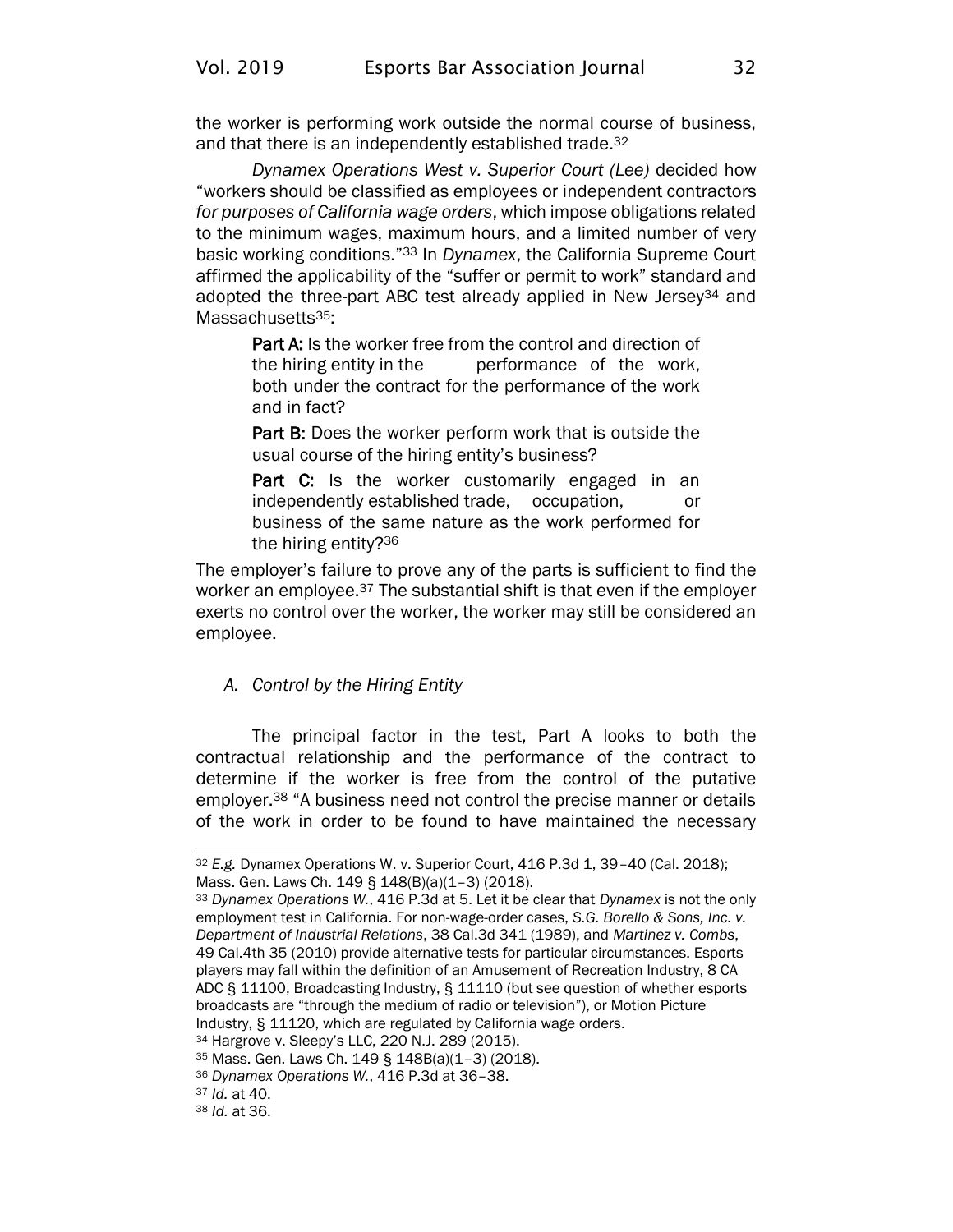control."<sup>39</sup> While the court did not analyze this factor for the case at hand, it referenced *S.G. Borello & Sons, Inc. v. Department of Industrial Relations* and *Martinez v. Combs,* cases that have interpreted the "suffer or permit to work" standard as broader than the FLSA test.<sup>40</sup>

Control can be exerted both affirmatively (e.g. directions, time management, apparel, branding, dedicated space on personal sites, etc.) and negatively (e.g. restrictions on player behavior, non-competes, activity blackouts, etc.). Organizations control their players' practice schedules and apparel, may require them to live in a gaming house, and may contract for the players to perform additional services through advertising, branding, and interviews.<sup>41</sup> Coaches provide consistent supervision and direction over the team or player; however, the player ultimately chooses how to play (relying on the player's skill and game knowledge). Influencers generally retain more freedom with their brand and are not subject to the same organizational control. Regardless, *Dynamex* emphasized the broad applicability of the ABC test, and the hiring entity is likely to struggle in convincing a court that there is sufficient freedom.<sup>42</sup>

#### *B. Outside the Usual Course of the Hiring Entity's Business*

 Part B asks if the worker's role is within the usual course of the hiring entity's business. In essence, the employer cannot hire someone to perform similar duties to that of its recognized employees and misclassify them as an independent contractor. The court recognized that while an electrician hired to install a new electrical line falls outside the scope of a clothing manufacturing company's business, an at-home seamstress hired to make dresses from patterns supplied by a clothing manufacturer would fall within the scope. 43 The question ultimately turns on whether the worker is among those "individuals who are reasonably viewed as providing services to the business in a role comparable to that of an employee, rather than in a role comparable to that of a traditional independent contractor."<sup>44</sup>

But how does the court determine the hiring entity's business? <sup>45</sup> In *Dynamex*, it was clear that the delivery drivers were in the same business as the employer, a delivery company. Post-*Dynamex* cases are

<sup>39</sup> *Id.* 

<sup>40</sup> *Id.* at 35–36.

<sup>41</sup> *See supra* notes [7](#page-30-0)–[9](#page-31-0) and accompanying text.

<sup>42</sup> *See also*, *Dynamex Operations W.*, 416 P.3d at 37 n. 27.

<sup>43</sup> *Dynamex Operations W.,* 416 P.3d at 37.

<sup>44</sup> *Id.* 

<sup>45</sup> Legal academics point to this expansive Part as a plausible death knell for the shared and gig-economies without additional clarification because platforms, like Uber, will be found to be employers of independent entrepreneurs. James F. Morgan, *Clarifying the Employee/Independent Contractor Distinction: Does the California Supreme Court's* Dynamex *Decision Do the Job*, 69 LAB. L.J. 4194899 (2018).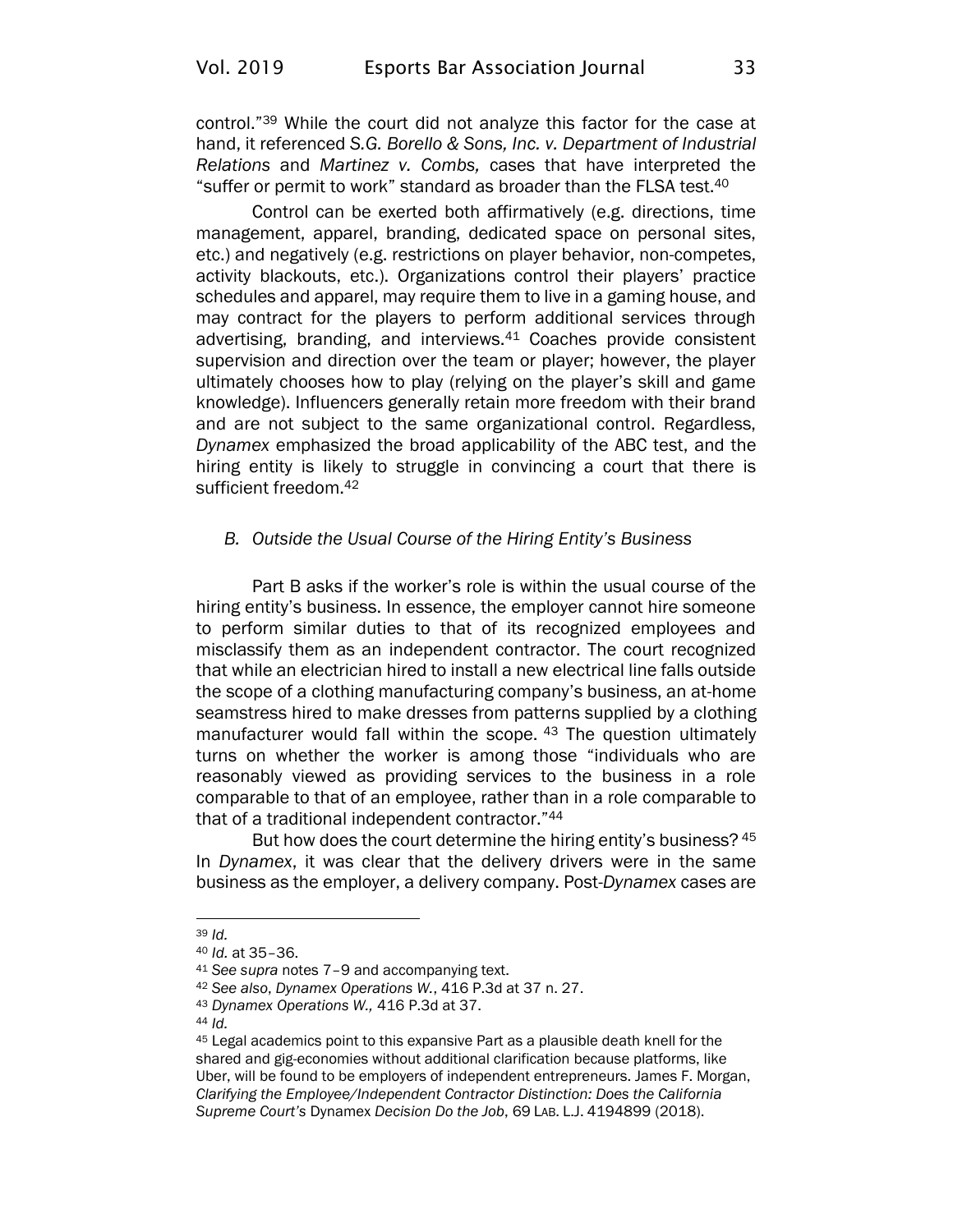equally uninstructive because the workers often form the very foundation of the business.<sup>46</sup> Massachusetts, from whom the California Supreme Court took the ABC test, defines the business using the putative employer's own public-facing definition and then compares that to the realities of the business operations.<sup>47</sup> Next the court determines whether the services are necessary to the employer's business or merely incidental.<sup>48</sup> The Massachusetts Supreme Court has given several examples of employees under Part B: an art instructor performing *regular* services for an art museum, a musician performing as a *usual and customary* activity at a beer bar, and an organist playing music at a funeral home's business.<sup>49</sup> Combining the *Dynamex* Court's instruction along with clarification from Massachusetts caselaw, the analysis has three parts: (1) define the business based on the employer's own publicfacing definition, (2) look to the realities of the business operations, including its classification of workers, to see if the worker performs services central to the business, and (3) compare the worker to other employees in the business and those found to be traditional independent contractors.

First, having reviewed major esports teams and their websites, the descriptions of the organizations generally promote three things: innovative partnerships (i.e. sponsorships), (recruitment and development of) renowned talented players, and fan engagement.<sup>50</sup> Second, the realities do not appear to differ from this characterization and the classification of players has generally shifted from contractors to employees.<sup>51</sup> The players form the foundation of the organization; revenue generation through the sale of sponsorships or competition earnings depend on the players' talent and success. Third, players will be compared with their colleagues and traditional independent contractors. The internal comparison will be fatal to organizations attempting to classify solo competitors as independent contractors while they field a team of employees. The court's external comparison will likely be similar to traditional sports where, under a different test for

<sup>46</sup> *See, e.g.*, Johnson v. VCG-IS, LLC, 2018 WL 7636473 (Cal. Super. 2018) (finding exotic dancers to perform services within the adult entertainment establishment's usual course of business).

<sup>47</sup> Sebago v. Boston Cab Dispatch, Inc., 471 Mass. 321, 333 (2015) <sup>48</sup> *Id.*

<sup>49</sup> Valle v. Powertech Indus. Co. Ltd., 2019 WL 1437865, at \*10 (Dist. Ct. Mass. 2019) (slip op.) (citing Carey v. Gatehouse Media Mass. 1, Inc, 92 Mass. App. Ct. 801, 807 (2018)).

<sup>50</sup> *E.g.*, About, COUNTER LOGIC GAMING[, https://www.clg.gg/about](https://www.clg.gg/about) (last visited Apr. 15, 2019); About Us, FLYQUEST, <https://flyquest.gg/about-us> (last visited Apr. 15, 2019). Some esports organizations also emphasize apparel, but it would be a stretch to say that is the business of the organization. *See, e.g.*, About, 100 THIEVES, <https://www.100thieves.com/about> (last visited Apr. 15, 2019).

<sup>51</sup> Roger Quiles, *Are Esports Players Actually Independent Contractors?,* QUILES LAW (Apr. 17, 2015), [http://www.esports.law/blog/are-esports-players-actually](http://www.esports.law/blog/are-esports-players-actually-independent-contractors)[independent-contractors](http://www.esports.law/blog/are-esports-players-actually-independent-contractors) (recognizing the trend to classify players as independent

contractors but arguing they would be considered employees under New York law).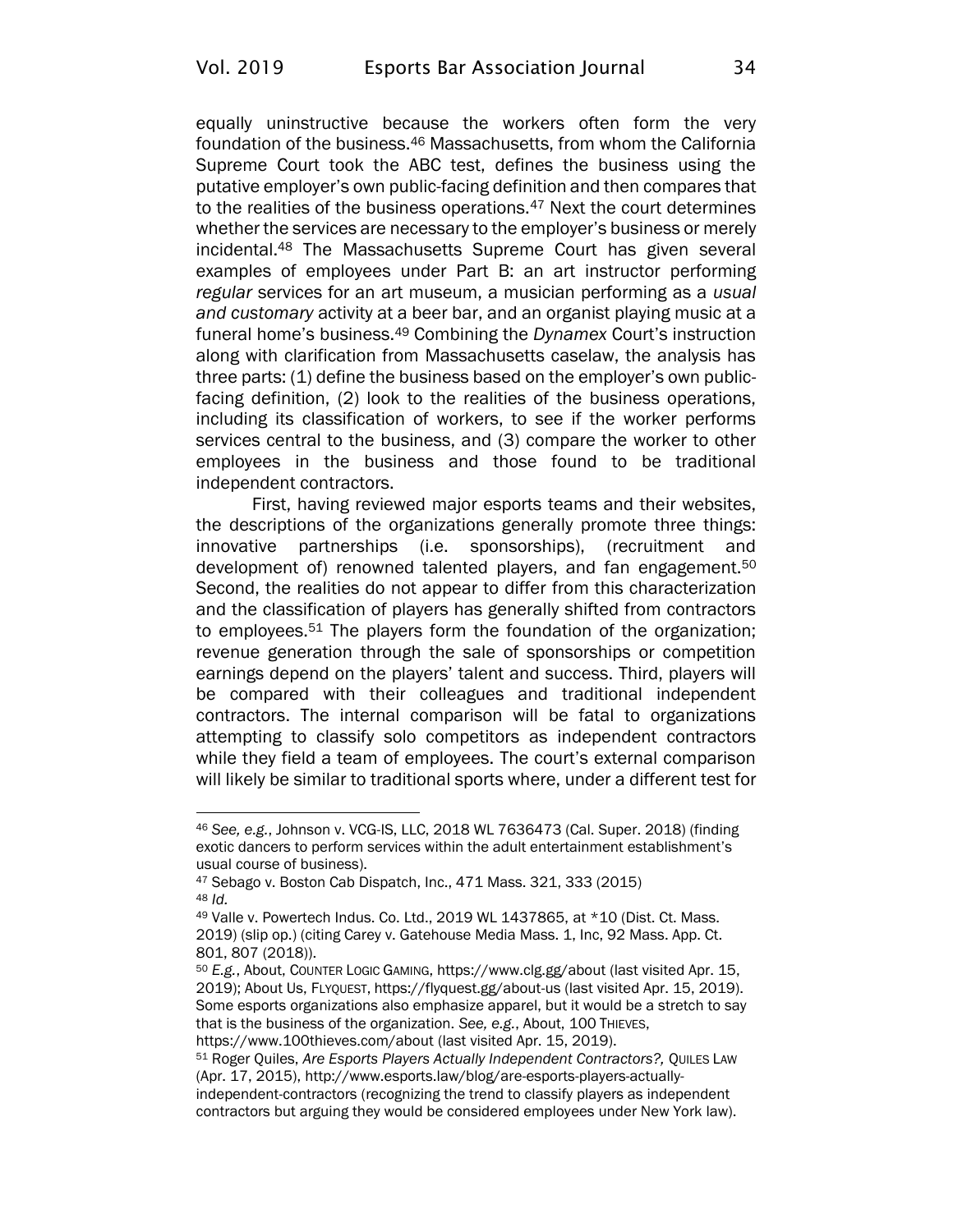employment, the Employment Development Department of California has said that athletes playing in team sports, "where the player competes under the direction and control of a coach or manager," are employees; meanwhile, athletes competing in individual sports competitions, "where the athlete is normally free to determine his/her own style and manner of performing," are independent contractors.<sup>52</sup> However, the coach's impact on the players in the esports context is rather limited, even in the team scenario, because of the game knowledge of the players. But this external comparison conflates Parts A and B, and the business of traditional sports teams is to recruit and develop talented athletes, meaning the services thereof are central to the business.

Without players, there would be no viewership, no sponsorship, no fan engagement, and no revenue. Players in an organization's team provide services central—not incidental—to the business or organized competitive play. A single player competing under an organization's banner provides services central to the business of organized competitive play and sale of sponsorships. Strict application of Part B is a sweeping classification of employment that may not be intended by the California Supreme Court.<sup>53</sup> Even organizations merely sponsoring an influencer fail to satisfy this requirement, because the influencer provides services—streaming—central to the sale of sponsorships, thereby leaving them on the hook for wage order protections.

#### *C. Independently Established Trade*

Part C questions if the worker is one who has decided to go into business for herself. Individuals can show independence through incorporation, licensure, advertisements, and offerings to provide services.<sup>54</sup> California Part C is more stringent than Part C under Massachusetts caselaw: "The fact that a company has not prohibited or prevented a worker from engaging in such a business is not sufficient to establish that the worker has independently made the decision to go into business for himself or herself."<sup>55</sup> The primary evidence of an

[Unemployment\\_TPU\\_ 4154.htm](https://www.edd.ca.gov/uibdg/Total_and_Partial_Unemployment_TPU_%204154.htm) (last visited Apr. 13, 2019).

<sup>52</sup> *Total and Partial Unemployment TPU 415.4: Professional Athlete*, EMP. DEV. DEP'T OF CALIF., [https://www.edd.ca.gov/uibdg/Total\\_and\\_Partial\\_](https://www.edd.ca.gov/uibdg/Total_and_Partial_Unemployment_TPU_%204154.htm)

<sup>53</sup> Dynamex Operations W. v. Superior Court, 416 P.3d 1, 41 (Cal. 2018) ("[T]he trial court . . . appears to have adopted a literal interpretation of the suffer or permit to work language that, if applied generally, could potentially encompass the type of traditional independent contractor . . . who could not reasonably have been viewed as the hiring business's employee.").

<sup>54</sup> *Id.* at 39.

<sup>55</sup> *Id.* at 39. The court differentiated employees from drivers that worked for other companies or personal customers or who had their own employees. *Id.* at 42. *See also* Garcia v. Border Transportation Group, LLC, 239 Cal. Rptr. 3d 360, 372–74 (Cal. Ct. App. 2018) (citing Kirby of Norwich v. Adm'r, Unemployment Compensation Act (2018), 328 Conn. 38 (2018)).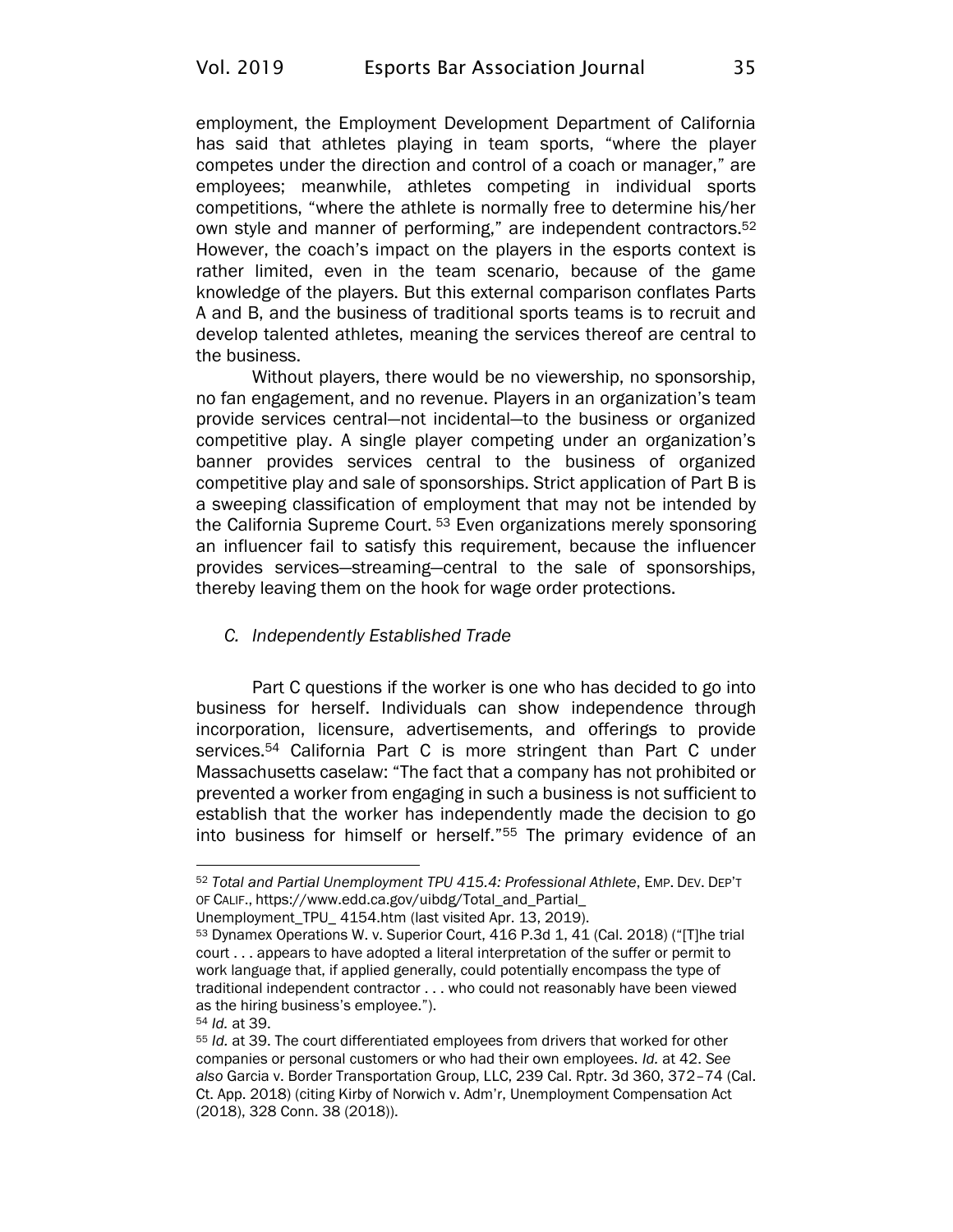independently established trade would be an actual contract to perform similar services to another entity at the same time as the hiring organization.<sup>56</sup> Other evidence includes an employee-maintained home office, independent licensure, independent business cards, solicitation of outside work, independent liability insurance, and advertisements.<sup>57</sup>

Part C is deceptive given the independent streamer market and ability for some players to enter tournaments independently.<sup>58</sup> Streamers, more so than professional players, incorporate in personal limited liability vehicles, advertise to potential sponsors, and provide exclusive content to paid subscribers.<sup>59</sup> However, players, generally, do not play for multiple teams.<sup>60</sup> Furthermore, it is unclear if the court would consider on-the-side streaming as the same trade as professional tournament play. As the exclusivity of the contract increases, so too do the chances of a court determining the player to be an employee under Part C.

#### **Conclusion**

The employment status of esports players was unclear, but *Dynamex*'s ABC shortcut (perhaps too) broadly crystallized the employment status in the wage order context. Under the ABC test, courts are running towards finding an employment relationship. This classification impacts a broad array of legal obligations of the employing organization including taxes, tort liability, working conditions, and, most importantly, overtime and minimum wage provisions. Organizations should be wary of employee misclassification, especially with the multiplicity of tests determining separate liability for non-payment of wages, FICA payroll taxes, and benefits. An attorney should be consulted regarding this issue.

<sup>56</sup> *Garcia*, 239 Cal. Rptr. 3d. at 374.

<sup>57</sup> *Kirby*, 328 Conn. at 51.

<sup>&</sup>lt;sup>58</sup> The situation is different in a permanent league structure whereby players cannot enter a tournament without being hired by a league-member.

<sup>59</sup> *See generally supra* Part I.

<sup>60</sup> But consider the practice of loaning a player to another team. NORTH AMERICAN LEAGUE OF LEGENDS CHAMPIONSHIP SERIES, 2018 OFFICIAL RULES NA LCS AND NA LACS § 4.5 (2018).